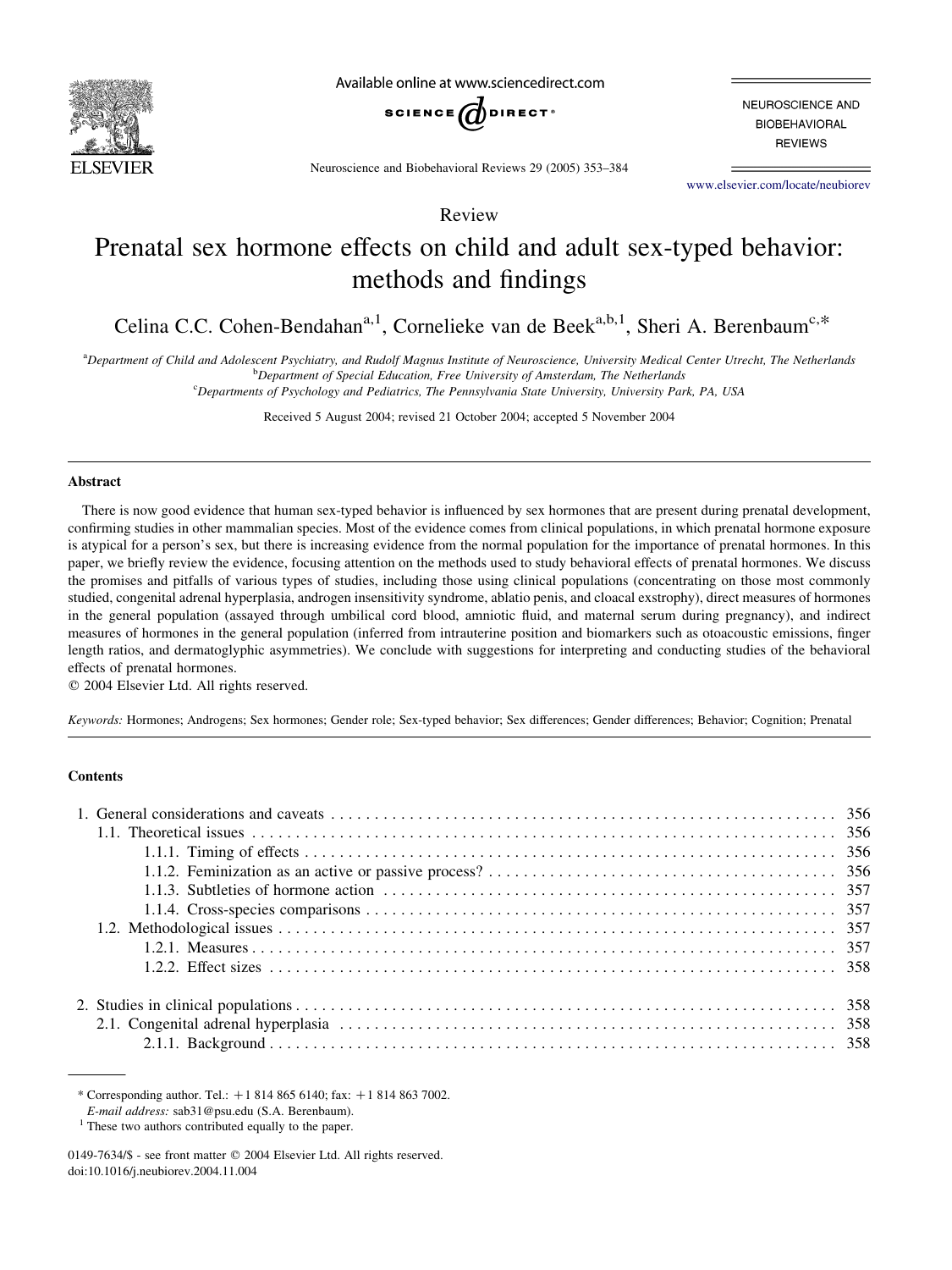| 2.3. Exposure to masculinizing hormones via maternal ingestion: androgenizing progestins                    |     |
|-------------------------------------------------------------------------------------------------------------|-----|
|                                                                                                             |     |
|                                                                                                             |     |
|                                                                                                             |     |
|                                                                                                             |     |
| 2.3.4. Interpretation of findings of behavioral studies of exposure to androgenizing progestins and DES 361 |     |
|                                                                                                             | 361 |
|                                                                                                             |     |
|                                                                                                             |     |
|                                                                                                             |     |
|                                                                                                             |     |
|                                                                                                             |     |
|                                                                                                             |     |
|                                                                                                             |     |
|                                                                                                             |     |
|                                                                                                             |     |
|                                                                                                             |     |
|                                                                                                             |     |
|                                                                                                             |     |
|                                                                                                             |     |
|                                                                                                             |     |
|                                                                                                             |     |
|                                                                                                             |     |
| 3.5. Recommendations for prospective studies in typical populations with direct measures                    |     |
|                                                                                                             |     |
|                                                                                                             |     |
|                                                                                                             |     |
|                                                                                                             |     |
|                                                                                                             |     |
|                                                                                                             |     |
|                                                                                                             |     |
|                                                                                                             |     |
| 4.1.5. Recommendations for studies of opposite-sex twins as reflections of prenatal hormones  371           |     |
|                                                                                                             |     |
| 5. Studies in typical populations: biological markers as indirect indicators of prenatal hormones           | 371 |
|                                                                                                             | 371 |
|                                                                                                             | 371 |
|                                                                                                             | 371 |
|                                                                                                             | 372 |
| 5.1.4. Recommendations: OAEs as reflections of prenatal hormones                                            | 372 |
|                                                                                                             | 372 |
|                                                                                                             | 372 |
| 5.2.2. Findings: finger ratio associations with behavioral and physical traits                              | 373 |
| 5.2.3. Interpretation of findings regarding associations with finger ratio                                  | 375 |
|                                                                                                             | 375 |
|                                                                                                             | 375 |
|                                                                                                             |     |
|                                                                                                             | 375 |
| 5.3.2. Findings: behavior in association with fingerprint asymmetries and total finger ridge count          | 376 |
|                                                                                                             |     |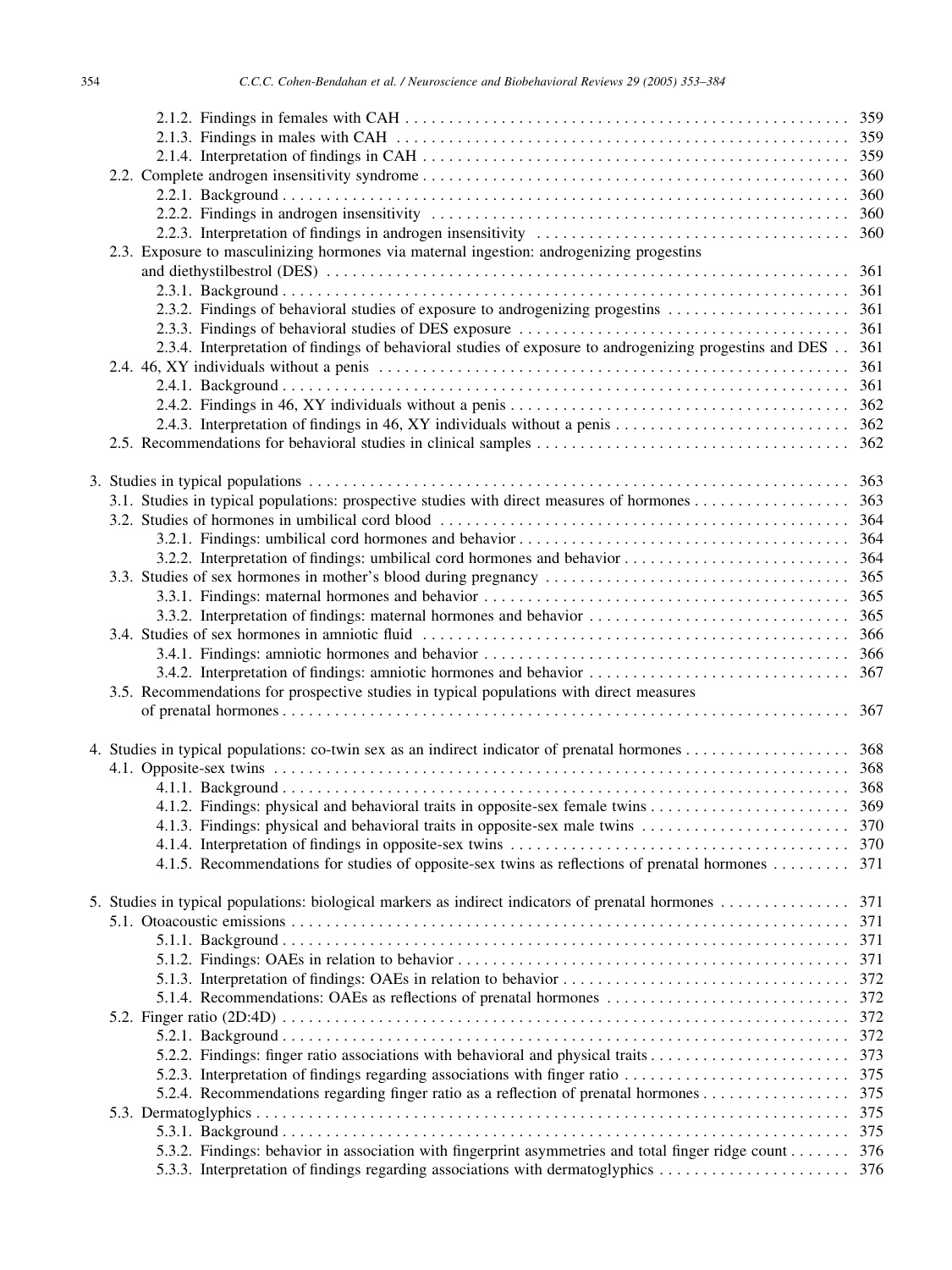There is now good evidence from human and nonhuman species that events occurring during prenatal development can have life-long effects on an organism. These effects are not limited to physical characteristics, but extend to a variety of behavioral traits. Thus, as described in several papers in this special issue and elsewhere, physical and emotional stressors experienced by pregnant rodent, monkey, and human females are associated with behavioral problems in offspring throughout life [\[1–3](#page-24-0)]. The physical and behavioral effects of prenatal stress appear to be mediated by hormoneinduced changes to the developing hypothalamic–pituitary– adrenal axis [\[3,4\]](#page-24-0).

Long-term effects of prenatal events extend beyond exposure to stress hormones. There are also marked physical and behavioral consequences of prenatal exposure to another category of hormones, those produced by the gonads ('sex hormones'). In all mammalian species studied, sexual differentiation of the reproductive system depends largely on the amount of androgens present during critical periods of prenatal life. In human beings, this critical period begins at about 7–8 weeks of gestation when the testes develop and begin to secrete testosterone [[5\]](#page-24-0). The external genitalia are undifferentiated until then, and the amount of testosterone (or other androgens) determine whether they differentiate into male-typical or female-typical genitalia. With high levels of testosterone, the genitalia become the penis, scrotum, and urogenital sinus, whereas low or absent testosterone results in the development of the clitoris, labia majora, and separate vaginal and urethral canals. Intermediate levels of testosterone result in ambiguous genitalia, e.g. an enlarged clitoris with fused labia, a small penis. Sex hormones also affect the development of the internal reproductive structures.

Parallel behavioral studies in nonhuman mammals clearly show that the same prenatal hormones responsible for sexual differentiation of the body are also involved in sexual differentiation of behavior [for reviews, see [6–8\]](#page-24-0). In rodents, females injected with high doses of androgens in the newborn period show behavior more typical of males than of other females, and males that are castrated or given anti-androgens show behavior more typical of females than of other males. The behaviors involved include adult sexual behavior, juvenile rough play, adult aggression and maze performance. These effects are also found in rodents naturally exposed to atypical hormone levels from gestating next to opposite-sex littermates, as described below.

Behavioral effects of early hormones are also found in nonhuman primates: female monkeys exposed to androgens early in development are masculinized with respect to sexual behavior, rough play, grooming [[9\]](#page-25-0), and some learning abilities [\[10,11\]](#page-25-0). Studies in monkeys confirm and extend studies in rodents in two important ways. First, they illustrate the complexity of timing effects and show that there may be several distinct sensitive periods for androgen effects on behavior, even within the prenatal period, so that some behaviors are masculinized by exposure early (but not late) in gestation, whereas other behaviors are masculinized by exposure late (but not early) in gestation [[9\]](#page-25-0). For example, monkeys that received androgens early in development and had masculinized genitals showed increased mounting of peers and mothers and less grooming behavior, whereas those exposed later in development had normal-looking genitals but showed increased rough play and mounting of peers, but not mounting of mothers. Second, studies in monkeys show the importance of environmental context in modifying the behavioral effects of hormones. For example, the social environment of juvenile monkeys modifies the expression of behavior that is influenced by hormones [[12\]](#page-25-0). The behaviors that are the least variable across social contexts are the most affected by prenatal hormones.

The purpose of this paper is to describe behavioral effects of sex hormones in human beings, reviewing evidence that increasingly shows findings and principles derived from rodent and primate studies to apply to people as well. We focus on the methods used to obtain this evidence, given the increasing interest in this topic and the increasing availability of methods that can be used, even in typical populations. Most of the early studies exploring behavioral effects of sex hormones were conducted in clinical samples, i.e. those whose hormones were unusual because of disease or accident. Such 'experiments of nature' have limitations related to alternative explanations and generalizability, so it is important to examine convergence of evidence across methods with different limitations. It is even more important to extend this work to studies of typical populations to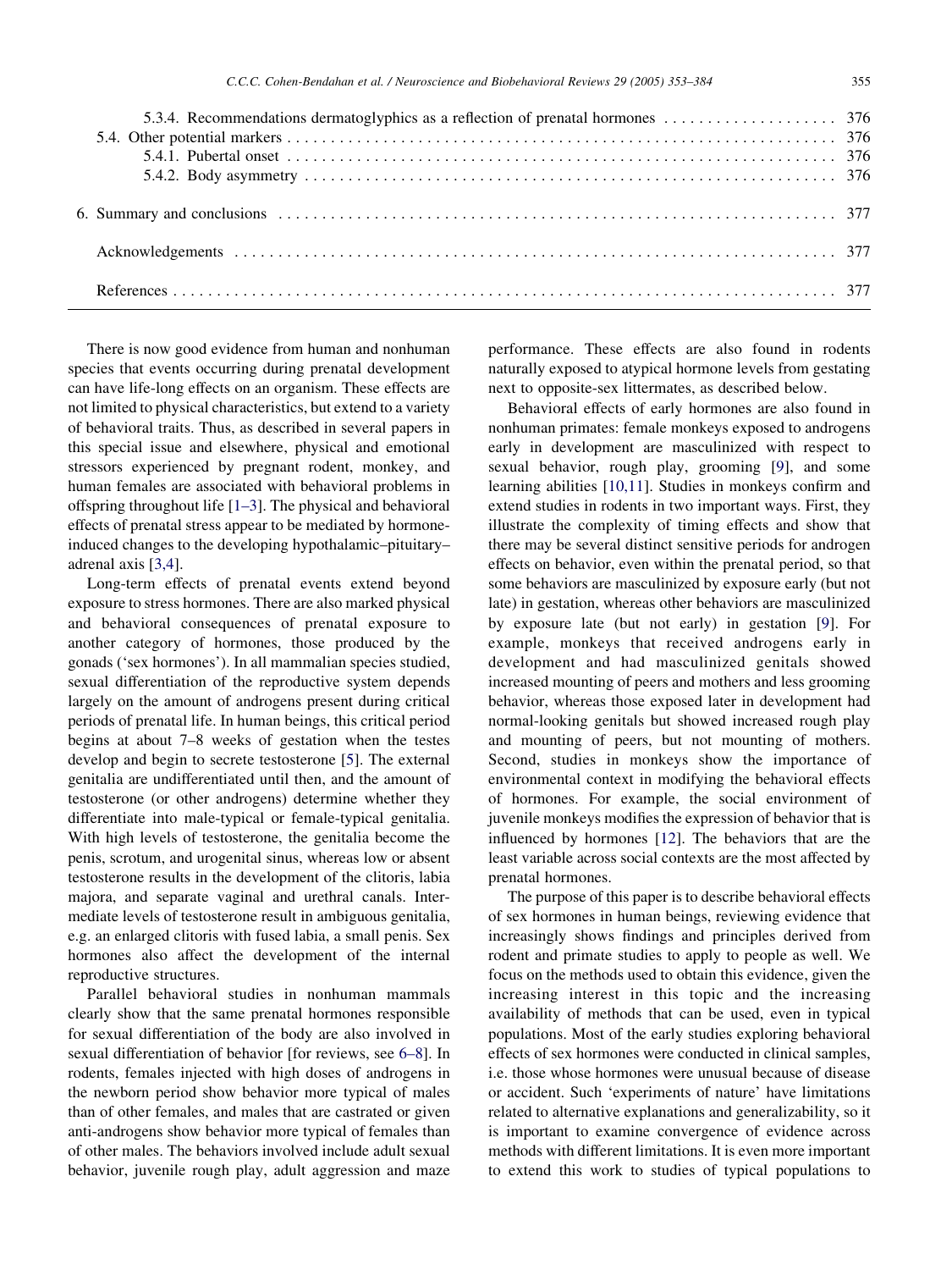examine generalizability, and this has become possible as a result of methodological advances from clever researchers. This paper is organized around the methods used to study behavioral effects of hormones, beginning with clinical samples, moving to studies in typical populations involving direct measures of prenatal hormone exposure, and then to studies in typical populations using indirect measures of hormone exposure. For each, we describe the background of the method, provide an overview of findings of studies using the methods and an interpretation of the findings in the context of the strengths and weaknesses of the method, and conclude with recommendations for researchers reading studies or using the method themselves. We end with a summary of the evidence regarding the long-term behavioral consequences of exposure to sex hormones during prenatal development and suggestions for future research.

## 1. General considerations and caveats

Before moving to the specific methods, we highlight a number of theoretical and methodological issues relevant to evaluating all studies of human hormone–behavior relations.

## 1.1. Theoretical issues

#### 1.1.1. Timing of effects

1.1.1.1. Organizational vs. activational effects. Two types of hormonal effects have generally been distinguished: organizational and activational [\[8](#page-24-0)]. Organizational effects produce permanent changes in the wiring and sensitivity of the brain [\[13](#page-25-0)] and are thus largely irreversible; they are most likely to occur during early development when most neural structures are established. Activational effects occur later and are associated with concurrent changes in circulating hormone levels, for example, those associated with menstrual cycle variations [\[14,15\]](#page-25-0); here, hormones activate neural systems that were organized early in life. The distinction between organizational and activational hormones is not as clear as once believed [\[16](#page-25-0)]. For example, the human brain continues to develop into adolescence, so hormones that increase at puberty may change brain structure. Organizational hormones may prime the brain by changing its responsivity to hormones that are present later in life [[17\]](#page-25-0). Nevertheless, most work is based on the distinction between organizational and activational effects, so we maintain it here. Because circulating sex hormones are low before puberty, any hormones affecting behavioral sex differences in childhood are likely to be due to organizational effects, i.e. hormones producing changes in the structure of the brain. Behavioral sex differences in adolescents and adults may reflect effects of organizational hormones or activational effects, given the large sex differences in the levels of circulating sex hormones after puberty. The focus of this paper is on organizational effects occurring during the prenatal period, although there is good evidence for behavioral effects of activational hormones as well [see e.g., [6,15,18–20\]](#page-24-0).

1.1.1.2. Sensitive periods for organizational effects. It is widely accepted that organizational effects are maximal during circumscribed sensitive periods when the brain is developing, but the exact sensitive periods for human behavioral effects of sex hormones are not known. Weeks 8–24 of gestation have long been considered the key period [e.g., [21,22\]](#page-25-0), given data showing a testosterone surge in male fetuses then [[23\]](#page-25-0). Nevertheless, there is increasing recognition that there may be multiple sensitive periods, and that different brain regions (and thus different behaviors) may be affected by hormones at different times. There are only limited data on this issue in human beings [\[24,25\]](#page-25-0), but ample data from other species, including primates, illustrate this point [[8\]](#page-24-0). For example, as mentioned above, data from rhesus macaques show that androgen exposure early in gestation masculinizes different behaviors than exposure late in gestation [\[9](#page-25-0)].

There may be another sensitive period shortly after birth, associated with another peak in testosterone in male infants during postnatal months 1–5. Its significance for human behavior is not well studied, but some information can be gleaned from studies in infant male monkeys who exhibit the same early postnatal peak. Those studies show that neonatal testosterone is important for genital development [[26,27](#page-25-0)], but there is not clear evidence for its role in behavioral development: neonatal testosterone has been found to affect mother-offspring interaction in one study of juveniles [\[28](#page-25-0)], but not in another study of infants [[29\]](#page-25-0), and not to affect sex-dimorphic play or sexual behavior [[28–30\]](#page-25-0). Given continuing postnatal brain development, it would not be surprising to find that sex hormones continue to affect the brain and behavior after birth.

#### 1.1.2. Feminization as an active or passive process?

Much of the evidence about both physical and behavioral sexual differentiation focuses on the masculinizing effects of androgens. For a long time, it was believed that feminization is a passive process, occurring in the absence of high levels of androgens. There is increasing recognition of the importance of other hormones for complete feminization, but much is still unknown about this process [[5\]](#page-24-0). The ovary develops at about 3 months of gestation, but does not produce estradiol until later in embryogenesis [\[31](#page-25-0)] and even then does not produce significant amounts [\[5,32\]](#page-24-0). Fetuses of both sexes are exposed to high levels of estrogens from the placenta, perhaps explaining why estrogen does not play a large role in prenatal development. Very little is known about the human behavioral effects of ovarian estrogens during early development (organizational effects) [[21\]](#page-25-0), although much is known about their effects during adulthood (activational effects) [e.g., [6,15,19,33,34–35\]](#page-24-0).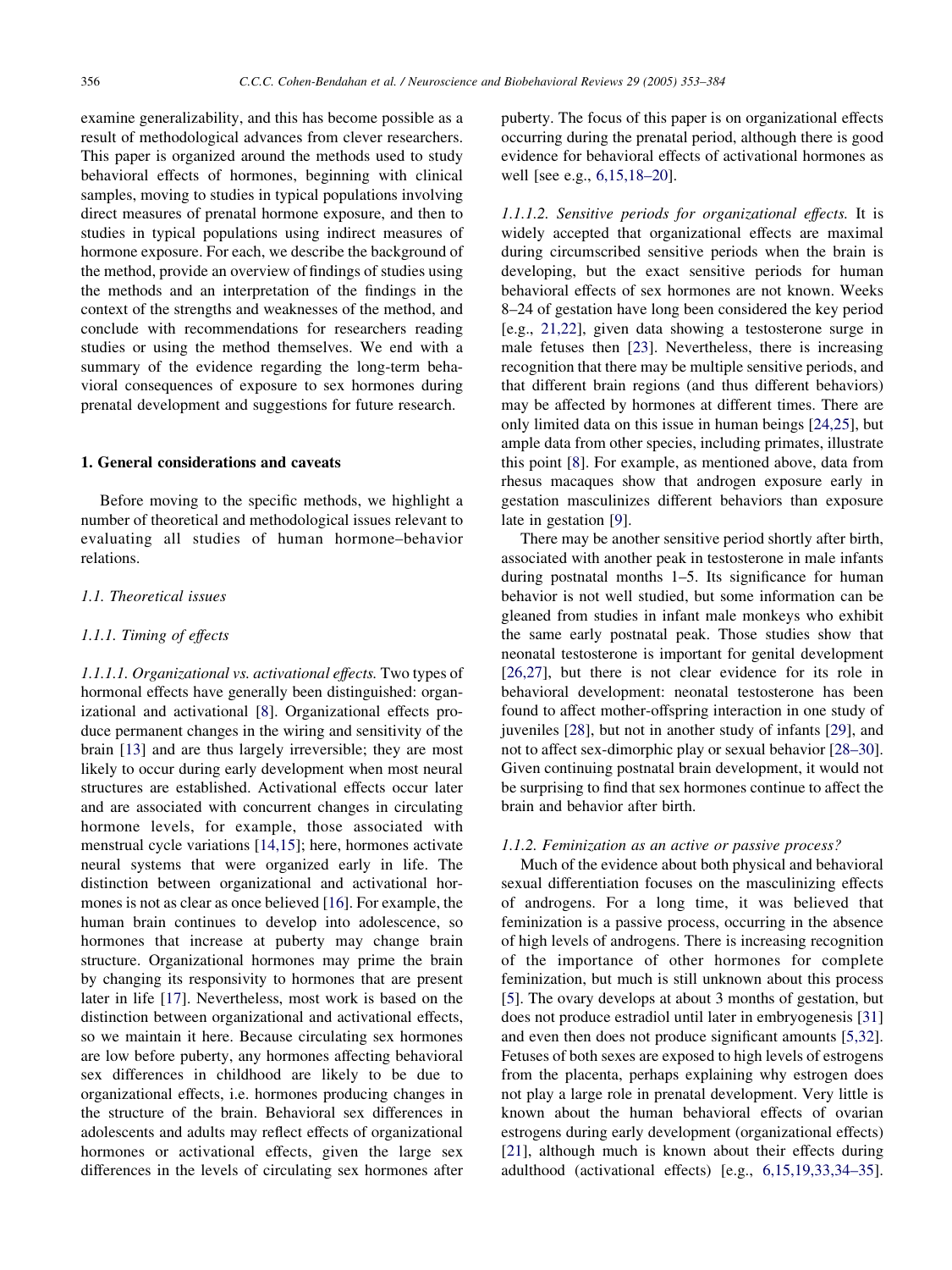It has been suggested that estrogen's organizational effects occur during early postnatal rather than prenatal development [\[36,37\]](#page-25-0), but there is no relevant evidence. Progestins from the ovary are thought to have anti-androgenic effects, but there are also reports that they act as androgens [[21\]](#page-25-0), and it may be important to consider that effects vary by dose [\[38](#page-25-0)].

# 1.1.3. Subtleties of hormone action

1.1.3.1. Hormone levels. In nonhuman species, hormonal effects on behavior are dose-dependent (animals exposed to high doses change more than animals exposed to low doses), and the amount of hormone necessary to masculinize or defeminize behavior varies across behaviors (a given dose changes some behaviors more than others) [[8,39](#page-24-0)]. Some behaviors may be affected only by extreme variations in hormones, whereas others may be affected by relatively minor variations. Effects may be nonlinear. For example, there may be threshold effects, such that behavior is affected only when hormone levels exceed a specific point, with no additional effect with increasing levels.

1.1.3.2. Specific hormones. Masculinizing hormones come in many forms, and each affects different aspects of physical and behavioral sexual differentiation. For example, dihydrotestosterone is the metabolite responsible for differentiation of the external genitalia [\[40\]](#page-25-0); dihydrotestosterone and another metabolite of testosterone, testosterone propionate, have different effects on learning abilities in monkeys [[10\]](#page-25-0). Some metabolites are more potent masculinizing agents than others, e.g. dihydrotestosterone is more potent than testosterone in masculinizing the external genitalia, but this has not been well studied with respect to human behavior. In some species, it is estradiol metabolized from androgen in the brain that is responsible for the masculinetypical development of some behaviors. For example, in rodents, estradiol masculinizes sexual behavior and learning [[7,8,41](#page-24-0)], but testosterone itself or dihydrotestosterone masculinizes rough play [\[42](#page-25-0)].

Further, the effects of specific hormones depend on other hormones present, so that the presence of one hormone may promote or prevent the effect of another hormone [[8\]](#page-24-0). For example, as mentioned above, progesterone may provide protection against masculinizing effects of androgens [[43–46\]](#page-25-0).

1.1.3.3. Hormone responsivity. Individuals vary not only in the levels of hormones to which they are exposed, but also in their sensitivity to those hormones. For example, variations in androgen responsivity caused by mutations in the human androgen receptor gene result in physical variations in men ranging from complete insensitivity to androgens (and thus female differentiation, as discussed below) to infertility and minor undervirilization [\[47,48\]](#page-25-0). There has been very little study of the behavioral effects of variations in androgen sensitivity [\[49](#page-25-0)], but clearly this is something worth exploring.

#### 1.1.4. Cross-species comparisons

Human studies are largely motivated by studies in other species, and largely confirm those studies in the general outline, that is, in revealing the behavioral importance of sex hormones present during early development. But it is crucial to recognize that the details of hormonal influences on human behavior do not always parallel those effects in other species given species differences in physiology. Key examples concern the sensitive periods for hormone effects and the specific hormones responsible for masculinization.

The sensitive periods differ dramatically across species, in direct relation to the timetable of brain development. In rodents, brain development occurs during both prenatal and postnatal life, so the early postnatal period continues to be a sensitive period for the effects of sex hormones. In primates, however, much of structural brain development takes place prenatally, so this represents the most important sensitive period for brain and behavioral effects of sex hormones. Nevertheless, as noted above, the postnatal period may turn out to be another sensitive period for effects of hormones on some aspects of human behavior.

The specific hormones responsible for masculinization and defeminization of the brain and behavior may also differ across species. In rodents, these processes are largely dependent on estradiol as it is converted from testosterone in the brain via the action of the aromatase enzyme ('aromatization'). Female rodents are protected from the masculinizing effects of estrogen by a protein which binds circulating estrogen and prevents it from entering the brain [for reviews, see [8,37](#page-24-0)]. It is unclear whether aromatization is important for human behavior, although the limited evidence suggests that it is not, with masculinization and defeminization resulting directly from the effects of testosterone or other metabolites (see the discussions of Complete Androgen Insensitivity and exposure to diethylstilbestrol, below).

#### 1.2. Methodological issues

## 1.2.1. Measures

Studies in other species suggest—not surprisingly that sex hormones affect behaviors that show sex differences. Accordingly, human studies examining behavioral effects of sex hormones have been considered valid only when the measures used differentiate between typical males and females [e.g., [21,24,50–52](#page-25-0)]. Further, it is generally believed that the same factors that produce between-sex differences produce within-sex variation. For example, sex differences in early androgens are hypothesized to contribute to sex differences in spatial ability, and natural variations in levels or availability of androgens among normal males and females to withinsex variability in spatial ability. But, some have advocated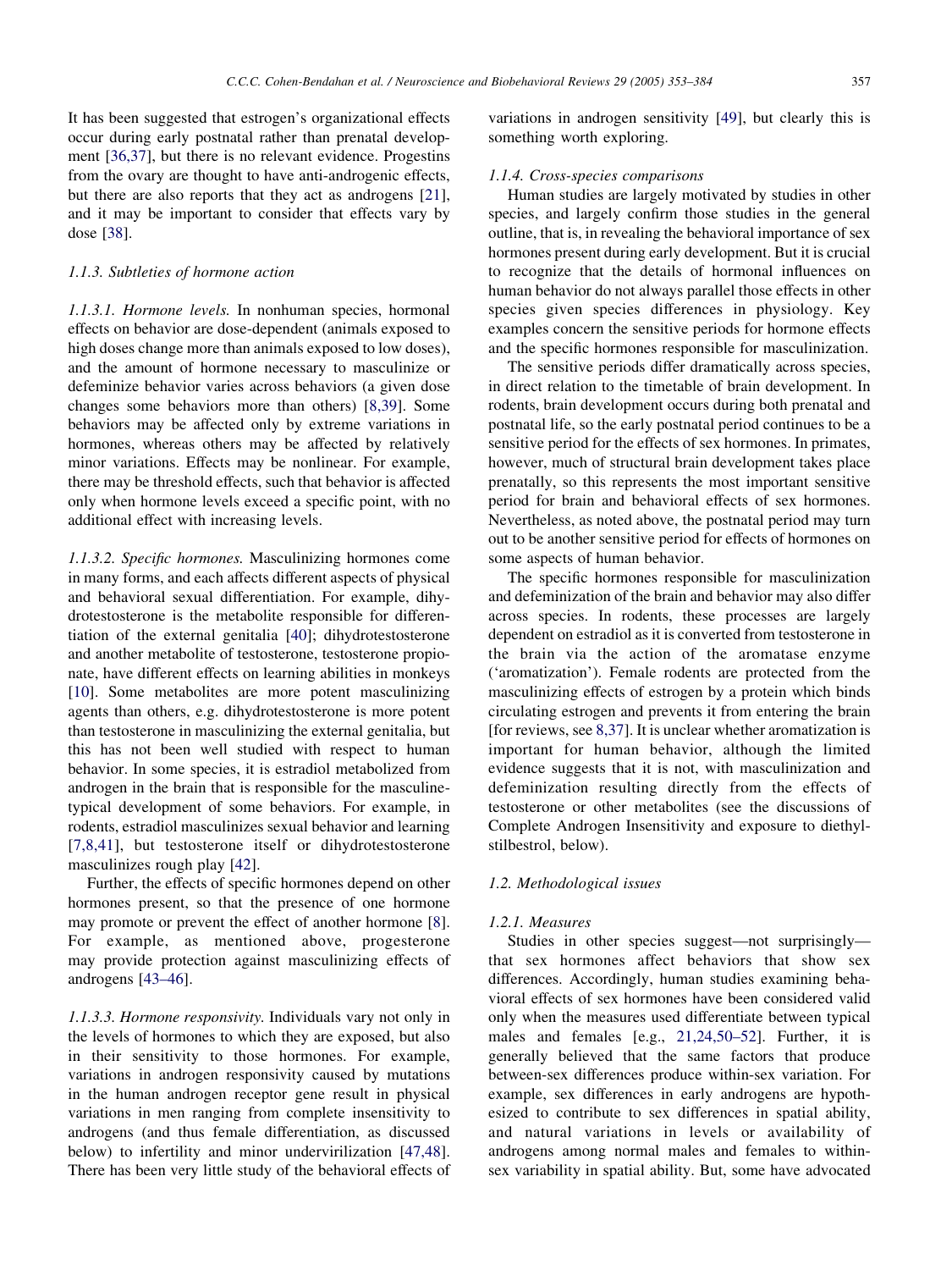the use of a broad range of behavioral measures, arguing against simple extrapolation of findings in animals to humans [[53](#page-26-0)], or that hormones may produce sex differences in brain organization and behavioral processes without necessarily producing average differences in performance [[36](#page-25-0)]. Studies from this perspective have been exploratory in approach.

#### 1.2.2. Effect sizes

The ability to detect behavioral effects of hormones, as any effect in science, requires that the study has sufficient statistical power. Effect sizes in this field vary considerably by behavior, and the design and interpretation of all studies require attention to the size of effect expected. Behaviors that show large sex differences are the best candidates for studying effects of hormones. Table 1 lists a representative sample of sex-related behaviors, along with the direction and general size of the sex difference in standard deviation units, d [\[54](#page-26-0)], estimated from the studies reviewed below and others in the literature [e.g., [55–62](#page-26-0)]. The size of the sex difference should be considered in interpreting the studies described in the sections below, because a measure that does not show a large sex difference is unlikely to be strongly influenced by sex hormones. (Despite appeals to use other measures, as mentioned above, it is difficult to interpret findings when measures do not show sex

| Table 1                                    |  |  |
|--------------------------------------------|--|--|
| Representative sex differences in behavior |  |  |

| Trait                               | Direction of sex<br>difference | $d$ , Size of sex<br>difference <sup>a</sup> |
|-------------------------------------|--------------------------------|----------------------------------------------|
| Cognitive abilities                 |                                |                                              |
| Spatial ability: mental<br>rotation | M > F                          | Large                                        |
| Spatial ability:                    | M > F                          | Large                                        |
| targeting                           |                                |                                              |
| Verbal ability: fluency             | F > M                          | Small to medium                              |
| Verbal ability: memory              | F > M                          | Medium                                       |
| Perceptual speed and                | F > M                          | Small to medium                              |
| accuracy                            |                                |                                              |
| Personality traits                  |                                |                                              |
| Sensation-seeking                   | M > F                          | Medium to large                              |
| Aggression                          | M > F                          | Large                                        |
| Nurturance                          | F > M                          | Medium                                       |
| Interest in babies                  | F > M                          | Medium to large                              |
| Gender-role behaviors               |                                |                                              |
| Interest in male-typical activities | M > F                          | Very large                                   |
| Interest in female-                 | F > M                          | Very large                                   |
| typical activities                  |                                |                                              |
| Preference for boys as              | M > F                          | Very large                                   |
| playmates                           |                                |                                              |
| Preference for girls as             | F > M                          | Very large                                   |
| playmates                           |                                |                                              |
| Sexual orientation                  |                                |                                              |
| Arousal to females                  | M > F                          | Very large                                   |
| Arousal to males                    | F > M                          | Very large                                   |

 $a$  d (Mean difference/standard deviation) as reported in adults.

differences.) It is also valuable to consider the magnitude of hormone effects in relation to the magnitude of the sex difference, because this provides an indication of the extent to which hormones are likely to be responsible for the sex difference.

#### 2. Studies in clinical populations

The early studies in animals showing behavioral effects of early hormones prompted studies of people with atypical hormone exposure, i.e. in which the sex hormones are higher or lower than expected for a person's sex [\[63\]](#page-26-0). Early studies involving such 'experiments of nature' suggested an important role for sex hormones, confirming studies in other species, but they were criticized for methodological limitations, especially subjective measures and insufficient controls. Recent studies with improved methodology generally confirm the early studies, but also show the complexity of hormonal influences on behavior.

There are a variety of conditions in which there is a mismatch between a person's sex hormones and other aspects of sexual differentiation [\[5](#page-24-0)], but most conditions are very rare and have not been well-studied, especially with respect to behavior. We focus here on a few conditions for which there are some data and which illustrate the promise and the pitfalls for investigating behavioral effects of sex hormones.

# 2.1. Congenital adrenal hyperplasia

## 2.1.1. Background

The best-studied clinical condition is congenital adrenal hyperplasia due to 21-hydroxylase deficiency (CAH), probably because it is one of the most common problems of sexual differentiation, with an incidence of 1 in 10,000 to 1 in 15,000 live births [\[5,64\]](#page-24-0). Because of an enzymatic defect caused by a single gene, individuals with CAH produce high levels of adrenal androgens beginning very early in gestation. Postnatal treatment with corticosteroids (and mineralocorticoids for the 75% who are salt-wasters) reduces hormone levels, generally to normal or subnormal levels [\[65](#page-26-0)]. Both sexes are affected by CAH, and both have been studied behaviorally, but studies in nonhuman species enable clearer hypotheses for females than for males. Studies in male rodents and primates show that excess androgens may masculinize or demasculinize behavior, but generally has no effect. Studies in female rodents and primates, however, clearly show the masculinizing and defeminizing effects of excess androgens. Therefore, if human behavioral sex differences are affected by the levels of androgens present during sensitive periods of development, as occurs in other species, then females with CAH should show more 'male-typical' and less 'female-typical' behavior than control females. And they do in many, but not all, ways, with the size of the effects varying across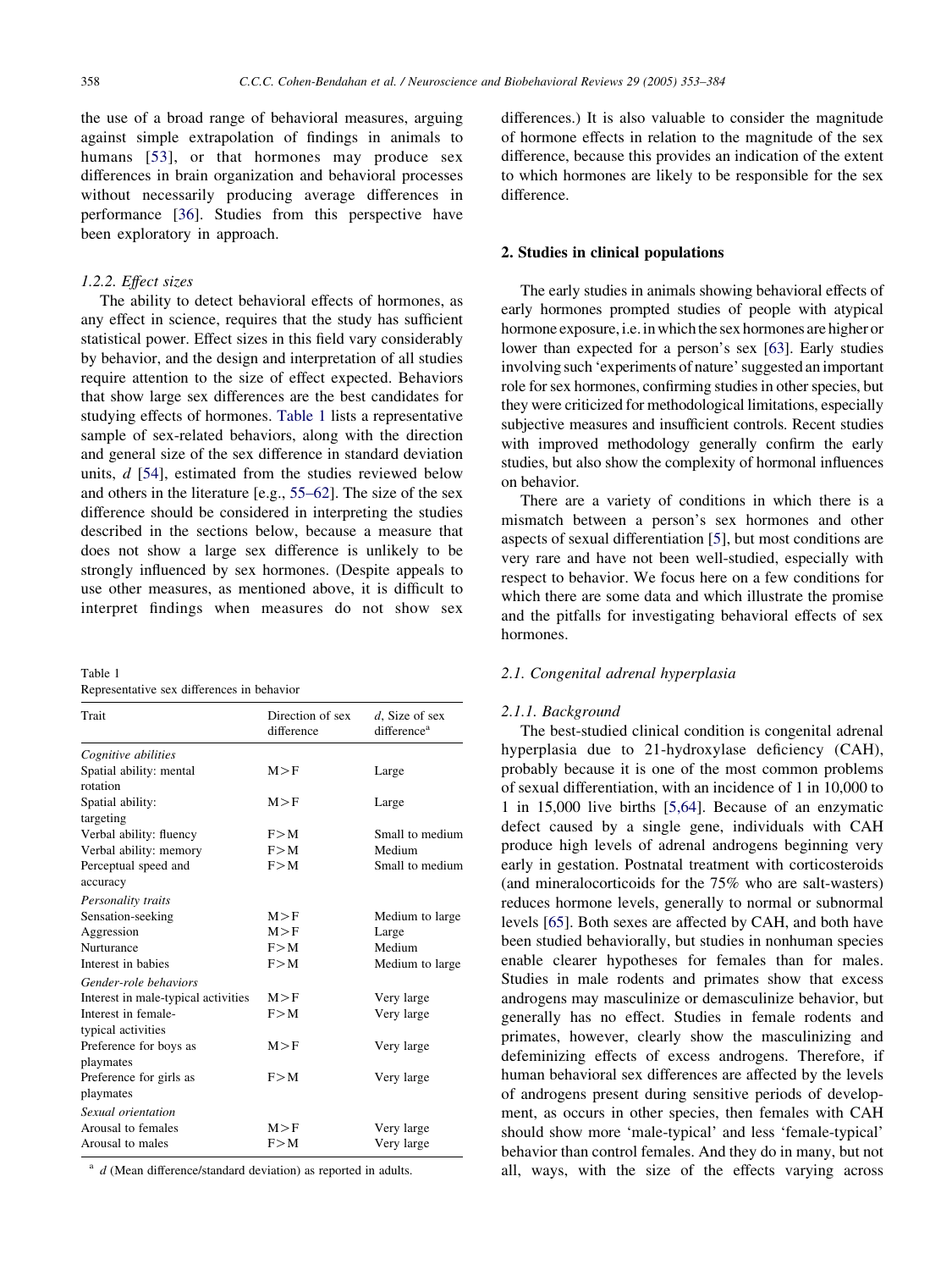behavior. Because these studies have recently been reviewed elsewhere [[21,66–68](#page-25-0)], we focus here on the general picture of the studies and findings from CAH and the issues important for interpretation and future research.

## 2.1.2. Findings in females with CAH

Females with CAH differ from unaffected females (their siblings or age-matched comparisons) in a number of domains, including activity interests, personality, cognitive abilities, handedness, and sexuality. Thus, compared to controls, CAH females are more interested in male-typical activities and less interested in female-typical activities in childhood, adolescence, and adulthood, as measured by observation, self-report, and parent-report [\[55,69–72\]](#page-26-0). The differences are large and, when multiple measures are used, there is very little overlap between females with CAH and control females. Thus, it is reasonable to say that it is characteristic of females with CAH to prefer male-typical activities.

There are personality-related differences between females with CAH and controls, but the differences appear to be smaller than the differences in interests, although they have not been as well-studied. Thus, compared to controls, females with CAH report themselves to be more aggressive [[73\]](#page-26-0), are reported by their parents to be less interested in infants [[60](#page-26-0)], and report themselves to be less empathic and maternal [[74\]](#page-26-0).

Androgens also appear to affect cognition in females with CAH. They have higher spatial ability than controls, including spatial orientation and visualization, and targeting [[24,52,75](#page-25-0)]. Some studies have failed to find spatial differences between CAH and control females, but this may reflect the fact that the sex difference in spatial ability is smaller than the sex difference in other traits, e.g. interests, so differences between CAH and control females require larger samples than typically studied. Females with CAH are also more likely than controls to be left-handed [[76\]](#page-26-0), although the difference is small and not always found.

Sexual orientation also appears to be altered in some women with CAH. As a group, they are more likely to be sexually attracted to women than are their unaffected sisters [[72,77](#page-26-0)]. Nevertheless, a majority of women with CAH report themselves to be exclusively heterosexual, and it is unclear what differentiates them from the approximately one-third who are bisexual or homosexual.

In contrast to the differences in interests, aspects of personality, spatial ability, and sexuality, gender identity is typical in the vast majority of CAH females [\[72,77–80\]](#page-26-0). It is unclear what accounts for gender dysphoria in a small minority of females with CAH, but androgens appear not to play a significant role: there is not a relation between gender identity and indicators of prenatal androgen levels.

## 2.1.3. Findings in males with CAH

Consistent with studies in other species, males with CAH have generally been found to be similar to their unaffected

brothers in most aspects of behavior studied. Thus, they do not differ in sex-typed play in childhood or activities in adolescence, studied at the time [[55,69,70\]](#page-26-0) or reported retrospectively [\[72](#page-26-0)], nor in aggression [\[73](#page-26-0)], interest in babies [\[60](#page-26-0)], gender identity or sexual orientation [\[72](#page-26-0)]. The one domain in which males with CAH may differ from controls is spatial ability: there is some suggestion that they have lower spatial ability than control males [\[24,75\]](#page-25-0).

#### 2.1.4. Interpretation of findings in CAH

The masculinized and defeminized behavior of females with CAH has been confirmed across multiple studies with multiple methods and sampling strategies. It is important to note, however, that not all studies have found differences between females with CAH and control females. Many of these 'failures' can be attributed to methodological limitations, particularly to the use of measures that do not show sex differences or to relatively small samples (for further discussion, see [[66\]](#page-26-0)). The issue of sample size is particularly salient when the behaviors studied do not show large sex differences, because differences between CAH and control females will be smaller than the sex difference and there are considerable constraints on obtaining large samples of patients with CAH, as discussed below.

Nevertheless, for several reasons, females with CAH do not provide a perfect experiment to study behavioral effects of prenatal androgens. First, their genitalia are masculinized (as a result of exposure to androgens early in gestation when the genitalia develop), and this may elicit social responses, especially from parents. These responses, especially if they result in different treatment of CAH girls, might then cause the behavioral changes [[81\]](#page-26-0). Second, behavioral changes in CAH may reflect effects of increased androgens continuing into postnatal life. Third, females with CAH have abnormalities beyond prenatal androgens, and some of these may be responsible for behavioral changes. Fourth, CAH is an illness, and it is possible that behavioral changes reflect the consequences of living with a chronic illness.

Evidence suggests that these alternative explanations are unlikely. Further, consistency of evidence across methods, as described below, demonstrates the relevance of the findings in CAH. Parents report that they do not treat girls with CAH differently than they treat unaffected daughters (although, of course, parents' reports may not necessarily reflect their behavior) [\[70,71\]](#page-26-0), and they wish that their daughters with CAH were less masculine than they are (whereas they wish that their daughters without CAH were more masculine than they are) [[82](#page-26-0)]. Compelling evidence against parent effects comes from an observational study: CAH girls did not play more with boys' toys when a parent was present than when they played alone [[82,83](#page-26-0)].

With respect to timing of androgen effects, interest in male-typical activities in females with CAH has been found to relate to indicators of prenatal androgen excess, inferred from disease characteristics (e.g. clinical features indicating severity) and from genetic mutation (which is strongly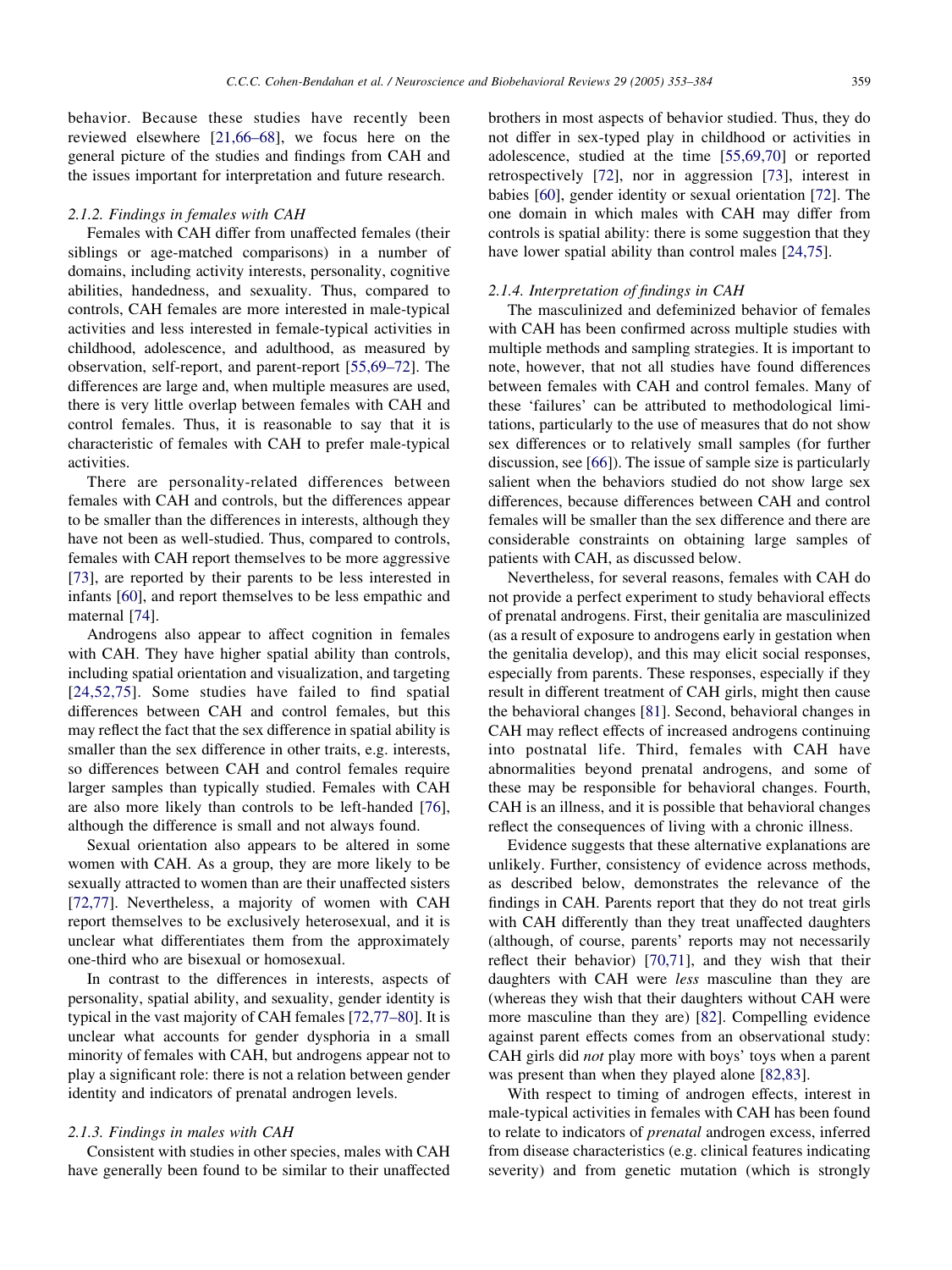associated with clinical features reflecting severity) [[82–](#page-26-0) [86\]](#page-26-0), and not to indicators of postnatal androgen excess, such as advanced bone age or hormones measured close in time to behavioral assessment [[84\]](#page-26-0). In fact, females with CAH are likely to have subnormal androgen levels postnatally as a result of aggressive treatment [\[84,87\]](#page-26-0). There is not much information about timing of androgen effects in relation to other behaviors, although there are speculations that the early postnatal period is important for masculinization of spatial ability [[24,75](#page-25-0)].

The other hormones that are abnormal in CAH, such as progesterone and corticosteroids, have smaller and less consistent behavioral effects than androgens, and may actually prevent masculinization [\[45](#page-25-0)]. These hormones would also be expected to affect behavior in males, and, as described above, a number of studies show no differences between CAH and control males, except perhaps in spatial ability (lower in CAH than in control males).

The behavioral effects of illness in other chronic conditions are relatively limited [\[88–90](#page-26-0)], and, in any event, there is no reason to expect illness to affect sextyped behavior only. And again, behavioral similarities between CAH and control males make it unlikely that behavioral changes in CAH females reflect illness per se.

There is also some question about the extent to which findings from CAH females can be generalized to the general population given that their androgen levels are considerably higher than those of any female without CAH. Thus, the data from CAH females can be interpreted to suggest that differences between males and females are due, in part, to androgens, but they are less informative about the role of androgens in producing typical variations within females. This issue will be reconsidered below when findings from typical samples are considered.

The origin of the reduced spatial ability in CAH males is unclear. It may result from lowered testosterone in the prenatal or early postnatal period due to exogenous androgens from the adrenal gland reducing endogenous production from the testes [[91,92](#page-26-0)]. Alternatively, it might result from hypoglycemia or salt-wasting episodes in the early postnatal period; these signs of CAH are more common in males than in females because diagnosis is usually earlier in females than males as a result of their ambiguous genitalia.

## 2.2. Complete androgen insensitivity syndrome

#### 2.2.1. Background

This is another clinical condition that provides a natural experiment regarding the behavioral effects of androgens. Individuals with complete androgen insensitivity syndrome (CAIS) have a male karyotype, and the SRY gene initiates the cascade for male sexual differentiation, including the development of the testes. Although the testes produce normal male levels of testosterone, individuals with CAIS lack functioning androgen receptors, so the tissues do not

respond to testosterone, and the external genitalia differentiate in a female-typical direction. Individuals with CAIS are reared as females and most are not diagnosed until they fail to menstruate in adolescence. They provide an opportunity to study the behavioral effects of genes on the Y chromosome and the nature of the hormone responsible for human behavioral sexual differentiation. As noted above, behavioral masculinization and defeminization in rodent species appears to result from estrogen as it is converted from androgen in the brain via aromatase activity. If aromatized estrogen is also involved in human behavior, then individuals with CAIS should be male-typical because their normal male levels of androgens should be converted in the brain to normal male levels of estrogen and their estrogen receptors are normal. If, however, human behavior is directly masculinized by androgens (and not by aromatized estrogen), individuals with CAIS should be female-typical because they do not have functioning receptors to respond to the high (normal male) levels present. (It is important to note that other influences on behavior are confounded with hormones in CAIS. Behavioral effects of genes on the Y chromosome are indistinguishable from aromatized estrogen effects. Behavioral effects of the social environment are similarly confounded with androgen effects. But CAIS provides a straightforward test of the relative importance of androgen vs. aromatized estrogen.)

## 2.2.2. Findings in androgen insensitivity

CAIS is relatively rare (estimated to occur in 1 in 100,000 to 5 in 100,000 births) and usually diagnosed in mid- to late-adolescence, so there are not many behavioral studies of CAIS and they are generally restricted to adults. The evidence to date shows clearly that individuals with CAIS are female-typical with respect to all aspects of behavior studied, including gender identity, sexual orientation, and masculinity and femininity of interests (current or retrospective childhood) [[93,94\]](#page-27-0). Cognitive abilities have not been well-studied, but individuals with CAIS have not been shown to have enhanced spatial abilities compared to relative controls and may, in fact, have lower abilities [[95\]](#page-27-0).

#### 2.2.3. Interpretation of findings in androgen insensitivity

CAIS is not a perfect experiment because of the confounds cited above. Nevertheless, it is possible to interpret the data to suggest a negligible behavioral role for aromatized estrogens: if they were involved in behavioral sexual differentiation, individuals with CAIS should show behavioral masculinization or defeminization. These null results should be considered in light of the small samples studied and the limited assessment of cognitive abilities and personality traits that show sex differences. But, in light of data on CAH and typical populations (described below), the studies of CAIS are consistent with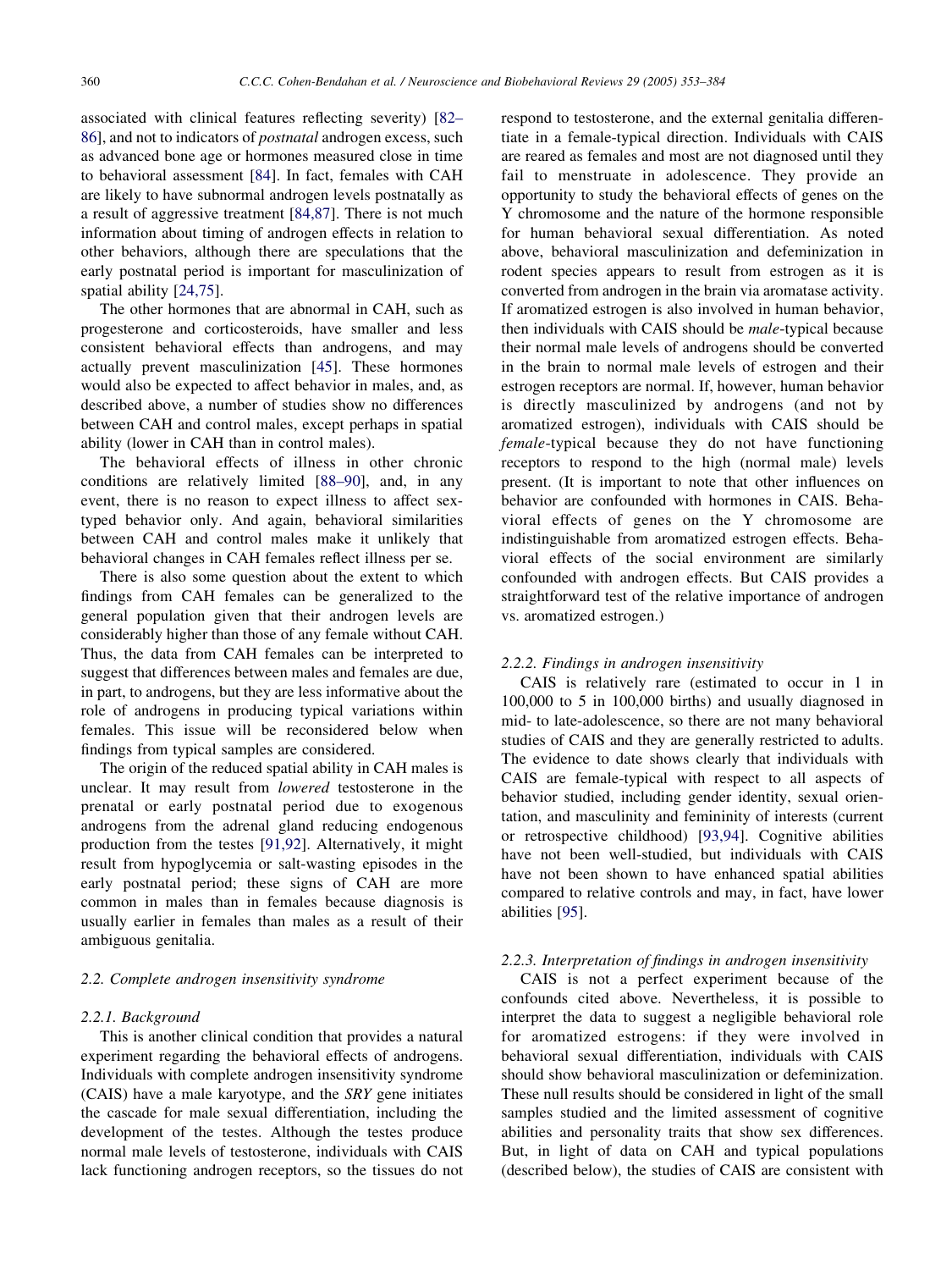the idea that androgens themselves play an important role in the development of sex-typed behavior.

2.3. Exposure to masculinizing hormones via maternal ingestion: androgenizing progestins and diethystilbestrol (DES)

## 2.3.1. Background

In the 1960s and 1970s, it was not uncommon for drugs to be given to pregnant women to prevent miscarriage. Many of these drugs contained sex hormones, so the offspring of these women provide another opportunity to study the behavioral effects of prenatal exposure to hormones. Unfortunately, many studies designed to exploit this opportunity are difficult to interpret because the hormone exposure varied widely (treatments consisted of hormones that would be expected to have both masculinizing and demasculinizing effects, and women were treated with varying doses for varying durations), samples were small and diverse with respect to age, adequate controls were often not used, and measures were generally single interview items [[96\]](#page-27-0). There are, however, a few studies that do provide good information, and they involve two drugs that would be expected to have relatively specific masculinizing effects, synthetic progestins with androgenizing potential and diethystilbestrol (DES).

# 2.3.2. Findings of behavioral studies of exposure to androgenizing progestins

An interesting study concerning the behavioral effects of exposure to this treatment used a standardized measure of aggression and sibling controls. Both boys and girls aged 6–18 years who were exposed to androgenizing progestins in utero were more likely than their unexposed siblings to report that they would use physical aggression in a conflict situation [\[97](#page-27-0)]. These data are consistent with those in CAH in showing a masculinizing effect on aggression of prenatal androgens, although it is important to note the complexity of androgen effects on aggression in both human and nonhuman animals. For example, in both rodents and primates, aggression in adulthood is affected by treatment with androgens during prenatal, early postnatal, and adult life [e.g., [98–101\]](#page-27-0); in humans, circulating testosterone is sometimes associated with aggression, with the effects most pronounced in adolescents and when aggression is measured as response to provocation, although the direction of causation is unclear [e.g., [101–103\]](#page-27-0). Androgens may mediate aggression through direct brain effects and through facilitation of the learning of aggression [[100\]](#page-27-0).

## 2.3.3. Findings of behavioral studies of DES exposure

Behavioral studies of women prenatally exposed to DES have been considered to provide a test of the masculinizing effects of aromatized estrogen. As indicated above, data from rodents show that many aspects of the brain and behavior are masculinized by estrogen as it is converted from androgen via aromatase in the brain. Although females are protected from this effect by factors that bind estrogen in the periphery, high doses of estrogen might exceed binding capacity and allow estrogen into the brain. The hypothesis that DES produces behavioral masculinization in females has been tested in several studies varying in sample size and comparison groups, including some describing results from controlled clinical trials designed to evaluate the medical benefits of DES (that is, whether it reduced miscarriages).

In general, the studies have found DES-exposed women to be behaviorally similar to their unexposed sisters on measures of cognition [[104–106\]](#page-27-0) and gender role [\[107,](#page-27-0) [108](#page-27-0)]. There is some suggestion that lateralization may be altered, including an increase in left-handedness, but this is not consistently found [\[25,104,109,110\]](#page-25-0). There is one report that DES-exposed women have higher rates of bi- or homosexuality than unexposed women [[111\]](#page-27-0), but this was not replicated in a very large sample, albeit with less sensitive measures [[110\]](#page-27-0).

# 2.3.4. Interpretation of findings of behavioral studies of exposure to androgenizing progestins and DES

Overall, studies of females with exposure to atypical hormones because of maternal treatment are consistent with studies in clinical conditions, showing behavioral effects of prenatal exposure to androgens, but not to estrogen. DES is not a perfect experiment, however, because estrogen exposure may not be as high as would be necessary to induce masculinization. Thus, this is probably not a good model for investigating behavioral effects of aromatized estrogen, but, given that DES is no longer used in pregnancy, it is not an opportunity that would be readily available in any event.

#### 2.4. 46, XY individuals without a penis

#### 2.4.1. Background

Much recent scientific and popular attention has been directed to rare clinical conditions in which boys are lacking a penis, because these cases can provide very important information about the causes of sex-typed behavior. In these cases, all aspects of sexual differentiation are male-typical except the external genitalia; thus, these individuals have a Y-chromosome, testes that produce testosterone, and receptors that respond to that hormone. For reasons described below, they have generally been reared as females, so they provide the opportunity to examine the relative behavioral contributions of prenatal hormones (male-typical) vs. sex of rearing (female-typical). If they behave and identify as girls, this suggests the importance of the social environment. If, however, they are masculinized in their behavior, this provides evidence for the importance of prenatal androgens or genes on the Y-chromosome.

There are two primary situations in which a boy might be lacking a penis. The first results from cloacal exstrophy,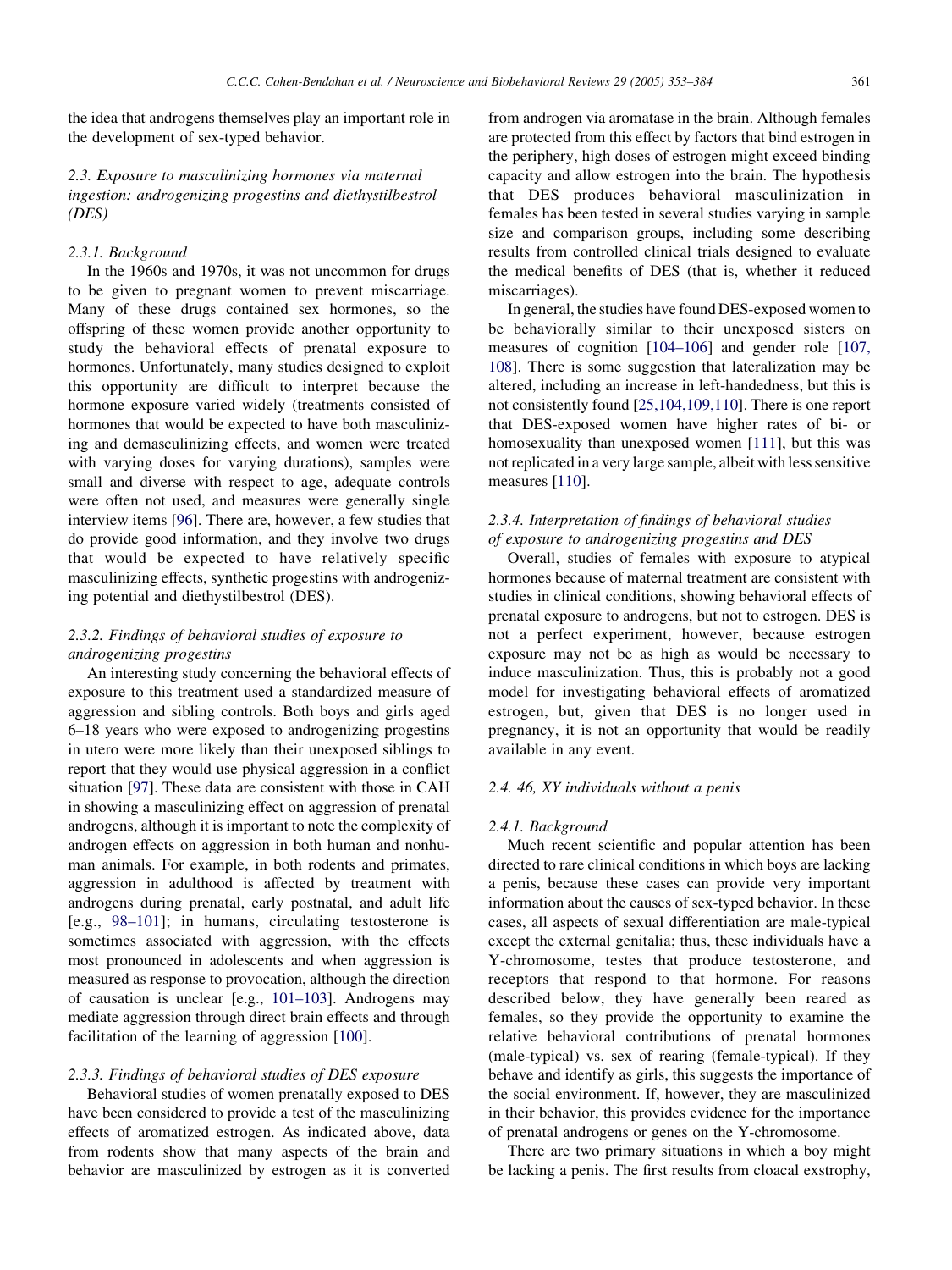a very rare congenital defect (1 in 400,000 births [[112\]](#page-27-0)), in which the bladder and external genitalia are not properly formed. Although it occurs in both sexes, the effect is most pronounced in males, because an affected boy is born with a malformed or absent penis but with otherwise completely normal male-typical physical development. The second situation is ablatio penis, in which a boy is missing a penis because of an accident after birth, such as a mishandled circumcision. Until recently, boys without a penis were reared as girls, because of two beliefs: (a) that development of satisfactory gender identity and overall psychological adjustment depend on having normal-looking genitalia (although some surgical correction is now possible, the penis will never look or function normally) and (b) that gender identity is determined predominantly by rearing. In contrast to the endocrine conditions described, the discordance among levels of physical sexual differentiation in these cases was caused by a change in the social environment.

The beliefs that have resulted in rearing these children as girls have been vigorously challenged in the past few years, primarily on the basis of scientific and popular reports about one child born a boy but raised as a girl and then selfreassigned to the male sex [\[113,114\]](#page-27-0). Although these reports have focused on the primacy of biology, the systematic evidence reveals a complex picture.

#### 2.4.2. Findings in 46, XY individuals without a penis

The child who was the subject of much attention was reared as a girl after a mishandled circumcision and later experienced gender dysphoria and requested sex reassignment [\[113,114\]](#page-27-0). But, he was reared as a boy early in life (the accident happened at age 7 months, the reassignment was made in the second year, and the surgery to construct a vagina was not completed until 21 months), so there was quite a long—and probably sensitive—period when he was reared as a boy (although sex reassignment was made within the period of gender identity plasticity postulated by Money and colleagues [\[115](#page-27-0)]). Further, another individual with a similar history but with earlier female reassignment had a different outcome with respect to gender identity, identifying as a female [[116\]](#page-27-0). Although the cases have different outcome with respect to gender identity, they are similar with respect to other behaviors, in particular masculinized interests and sexual orientation.

There has also been much attention paid to a small series of XY males with cloacal exstrophy reared as females [[112\]](#page-27-0). Of 14 individuals, 6 or 8 (depending on the criteria) were stated to identify as male, which was interpreted to demonstrate the biological determination of gender identity. The study is particularly impressive in enlisting all potential participants (thus removing any concern about sample bias), but there is considerable ambiguity in presentation and interpretation of results [\[117,118\]](#page-27-0). First, the data come from parents' reports, but gender identity is internal. Parents may have misinterpreted behavior to reflect gender identity.

Thus, the male-typical play of these children (likely a result of prenatal androgen exposure) may have been taken to reflect male gender identity, but systematic and detailed evidence from CAH girls indicates that masculine play can comfortably co-exist with female identity [\[78,80\]](#page-26-0). Second, gender change may arise not just from androgen exposure, but in response to complex social conditions, e.g. a mismatch between behavior and parent expectations, peer stigmatization associated with atypical interests, internalized homophobia [[79,119](#page-26-0)]. Third, follow-up methods were unsystematic and subjective, with interviewer expectations likely conveyed to participants and introduced into scoring. This might contribute to identity changes from initial to final assessment. Fourth, case reports and small-scale studies of individuals with cloacal exstrophy and other intersex conditions, including micropenis and partial androgen insensitivity syndrome produce different results, and suggest that gender identity is not simply related to prenatal androgens [\[119–122\]](#page-27-0).

# 2.4.3. Interpretation of findings in 46, XY individuals without a penis

The data from males with ablatio penis and cloacal exstrophy clearly show the importance of biological influences on interests. It seems most likely that this effect is specifically due to androgens and not genes on the Y chromosome, given the masculinized interests of females with CAH and the feminine interests of individuals with CAIS. Further, data from boys with cloacal exstrophy who are reared as girls provide evidence that the sensitive period for androgen effects on interests is confined to the prenatal period, given that they are castrated in the early neonatal period and thus do not experience a postnatal testosterone surge.

But, the evidence from individuals born as males but reared as females because of absent or defective penis is not as clear regarding gender identity, given the variability in outcome both within and across studies. Systematic studies of these individuals using standardized objective assessments (such as those used by [[78,123](#page-26-0)]) are sorely needed, but difficult to do given the very low incidence of the conditions. It will also be very important to assess other behaviors in these individuals, to examine androgen effects on, e.g. sexual orientation and cognitive abilities.

# 2.5. Recommendations for behavioral studies in clinical samples

Studies in CAH, CAIS, ablatio penis, cloacal exstrophy, and other clinical populations have the potential to reveal not only whether hormones affect behavior but how they do so. For example, it is possible to examine postnatal sensitive periods by careful study of boys with prenatal masculinization who are reassigned as girls and gonadectomized in the neonatal period, and girls with CAH who are not diagnosed and treated until later in the first year.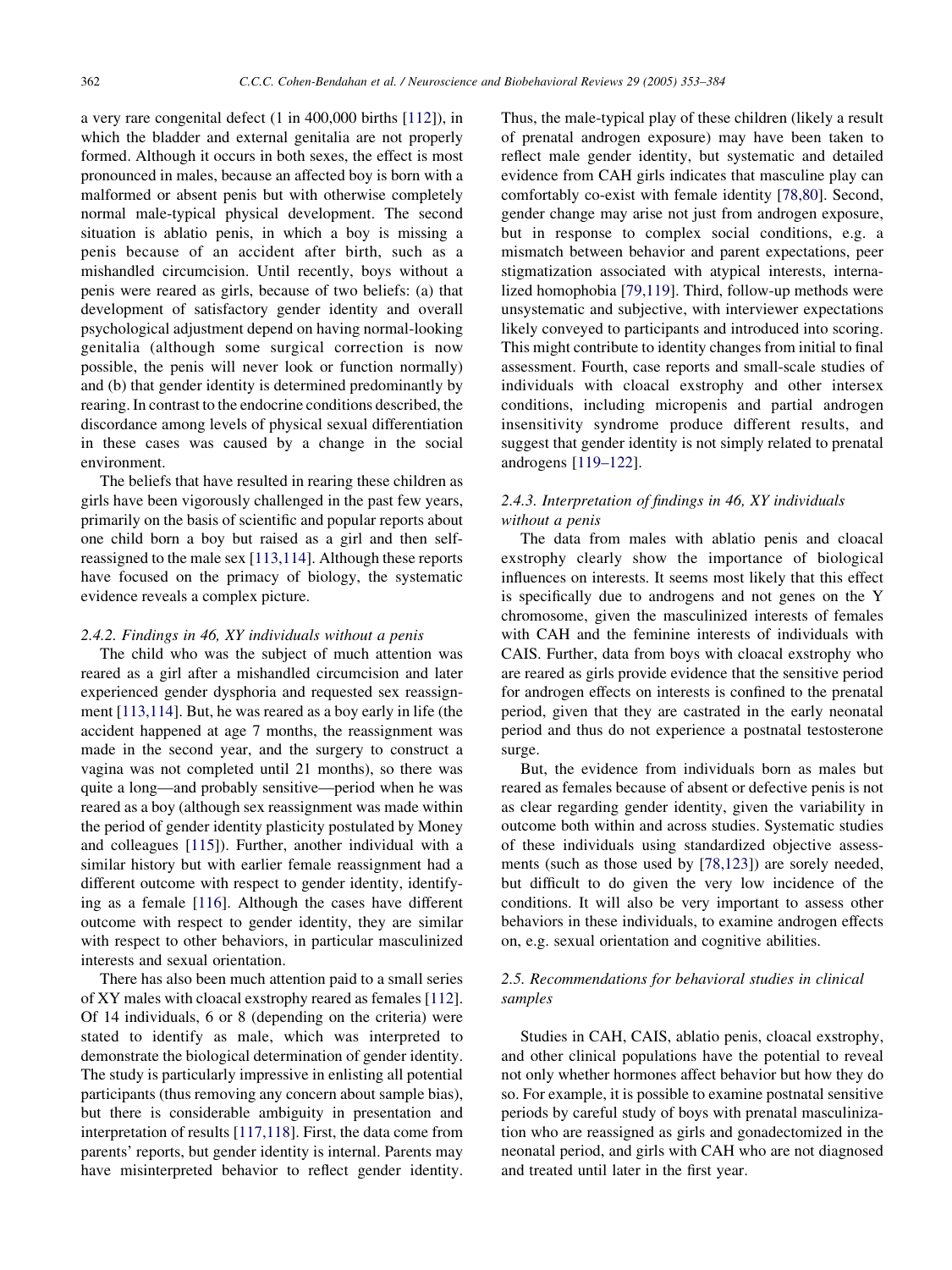But, there are several challenges that must be met in studying patients with sex-atypical hormones. First, it is crucial to obtain a representative sample. Patients are generally recruited through physicians responsible for the care of the hormone condition, usually pediatric endocrinologists in academic medical centers. It is currently unknown whether these patient samples represent the population, given the possibility (at least in the US) that patients seen in academic centers have a severe condition or require special treatment. It is now possible to study population samples of CAH obtained through newborn screening programs [[124\]](#page-27-0), and it will be interesting to compare those data to those obtained from clinic samples. Further, it is important to avoid bias in recruiting clinical samples, which often results from difficulty locating patients and then recruiting them. There is considerable variability in participation rate in published studies (some as low as 50%), and there is concern that patients who decline to participate may differ in meaningful ways from those who participate (although this can never be known because, by definition, nonparticipants are unwilling to allow any information about them, including medical records, to be used) [[125\]](#page-27-0).

Second, it is essential to ensure that the study has adequate statistical power for testing hypotheses (which is usually accomplished by controlling sample size). It is humbling to realize the number of subjects necessary to achieve acceptable power; for example, in a comparison of patients and controls, it is necessary to have 50 subjects per group to detect a single difference of moderate size (.5 standard deviations) with one-tailed t-test and Type I error of .05. Yet, many studies in this area do not have 50 subjects with patients and controls combined, and are studying behaviors which probably show relatively small differences between patients and controls, given that they show only moderate-sized sex differences.

Third, the ability to detect effects depends on the use of an appropriate comparison group. The best comparison group includes same-sex siblings as a control for approximate age and general genetic and environmental background (especially important for examining traits that show substantial familial resemblance, such as cognition, or parent effects, such as sex-typed attitudes) [[126](#page-27-0)]. Unfortunately, many studies use age-matched controls from the general population, which decreases sensitivity beyond the generally small samples.

## 3. Studies in typical populations

Clinical populations have provided valuable information about hormonal contributors to behavior, but they are not perfect experiments (because of the methodological limitations and concerns about generalizability described above) and they are also difficult to study (because of their relatively low frequency and the

sampling problems described above). There has thus been an increased interest in developing alternative ways to study behavioral effects of prenatal hormones, particularly within the normal range. These methods, including *direct* measurement of hormones to which the developing fetus is exposed and inferential (indirect) measures about the fetal hormone environment, are covered in the next sections.

# 3.1. Studies in typical populations: prospective studies with direct measures of hormones

Findings in nonhuman mammals and in clinical populations strongly suggest that sex hormones play an important role in the development of behavioral differences between the sexes, and probably in producing within-sex behavioral variations, but it is important to test the generality of these effects by studying typical populations. An ideal study would involve direct measurements of fetal hormones, taken serially at many points in gestation, to ensure reliable measures of the hormones at several likely sensitive periods, and then a follow-up behavioral study in childhood and beyond. The ideal is obviously difficult to realize because of the risks associated with collecting serum from living fetuses. But, it is possible to obtain 'snapshots' of the fetal hormone environment, from samples of peripheral hormones, which are somewhat removed from direct fetal processes.

There are three types of studies that have examined fetal hormones: (a) studies of perinatal hormones obtained from umbilical cord blood at birth; (b) studies of prenatal hormones obtained from maternal serum by venipuncture during routine prenatal medical care; (c) studies of prenatal hormones from amniotic fluid obtained during routine amniocentesis for diagnosis of genetic anomalies. In all types of studies, the focus was primarily on effects of testosterone, given findings in other species and in human clinical conditions for the importance of androgens in masculinizing the body and behavior. Some studies also measured other androgens, such as androstenedione, as well as 'female-typical' hormones, that is, those that are higher in females than in males, such as estradiol and progesterone. In this section we review the findings from these three types of studies and what they reveal about effects of prenatal sex hormone exposure on postnatal behavior in typical human populations, including a discussion of the advantages and disadvantages of the different methods and recommendations for future studies. In evaluating the studies, we also consider what aspects of hormone secretion are actually being measured from hormones obtained from umbilical cord blood, maternal serum, and amniotic fluid, including their origin, how the various compartments relate to each other, and what source seems to be the best for investigating effects of early fetal androgen exposure.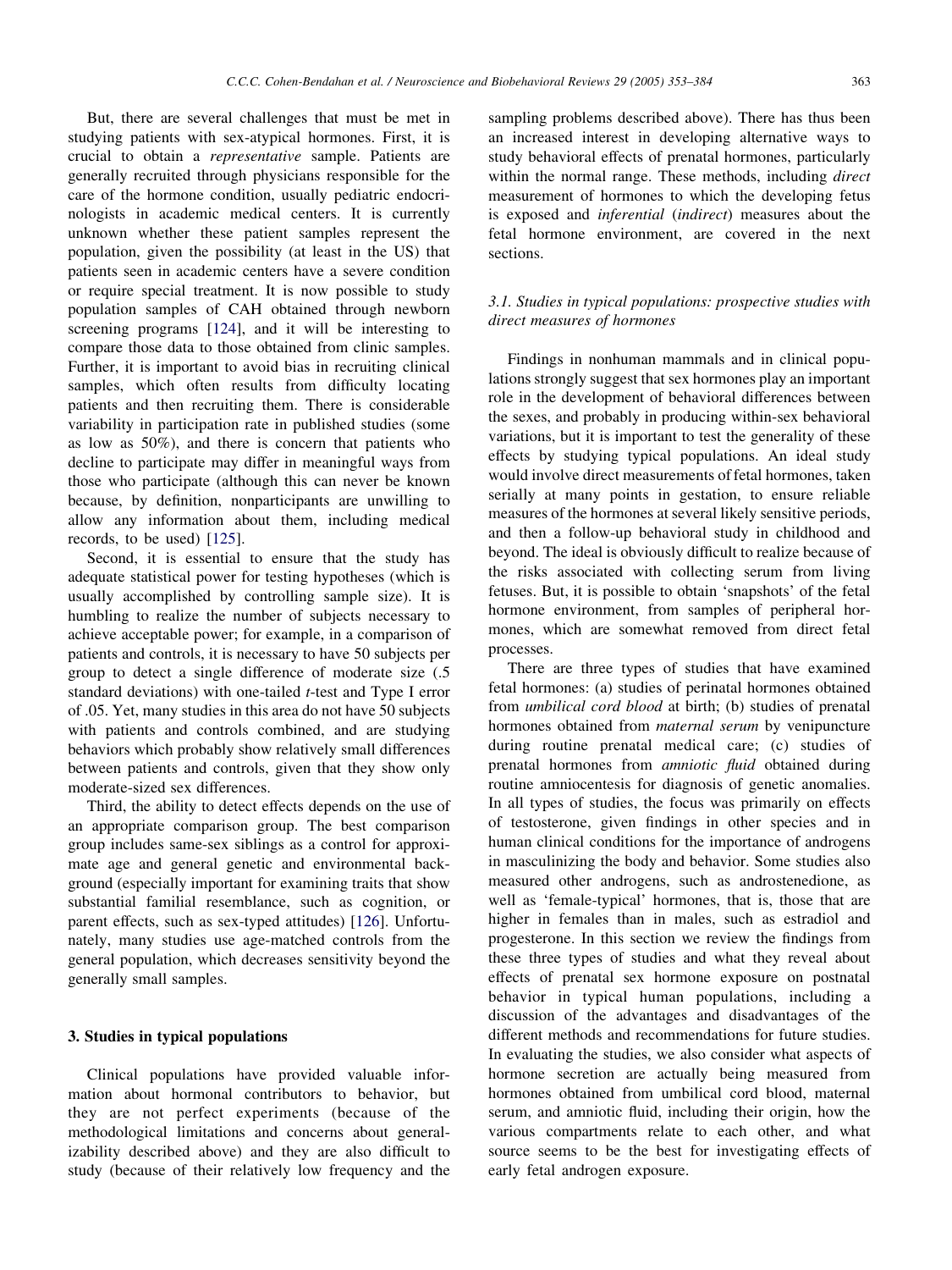# 3.2. Studies of hormones in umbilical cord blood

#### 3.2.1. Findings: umbilical cord hormones and behavior

The evidence relating umbilical cord hormones to behavior comes from the Stanford Longitudinal Study, which also examined other influences on sex-typed behavior [[127–130\]](#page-27-0). Approximately 125 children were tested on a variety of behaviors. Hormones included those that generally show sex differences in prenatal and adult life: testosterone and androstenedione (which are higher in males than in females), and estradiol, estrone and progesterone (higher in females than in males, although less so prenatally than in adulthood). It was expected that hormones might have different effects for boys and for girls, so analyses were conducted separately by sex. The design and analyses were exploratory, although the authors did consider previous studies.

3.2.1.1. Temperament. The studies of temperament were not based on evidence of sex differences, nor on evidence of hormone effects in animal studies or clinical samples. In fact, these studies initially addressed the question of the existence of sex differences in temperament, and then the question about the relationship between temperament and umbilical cord sex hormones. The general hypothesis was that levels of sex hormones might be related to individual differences in the readiness to make emotional responses, with high levels of androgens (testosterone and androstenedione) increasing male-typical behavior. There were no hypotheses about estradiol, estrone and progesterone. A trait called 'timidity' was assessed by reactions of (6–18 month-old) infants to fear-provoking toys [[127\]](#page-27-0). There were small sex differences in reaction to the toys, with girls somewhat more timid than boys. As expected, low timidity was associated with relatively high perinatal testosterone level, but not with androstenedione, and only in boys. Timidity was also related to progesterone (negatively) and estradiol (positively), again only in boys. In girls, there were no relations between timidity and sex hormones.

Temperament was also assessed in children aged 6–26 months by mothers' 24 h diary reports of their children's moods, with the main scores being the proportion of time spent in one of three moods: happy/excited, quiet/calm, or negative [\[130](#page-27-0)]. There were small, but significant, sex differences in mood: boys were more often reported to be in a happy/excited mood, girls in a quiet/calm mood. Again, hormones were related to behavior for boys but not girls. In boys, androstenedione, estrone, and progesterone (but not testosterone) were positively related to happy/excited mood and negatively to calm/quiet mood in the first two years of life, with moderate correlations (absolute values 0.25–0.36). This might be interpreted to reflect a facilitative effect of androgens on male-typical behavior, but not in a simple way, given that mood was not related to testosterone, and there were no effects in girls.

The association between negative mood and umbilical sex hormones was studied because of the sex differences in quality of negative emotion, with boys more likely than girls to show anger and girls more likely than boys to show fear. Unfortunately, it was not possible to explore the differentiated aspects of negative emotion because of the low frequencies of anger and fear. A score of negative moods created by combining anger, fear, crying, and general unhappiness did not show a sex difference (consistent with previous studies in infants). There were no significant relationships between umbilical cord sex hormones and negative emotionality (composite).

3.2.1.2. Cognition. Although hormonal effects on cognition were not specified in the Stanford Longitudinal Study, it might have been expected for spatial ability to be positively associated with testosterone and androstenedione in 6-yearold girls. But, the associations were negative  $(r=-0.34$  and  $-0.37$ , respectively, with a composite score) [\[129\]](#page-27-0). Unfortunately, the study did not provide a compelling test of hormone effects on cognition given that the measures did not show sex differences.

3.2.1.3. Physical traits. Adult sex differences in strength are also well-documented and related to circulating hormones. But, it is unclear whether there are childhood sex differences in strength, and whether there is an influence of early hormones. These questions were explored in another part of the Stanford Longitudinal Study [[128](#page-27-0)], with complex findings. Although boys were stronger than girls, strength was not consistently associated with umbilical cord androgens for either boys or girls. It was associated with neonatal progesterone, negatively for girls and positively in boys. Effects in girls can be related to studies in several species showing progesterone to have anti-androgenic effects, but effects in boys are unexplained. It is interesting to note that neonatal progesterone was associated with masculinization in boys across traits, including strength and temperament [[127,128,130\]](#page-27-0).

# 3.2.2. Interpretation of findings: umbilical cord hormones and behavior

The results of the Stanford Longitudinal Study are difficult to interpret in light of the measures used (many did not show sex differences and would not be expected to, especially in very young children) and hypotheses and evidence about the timing of effects of organizational hormones. In essence, the sensitive period for behavioral effects of hormones probably occurs before birth, and the hormones in umbilical cord blood reflect more than just the fetus, so hormones from the umbilical cord probably do not reflect the levels that the fetus was exposed to during sensitive periods. The umbilical cord is part of the maternalfetal unit. There are sex differences in umbilical sex hormone levels, but they are small and not always detected. Boys have higher levels of testosterone than girls [[131–](#page-27-0)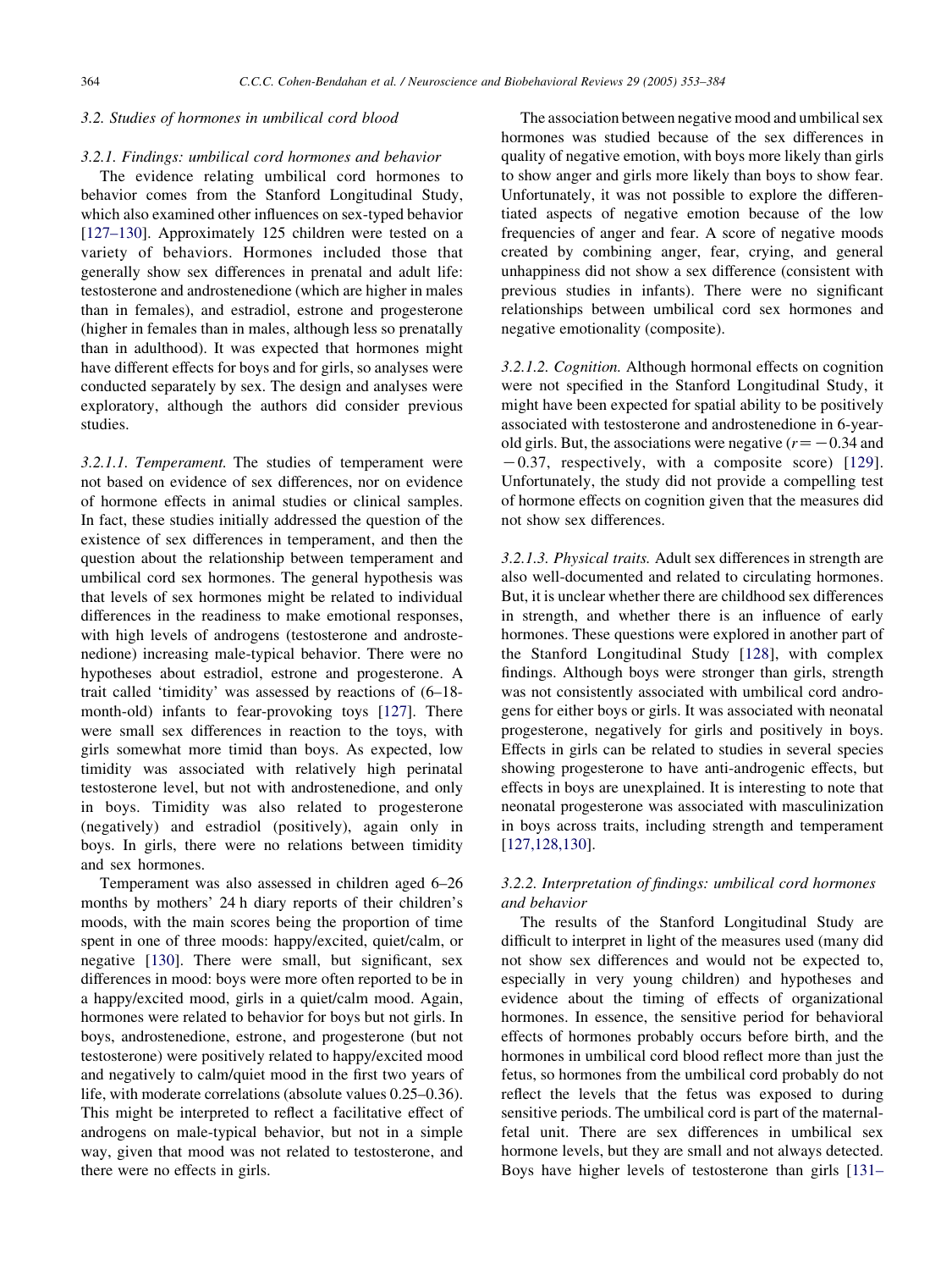[133](#page-27-0)]; they also may have higher levels of androstenedione and progesterone [\[133](#page-27-0)], although differences are small and not consistently found. Substantial proportions of androstenedione and testosterone are produced by the fetus from the adrenal gland and testes, whereas progesterone comes from the placenta. The fetal ovary seems to be quiescent during the last weeks of gestation [\[133](#page-27-0)]. Further, the umbilical cord contains blood from both the mother and the fetus. Umbilical venous blood comes primarily from the mother, whereas arterial blood comes primarily from the fetus, so the best reflection of fetal or neonatal hormones would require collection of arterial blood. But, most studies collect material from the umbilical vein rather than the artery because it is easier to obtain, suggesting that umbilical cord hormones are a poor reflection of the levels in the fetus and neonate [[134\]](#page-27-0). Finally, the process of labor itself may affect hormone levels. Thus, in light of the small sex differences in neonatal hormones, the unclear association between prenatal and neonatal hormones, the difficulty in collecting cord blood unique to the neonate, and the possible confounds from the labor process, it is difficult to consider umbilical cord hormones a good index of organizational effects of sex hormones.

# 3.3. Studies of sex hormones in mother's blood during pregnancy

#### 3.3.1. Findings: maternal hormones and behavior

Two studies of relatively large samples examined the relationship between testosterone in mother's blood during pregnancy and offspring's later gender-role behavior, one when the offspring were adults [\[135–137](#page-27-0)] and the other when the offspring were preschool children [[51\]](#page-25-0). Both studies found markers of high testosterone in mothers to be associated with masculinized gender-role behavior in female offspring.

In the study of adults, restricted to females, a broad measure of gender-role behavior was examined in relation to maternal serum hormones testosterone and sex-hormone binding globulin (SHBG), which binds testosterone and therefore prevents its action, and circulating hormones in the offspring herself when she was an adult. The behavioral measure was composed of single items and scales from other instruments, measuring several constructs, such as the importance of home, feminine interests, job status, and personality traits related to dominance and expressivity. Regressions were conducted to examine maternal hormones and offspring adult hormones together, but the analyses varied with respect to the specific hormones included. In one analysis, 26% of the variance in adult feminine gender-role behavior was associated with hormones (with main effects as expected): feminine behavior was predicted from maternal serum testosterone (negative), maternal serum SHBG (positive), adult androstenedione (negative), adult SHBG (positive), and the interaction between testosterone in maternal serum and the daughter's adult androstenedione

(negative) [[135\]](#page-27-0). In another analysis using adult testosterone instead of androstenedione, 18% of the variance in the same behavior was attributed to maternal serum SHBG (positive), adult testosterone (negative) and the interaction of testosterone in maternal serum and the daughter's adult testosterone (positive) [[136\]](#page-27-0). Consistent with suggestions about the importance of prenatal weeks 8–24 as a sensitive period, behavior was related to hormones from maternal serum only during the second trimester, and not during the first or third trimesters. This study is quite intriguing, but the results are confusing, because of differences across reports in the specific hormones analyzed and in the direction of the interaction between maternal serum and adult hormones (details of the interactions are not provided).

In the study of children, mothers' levels of testosterone in blood samples, collected between week 5 and week 36 of gestation, were examined in relation to (mother-reported) preschool activity interests of male and female offspring at age 3.5 years [[51](#page-25-0)]. Consistent with expectations, based on findings in CAH girls and studies in other mammals, mothers who had high serum testosterone during pregnancy were more likely than mothers with low serum testosterone to have daughters who were interested in boy-typical toys and activities. Activity interests were not significantly related to maternal testosterone in sons, or to SHBG in either daughters or sons.

# 3.3.2. Interpretation of findings: maternal hormones and behavior

Although two studies suggest that testosterone levels in maternal serum during pregnancy are related to later gender-role behavior in female offspring, their interpretation is not straightforward for two reasons. First, the specific results are not consistent across the studies and there is some inconsistency even within the first study, especially regarding the importance of testosterone vs. SHBG. Second, the mechanism responsible for the association between maternal hormones and offspring behavior is not clear. The hormones measured in maternal serum are produced by the mother and the placenta. Maternal androgens increase in pregnancy [[138–140\]](#page-27-0), perhaps due to increased binding by SHBG and thus higher levels of bound (but not unbound) testosterone [[132,141](#page-27-0)]. Maternal testosterone does not appear to come from the fetus; several studies failed to find a difference in testosterone serum levels between women carrying a male and those carrying a female fetus [[142–145\]](#page-28-0).

Thus, it is unlikely that hormones in maternal serum reflect the fetus's own levels. It is important, therefore, to consider the mechanisms that might account for the association between mother's testosterone and offspring behavior. First, the relation may reflect the hormones to which the fetus is exposed environmentally. Given experimental studies in other species, it is clear that behavior can be affected by exogenous exposure. But, aromatase in the placenta generally provides protection against high levels of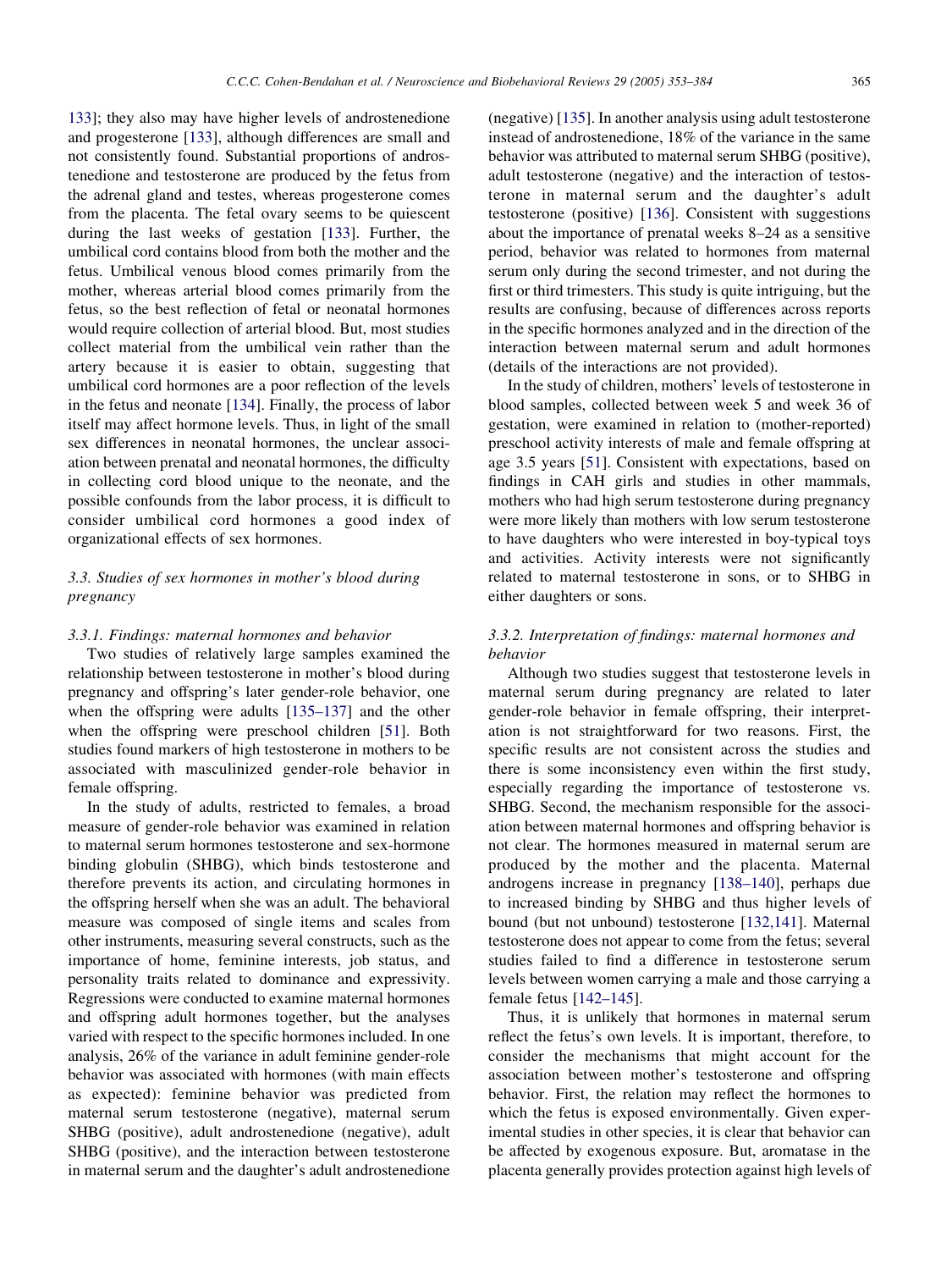testosterone; for example, the daughters of women with polycystic ovary syndrome do not have virilized genitalia although maternal androgen levels are elevated [[146\]](#page-28-0). Second, the relation may reflect social factors. A woman with relatively high testosterone may interact differently with her daughters than a woman with relatively low testosterone, for example, by being interested in maletypical activities herself and encouraging her daughter to play with boys' toys. This seems less likely in light of Udry's findings that the relation was specific to the second trimester, but it is consistent with the fact that women retain the same rank-order position with respect to testosterone level across pregnancy, e.g. in one study, correlations for hormones in maternal serum between the second and third trimester were 0.8–0.9 for free testosterone and androstenedione, and 0.7–0.8 for SHBG [[145\]](#page-28-0). Third, the relation may reflect genetic factors: a woman with high testosterone may transmit genes for high testosterone to her daughter, and the relation between maternal testosterone and daughter behavior may be mediated by the daughter's own testosterone (which is correlated with her mother's for genetic reasons); this assumes that the same genes influence prenatal and circulating testosterone. In order to differentiate among these alternatives, it is necessary to examine testosterone in women before, during, and after pregnancy, and to examine a woman's own gender-role behavior in future studies of maternal hormones in relation to offspring behavior.

# 3.4. Studies of sex hormones in amniotic fluid

## 3.4.1. Findings: amniotic hormones and behavior

There are two studies of postnatal behavior in relation to amniotic hormones, although each has produced multiple reports. Finegan and colleagues were the first to recognize the value of this method. After showing the sex difference in amniotic testosterone [[147](#page-28-0)], they examined its relation to behavior in about 60 children. Testosterone levels were measured in amniotic fluid collected during routine diagnostic amniocentesis between weeks 14 and 20 of gestation. The children were tested at ages 4 and 7, primarily on measures of cognition, and at age 10 on measures of cerebral lateralization [[53,148,](#page-26-0) [149\]](#page-26-0). A second, recent study by another group of investigators in about 85 infants focused on social functioning and vocabulary, and testosterone and estradiol collected from amniotic fluid between weeks 14 and 21 of gestation [\[150,151\]](#page-28-0).

3.4.1.1. Cognition. A broad spectrum of cognitive function was assessed at age four in children whose prenatal amniotic testosterone levels were known [[53\]](#page-26-0). Many of the analyses were exploratory, because the cognitive abilities measured were not similar to ones used in other studies of hormonal influences on cognition. This partly reflects the age of the sample, because few other studies tested such young children, and, at the time of the study, there were few good measures for young children that showed sex differences.

In girls, prenatal testosterone was related to measures of several abilities: it was related in a curvilinear (inverted Ushaped) fashion to language comprehension and classification abilities, and related negatively to counting and number facts (with large effects). It is unclear exactly what these measures reflect, and whether there is a single basic cognitive skill that underlies them. There was also an unexpected large negative relation between testosterone and spatial ability (measured here with block building), but this is consistent with results from the study of umbilical cord blood [\[129](#page-27-0)]. Overall, the results of this study are difficult to interpret given the lack of sex differences on the measures used, and, as the authors themselves note, the children were too young to permit reliable assessment of spatial abilities (with the instruments available at the time). In boys, no significant relations were found.

Consistent with the importance of age effects, assessments when the children were 7 years old revealed meaningful positive associations between spatial ability and prenatal testosterone [[148\]](#page-28-0). Girls with higher amniotic testosterone levels had faster (but not necessarily more accurate) performance on a mental rotation task than did girls with lower levels  $(r=0.67)$ . Although these findings are consistent with the hypothesis that androgens masculinize spatial ability, the large picture from the study is complex. The effect of testosterone was found only in the small subgroup of 12 girls who used a rotation strategy, but, inconsistent with expectation, girls were faster at rotation than boys. There were no significant relations in boys. There were no relations between prenatal testosterone and children's spatial play activities (as reported by the parents), but this may reflect limitations in the measure used (e.g. parent-report and not observation, limited sampling of activities).

3.4.1.2. Cerebral lateralization. In the same sample, prenatal testosterone levels were found to relate to indicators of lateralization at age 10, as measured by handedness and by dichotic listening tasks (processing of language and emotion, for left and right hemisphere lateralization, respectively) [\[149](#page-28-0)]. Results focused on the partial correlations with testosterone, controlling for effects of gestational age, parental handedness, and birth stress. For girls, testosterone was positively correlated with degree of right-handedness  $(r=0.41)$  and degree of left-hemisphere lateralization (right-ear advantage) for language  $(r=0.43)$ . For boys, testosterone was positively correlated with degree of right-hemisphere specialization (left-ear advantage) for the recognition of emotion  $(r=$ 0.48). Results were interpreted to be most consistent with the hypothesis that high androgen levels lead to more lateralization in both sexes [[152\]](#page-28-0).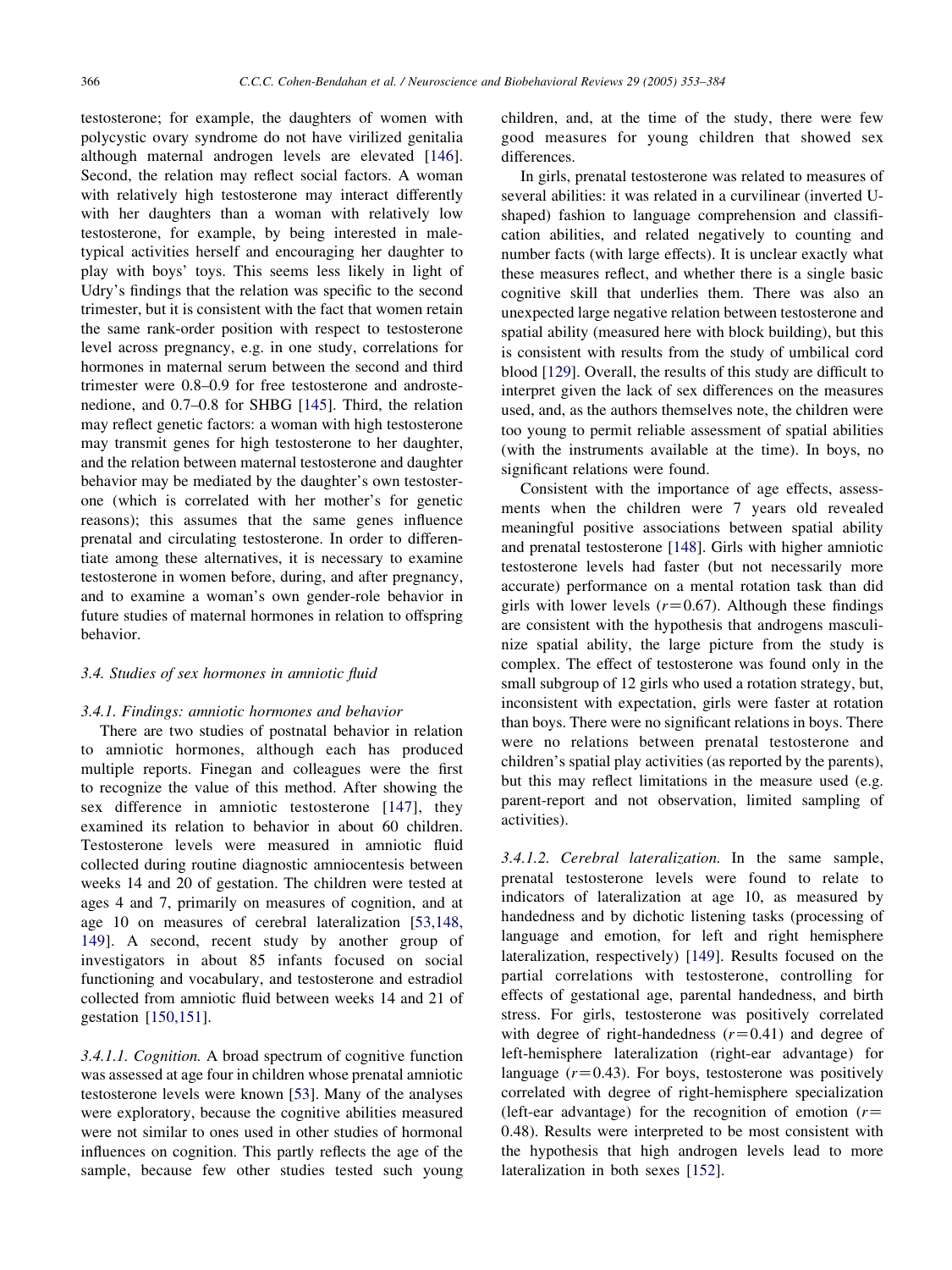3.4.1.3. Early infant behavior. The second study examining behavior in association with levels of testosterone in amniotic fluid focused on early development [\[150,151\]](#page-28-0). This study was motivated by the idea that early eye contact and vocabulary are precursors of developmental disorders that show sex differences (especially autism) and that, therefore, might be influenced by prenatal testosterone [\[153,](#page-28-0) [154](#page-28-0)]. Thus, high prenatal testosterone levels were hypothesized to be associated with reduced eye contact [[150\]](#page-28-0) and small vocabulary [[151\]](#page-28-0) in infancy. There were moderatesized sex differences in these characteristics: compared to girls, boys made less eye contact  $(d=0.53)$  and had smaller vocabulary  $(d=0.67)$ . But, the hypothesized relations with testosterone were generally not found, except for one between eye contact and testosterone in boys (the size of the effect could not be calculated from the information provided in the paper). Behavior was also examined in relation to estradiol, testing the hypothesis from animal studies that this hormone would have opposite effects to testosterone [\[155](#page-28-0)]. Results, in fact, showed estradiol to be negatively associated with vocabulary size, but only with the sexes combined and not within sex, suggesting that the effect is due to group differences in hormones and behavior. It is difficult to interpret the findings (both positive and negative) of this project: failure to find associations may reflect low statistical power with small samples (as suggested by the authors); unexpected findings might reflect Type I error associated with multiple comparisons.

# 3.4.2. Interpretation of findings: amniotic hormones and behavior

Results of studies examining associations between testosterone in amniotic fluid and childhood behavior have been inconsistent. Although some findings support the hypothesis that testosterone has masculinizing effects, others do not, and are even in the direction opposite to expectation. These inconsistencies are most parsimoniously explained by methodological limitations: most behaviors studied did not show large sex differences, and sample sizes were very small.

It is also important to consider whether hormones obtained from amniotic fluid truly represent the fetus's exposure to these hormones. Amniotic fluid is obtained from amniocentesis conducted for purposes of diagnosing fetal anomalies. This means that the samples studied are selected in several ways that may influence the offspring's outcome as well as the generalizability of the results. The pregnant women may be anxious about the result, and, as shown in other papers in this special issue, anxiety and stress can affect behavior, although probably not human sex-typed behavior [[156–158](#page-28-0)]. Women referred for amniocentesis tend to be above average in age and education, and, this may restrict both range and generalizability, because maternal androgens appear to decrease with age [\[159,160\]](#page-28-0), and high socioeconomic status is associated with nontraditional sextyped attitudes [\[161](#page-28-0)]. Nevertheless, amniocentesis itself appears not to have any negative effects on the offspring's behavior [[162\]](#page-28-0).

A major advantage of amniocentesis for examining hormone-behavior relations concerns its timing. It is done during the second trimester of pregnancy, during a relatively narrow time window (usually 14–20 weeks of gestation) which fortunately coincides with the serum testosterone peak period in male fetuses. This peak is also apparent in amniotic fluid: several studies have documented a large sex difference in amniotic androgens [[132,141,145,147,163–](#page-27-0) [165](#page-27-0)]. It is interesting to note that amniotic fluid was used to index fetal hormonal levels well before it was recognized as an opportunity by behavioral scientists [[147\]](#page-28-0).

The origins of androgens in amniotic fluid are not fully understood, but the main source seems to be the fetus itself. Hormones enter the amniotic compartment in different ways: via diffusion through the fetal skin in early pregnancy, and via fetal urine in later pregnancy [[163,166](#page-28-0)]. Given the risk of obtaining blood from the fetus, there are very limited data directly comparing testosterone in amniotic fluid to that from fetal blood. One study at 15–23 weeks of gestation [\[165](#page-28-0)] reported no significant correlations among testosterone levels obtained from fetal plasma and amniotic fluid, but it is unclear whether there would be significant associations if assessments were done earlier in development or if multiple measures were used. Androgens in amniotic fluid are also unrelated to androgens measured in maternal blood in the same period, as shown in studies in early- and midgestation [\[145,165\]](#page-28-0). The origin of estradiol and progesterone levels in amniotic fluid is still speculative. The placenta is probably the principal source, but the fetal ovary may also contribute, given that some investigators (but not all) have found higher amniotic estradiol levels in female fetuses than in male fetuses in midpregnancy [\[145,](#page-28-0) [164](#page-28-0); but see [141\]](#page-28-0).

Thus, testosterone obtained in amniotic fluid appears to be a good reflection of the levels in the fetus, and thus represents an alternative to direct assay of fetal serum. Further, it is obtained during an important developmental period and thus provides an opportunity to examine the behavioral effects of prenatal hormones present during a key sensitive period. The value of other sex hormones in amniotic fluid is not as clear.

# 3.5. Recommendations for prospective studies in typical populations with direct measures of prenatal hormones

There are three significant issues to consider in designing a prospective study to examine the behavioral effects of prenatal hormones: method of obtaining hormones (amniotic fluid or maternal serum), timing of collection of hormone data, and methods for behavioral assessment (number and age of participants and specific behaviors to be studied). With respect to the first issue, the evidence reviewed above suggests that amniotic fluid provides a better reflection of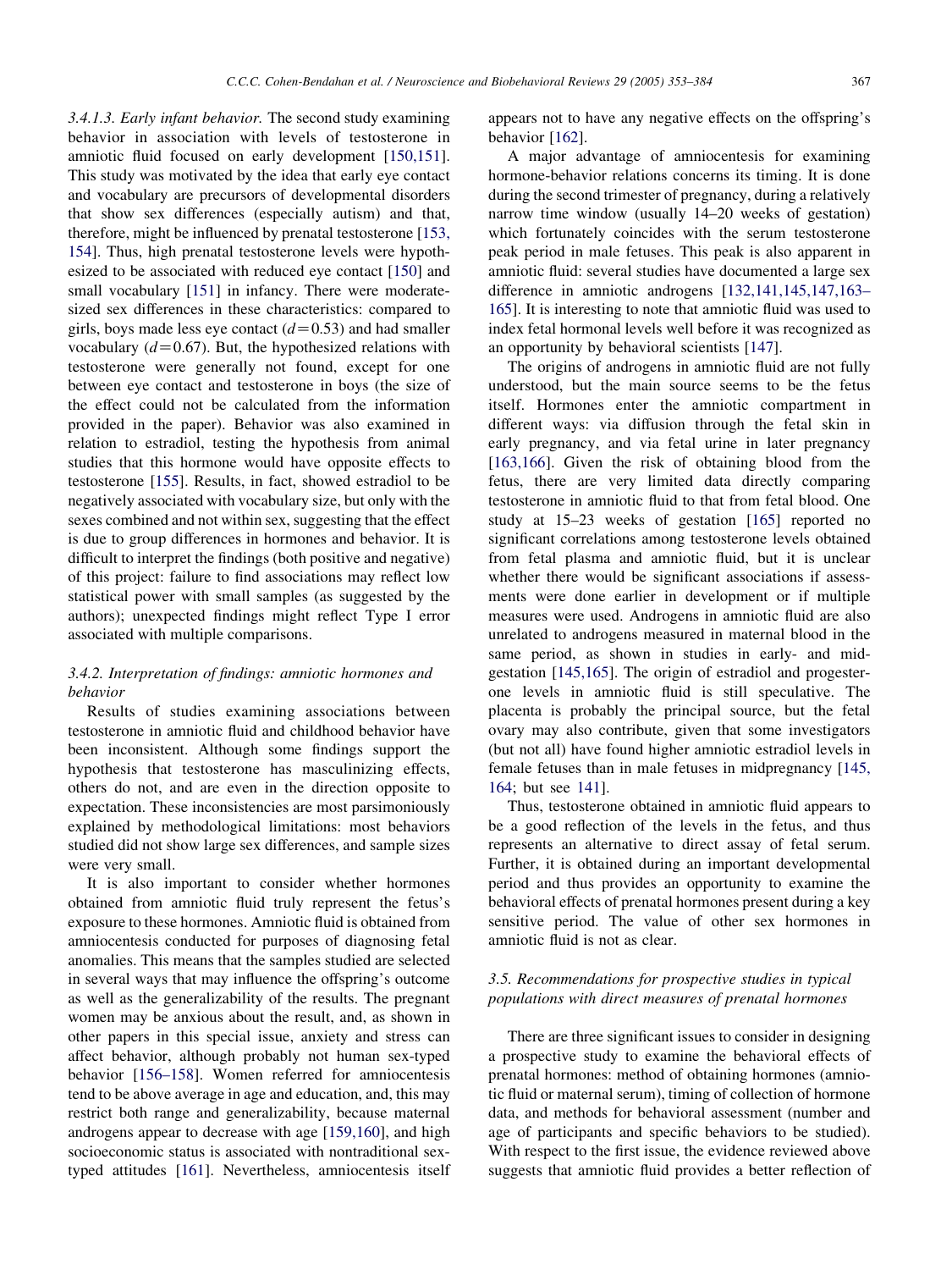fetal hormones than does maternal serum and is therefore probably the best choice for studying the behavioral effects of variations in prenatal androgen exposure [[53,145\]](#page-26-0). Nevertheless, there may well be value to studying maternal serum, in light of the fact that results have been more encouraging with maternal serum than with amniotic hormones, although it is important to note that studies showing testosterone in serum to be related to sex-typed behavior [\[51,135,136](#page-25-0)] had large samples (and thus power to see small effects), and these studies are not without limitations, as discussed above. Further, maternal serum, unlike amniocentesis, is relatively easy to collect and can be measured repeatedly throughout pregnancy in order to assess the possibility of multiple sensitive periods and stability of hormone levels. The ideal study would combine hormones from amniotic fluid and maternal serum to assess the similarities and differences in their relation to postnatal behavior. It would also provide an opportunity to study factors that account for differences in hormone levels in maternal serum vs. amniotic fluid, e.g. prenatal stress, maternal age.

It is also important to develop methods for direct assessment of hormone levels in fetal blood during sensitive periods of brain sexual differentiation. A potential method might involve data obtained from cordocentesis due to suspicion of fetal abnormality or alloimmunization, which is usually done between weeks 18–22 of gestation [[167](#page-28-0)]. This method has already demonstrated independent production in mother and fetus of pregnenolone sulfate, a progesterone precursor [[168\]](#page-28-0). Of course, it is also limited to selected cases, raising questions about generalizability.

It is ethically and practically difficult to obtain repeated samples of hormones during gestation, so it is important to determine the most likely sensitive period and to obtain hormone samples during that time. Given the reported time course of testosterone secretion in males [[23\]](#page-25-0), the most promising times are prenatal weeks 8–24. But this is still a wide range. Most studies of hormones from amniotic fluid and maternal serum have considered gestational age in analyses, but this cannot correct for assessments that are not made during the appropriate sensitive period. Further, studies in primates also suggest the importance of the later prenatal period [\[9](#page-25-0)]. Practical considerations further limit the ability to choose the optimal timing of collection of hormones, because both amniocentesis and sampling of maternal blood are based on medical factors and convenience. There should also be more attention to the fact that hormones fluctuate within a day and across days, even in fetuses [\[169,170\]](#page-28-0). The representativeness of a single sample of hormones is unclear.

With respect to the third issue regarding design of prospective behavioral follow-up, it is essential to have studies that are maximally sensitive to behavioral effects of hormones. This seems obvious, but is not always easy

to implement. Behaviors studied should show reasonable size sex differences and ideally already have been found to relate to prenatal hormones in other studies (e.g. of girls with CAH). The best candidates here are sex-typed interests (e.g. childhood toy preferences, adolescent sextyped activity interests, and adult hobbies), spatial ability, interest in babies, and aggression. Further, samples need to be large enough to detect what are likely to be smallto-moderate effects (given the multiple influences on behavior and the effects found in other studies), and this often involves more participants than are easy to recruit.

A prospective study is a challenge for both the researcher and the participant, requiring years of investment before meaningful results are available. There are also considerable methodological challenges to a prospective study. There is a risk of participant dropout, and it is especially important to guard against selective attrition (especially people with atypical behavior dropping out in higher numbers than those with typical behavior). In order to maximize the benefit of a prospective study, it is desirable to conduct behavioral assessment when the children are very young, but behavioral sex differences have not been as well-studied in infants as in older children and adults (so there are fewer good measures available), and it is important to determine if behavioral effects of hormones change across development (which seems likely because sex differences do). A longitudinal study of participants measured on more than one occasion allows the investigation of important questions regarding the nature and causes of behavioral change (e.g. do prenatal androgens exert increasing or decreasing effects across age?), but this requires comparability of measures across age.

# 4. Studies in typical populations: co-twin sex as an indirect indicator of prenatal hormones

#### 4.1. Opposite-sex twins

#### 4.1.1. Background

Most evidence for behavioral and physiological effects of early hormones comes from nonhuman studies in which hormones are directly manipulated. Interestingly, however, there is good evidence that behavior and physiology are influenced by naturally occurring variations in hormones that result from an animal's position in the uterus, particularly the sex of its littermates (intrauterine position, IUP) [[17,171,172\]](#page-25-0). Female rodents that developed between male fetuses in utero are less female-typical in postnatal behavior (e.g. aggression, attractiveness to males), anatomy (e.g. anogenital distance, an aspect of genital morphology), and reproductive characteristics (pubertal maturation, reproductive life) than are female animals that developed between female fetuses in utero. This effect extends beyond rodents. For example, female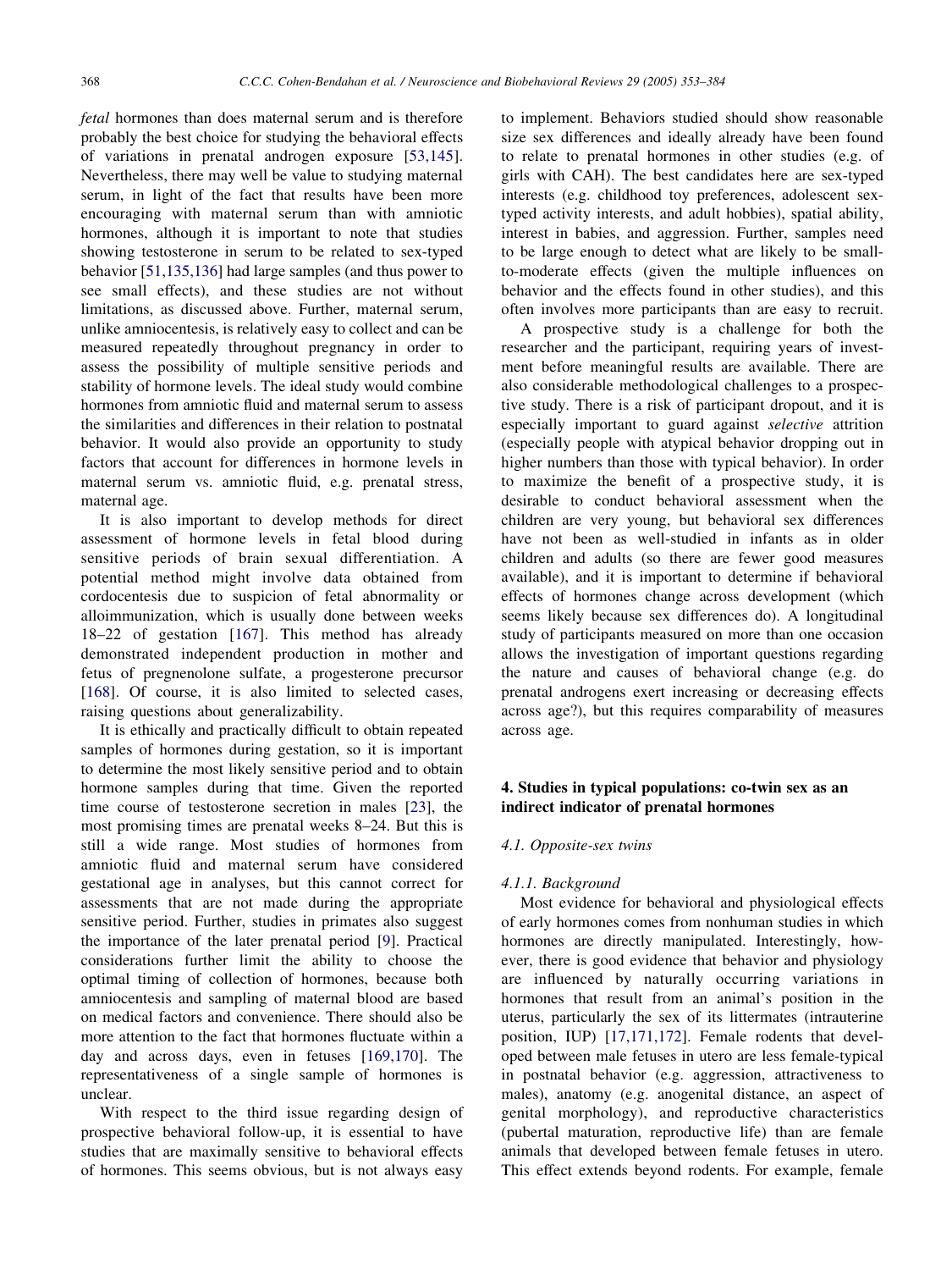swine surrounded by male in utero are more likely to participate in and to win fights than female swine positioned between female swine in utero [[173\]](#page-28-0). The masculinizing effect on females of gestating close to males is attributed to the transfer of testosterone from the male fetus to the adjacent female fetus [\[174](#page-28-0)]. In some species, intrauterine position affects postnatal behavior, anatomy, and physiology in male animals too, presumably by the same mechanism. For example, male gerbils that developed between two females are less masculine than those that developed between two males in reproductive characteristics and sexual behavior [[17\]](#page-25-0). The studies of intrauterine position effects are consistent with studies in which hormones are manipulated directly and shown to affect later behavior [\[6,8\]](#page-24-0) and confirm the importance for sex-typed behavior of exposure to sex hormones early in development.

As suggested by Resnick [[62\]](#page-26-0) and Miller [\[175](#page-28-0)], human twins might also be affected by the sex of the co-twin, providing a parallel to the intrauterine position effect in animals, and an opportunity to examine the human behavioral and physiological effects of prenatal exposure to higher-than-average-female (or lower-than-average male) levels of testosterone. The female member of an opposite-sex (OS) twin pair is assumed, as a result of sharing the womb with a male co-twin, to be exposed to higher levels of testosterone during prenatal development than is a female member of a (dizygotic) same-sex (SS) twin pair. Thus, OS females should be more male-typical and less female-typical than SS females. Similarly, the male member of an OS twin pair might be exposed to lower levels of testosterone than a male member of a SS twin pair, making OS males less male-typical and more female-typical than SS males. It is important to note, however, that twins also share a postnatal environment, and that children with opposite-sex siblings may be exposed to a different gender-related social environment than children with same-sex siblings [\[176,177\]](#page-28-0). This complicates interpretation of differences between OS and SS twins, as considered below. In this section we briefly review human studies of opposite-sex twins designed to investigate effects of prenatal sex hormones on physical and behavioral characteristics, interpreting findings in light of the strengths and limitations of the method, and making recommendations for future studies.

# 4.1.2. Findings: physical and behavioral traits in oppositesex female twins

Twin studies designed to investigate the possible masculinizing effect on behavioral and physical traits of prenatal exposure to testosterone in females have yielded contradictory results.

4.1.2.1. Physical characteristics. The majority of twin studies have focused on physical or psychophysical characteristics, possibly because they are thought to be

less likely to be influenced by postnatal environmental factors (although clearly that is not always true). Most studies failed to find differences between OS and SS females on a variety of measures of reproductive characteristics and handedness. Exceptions concerned tooth size [[194\]](#page-29-0) and spontaneous otoacoustic emissions, an auditory characteristic that shows sex differences and is related to hearing sensitivity [\[178](#page-28-0)]: in both cases OS females were masculinized relative to SS females. In contrast, click-evoked otoacoustic emissions, another auditory characteristic that shows sex differences and is related to hearing sensitivity [[179](#page-28-0)], did not differ significantly between OS and SS females, although OS females were considered by the investigators to show 'masculine' changes and the overall results were interpreted to suggest that prenatal exposure to testosterone leads to a more masculinized pattern of otoacoustic emissions [\[180](#page-28-0)]. Two large-scale studies have failed to show differences between OS and SS females in reproductive characteristics [\[181,182\]](#page-28-0). In a recent study of cerebral lateralization assessed with a verbal dichotic listening task in pre-adolescent 10-year-old twins, OS girls had a more masculine pattern of cerebral lateralization than did the SS girls, reflected in a larger right ear advantage. The result was interpreted to reflect an effect of prenatal testosterone on hemispheric specialization [\[183](#page-29-0)]. It is interesting to note, however, that the effect was no longer present when the girls were retested at age 13 [[289\]](#page-31-0), and another study failed to find effects of co-twin sex on handedness [\[185](#page-29-0)].

4.1.2.2. Cognitive abilities. The only twin study to examine this domain found OS females to have higher spatial ability than SS females [\[186](#page-29-0)]. Although the results are consistent with prenatal testosterone effects, they are also consistent with effects of environmental factors associated with having an opposite-sex sibling, such as the availability of toys that might facilitate spatial ability [[177,187](#page-28-0)]. Further, the effect has not been subject to replication.

4.1.2.3. Personality and gender-role behavior. Some studies have found OS females to be more masculine than SS females, on traits such as sensation-seeking [\[62](#page-26-0)], rulebreaking [\[188\]](#page-29-0), and social attitudes [[189](#page-29-0)], although differences are not always seen [[182,184,188\]](#page-29-0). There is some suggestion of an age effect in one study [[188](#page-29-0)], with differences between twin groups in younger females (mean 23.4 years) but not in older ones (mean 41.2). Although the age division does not reflect clear developmental distinctions, it is possible that testosterone effects diminish with age, as influences of other factors, such as circulating hormones and social environmental events, become salient. This suggests an important need to consider age in these studies.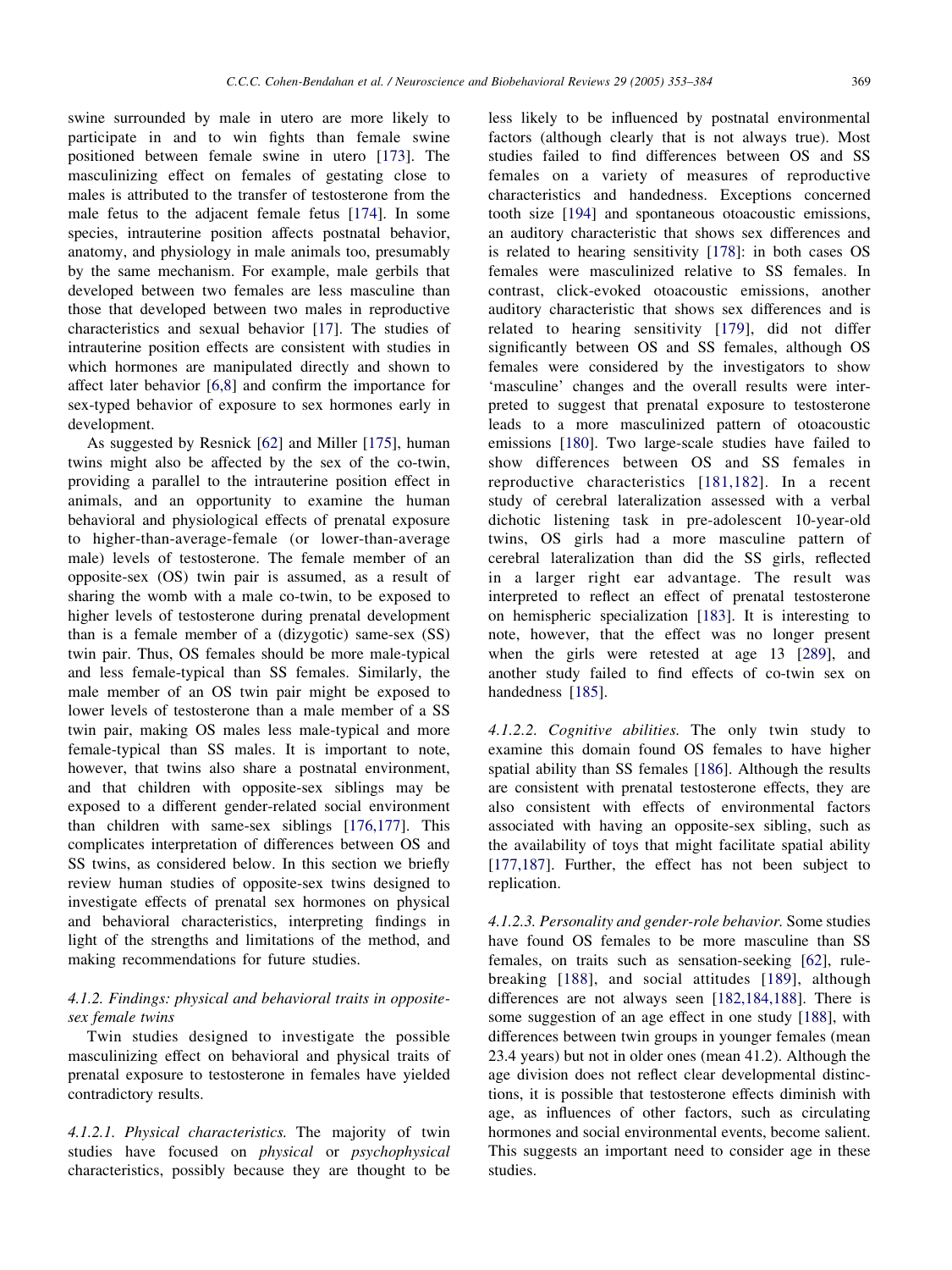Other studies showed mixed results in comparisons of OS and SS females on a variety of traits. In a large Australian study, very few traits differentiated the twin groups, with the exception of retrospectively-recalled sextyped childhood behavior [[190\]](#page-29-0). This stands in contrast to three studies in children, in which sex-typed behavior was measured and found not to differentiate OS and SS females [[191–193\]](#page-29-0), suggesting the possibility of Type I error with many comparisons in the Australian study. A recent study [[184\]](#page-29-0) of aggression and sensation-seeking also revealed mixed results: compared to SS girls, OS girls reported more verbal aggression and less withdrawal behavior in aggressive situations (and these were not related to current circulating testosterone levels), but less experience seeking, contradictory to expectations and to other results [[62\]](#page-26-0). Inconsistencies across studies might reflect differences in age.

# 4.1.3. Findings: physical and behavioral traits in oppositesex male twins

A few studies examined co-twin effects in males, hypothesizing, on the basis of rodent studies, that OS males would be demasculinized/feminized compared to SS males or non-twin males. These studies were originally focused on co-twin effects in females, but also studied males. Therefore, they examined the traits described above in studies of females. Most studies failed to find demasculinization in males with a female co-twin on physical traits, such as tooth size [\[194](#page-29-0)], psychological traits, such as social attitudes [[189\]](#page-29-0) and sensation-seeking [[62\]](#page-26-0), spatial ability [[186\]](#page-29-0), sex-typed toy play [[193\]](#page-29-0), and handedness [\[185](#page-29-0)]. Interestingly, however, there is some suggestion that males with a female co-twin might be demasculinized or feminized on gender-role behavior [[190,191](#page-29-0)], but it is not possible to know whether this reflects effects of gestating in proximity to a female or being reared with one.

#### 4.1.4. Interpretation of findings in opposite-sex twins

The results of the studies summarized above show a mixed picture regarding effects for females of having an opposite sex co-twin and not a lot of information regarding effects for males. The positive effects in females primarily concern masculinized tooth size, spontaneous otoacoustic emissions, lateralization, and spatial ability in female OS twins, but it is important to note that these positive findings have not been replicated. This masculinization (if replicated) is difficult to explain by gender-socialization factors. Moreover, if OS females are raised in a more male-typical environment than SS females, and this affects behavior, then there should be many and pronounced differences between OS and SS females. This is clearly not the case. Nevertheless, twin studies need to have better control for the role of the social environment. This would involve a comparison group of singleton girls with an older brother very close in age; only one twin study used such a comparison group

[[192\]](#page-29-0). Although this is the best comparison currently available, it is not perfect, because same-aged siblings, as in twin pairs, might affect each other differently than siblings of different ages.

The lack of differences between OS and SS females is open to several interpretations. First, of course, it is possible that prenatal sex hormones do not affect behavior within the normal range, suggesting that effects in clinical populations cannot be generalized to sources of normal within-sex variability. But the consistency of results across clinical conditions and with other methods (as described elsewhere in this paper) would appear to make this unlikely.

Second, twins may not provide a good model for assessing behavioral effects of prenatal sex hormones. There are only limited data demonstrating the transfer of testosterone in human multiple pregnancies. Early in pregnancy, there may be transfer of androgens from one twin to the other, as steroids readily cross the fetal membranes (and placenta) and the fetal skin is permeable to hormones dissolved in the amniotic fluid [\[195,196\]](#page-29-0). Later in pregnancy, changes in the fetal skin prevent the simple diffusion of amniotic fluid constituents [[195\]](#page-29-0), but hormones from one twin may reach the other twin via trans-membrane transport and the maternal–fetal circulation [[140\]](#page-28-0). If these mechanisms of transfer differ in their effectiveness, and if the brain is more sensitive to androgens during some periods than during other periods, then androgens from a male co-twin might not be equivalent in their effects across pregnancy. Further, females must be protected in some ways by the separate placenta from possible exposure to testosterone from their male womb mate; the genitalia of female OS twins are not obviously masculinized, although exposure from a male co-twin may not be high enough to do so. Even if female OS twins are exposed to testosterone from a male co-twin, the levels might not be very high or they might be counteracted by other hormones or the exposure might not occur during the key sensitive periods. Females in other species are probably exposed to relatively higher levels than are human female twins, because the former have multiple littermates. Intrauterine position effects in rodents primarily reflect differences between females that gestate between two males and those that gestate between two females; effects are weaker for females that gestate next to only one male. In addition, androgen exposure in twins may be affected by other factors at play in twin pregnancies, such as left-right position in the uterus (which influences how much blood is received from the mother and from the co-twin), placentation (whether the placentas are separated or fused), number of chorions between the fetal compartments, and twin differences in growth. Some of these factors may differ in monozygotic (MZ) vs. dizygotic (DZ) twin pairs and, unfortunately, not all studies restricted their samples of same-sex twins to the latter.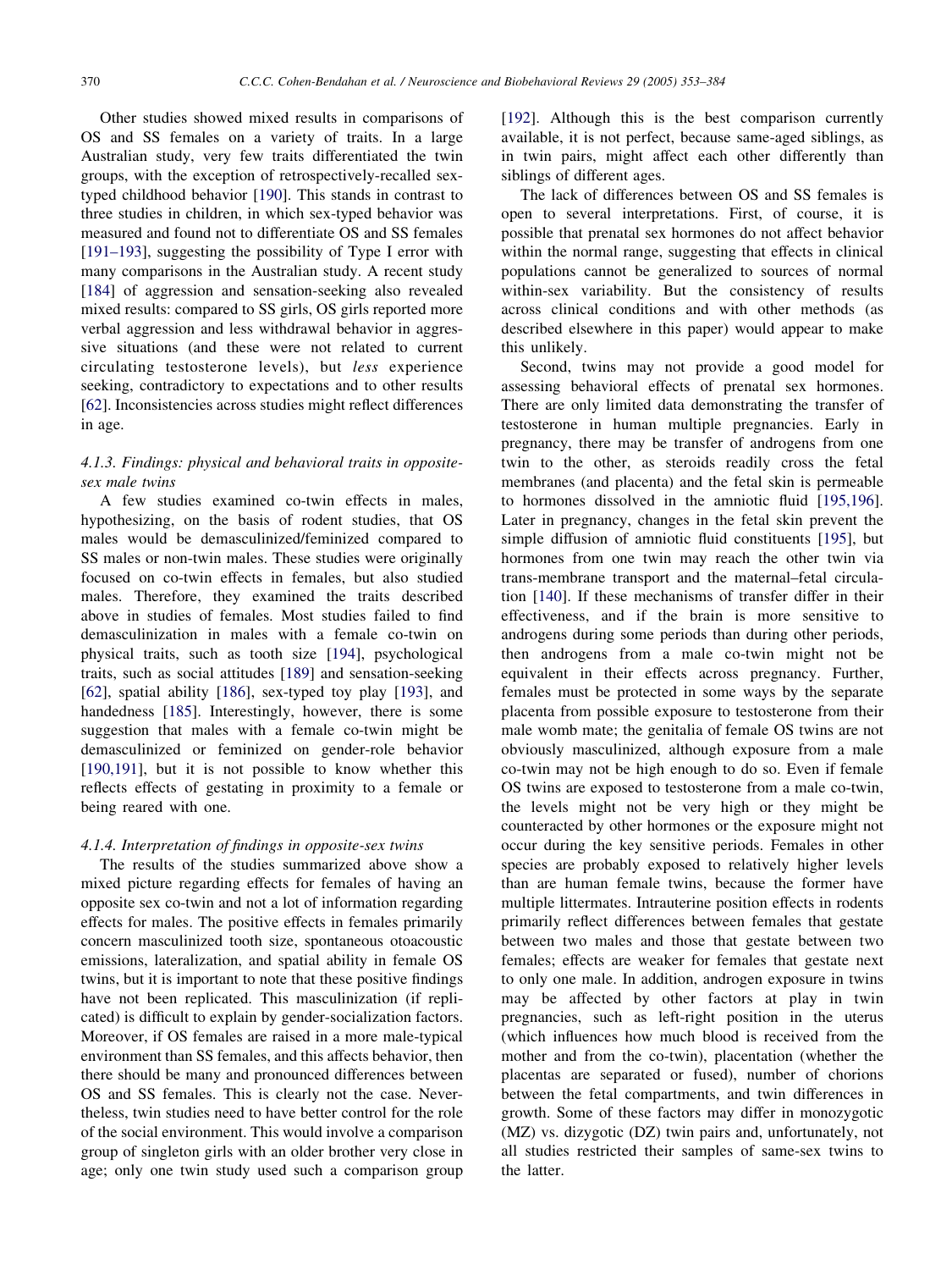Third, behavioral effects of intrauterine position may be small, and samples have generally not been large enough to detect such effects. In other species, effects are moderate to large, but behavior is also affected by other environmental factors, such as housing conditions and maternal stress [[181\]](#page-28-0). Many of the twin studies described above used measures that show small to moderate sex differences, and most studies did not have sufficient power to see what would be even smaller within-sex twin differences.

# 4.1.5. Recommendations for studies of opposite-sex twins as reflections of prenatal hormones

Existing studies are not particularly encouraging in terms of twin studies revealing support for behavioral effects of prenatal hormones, but it is unclear whether it is time to give up on this method. Existing studies had limitations (e.g. relatively low statistical power, some combined MZ and DZ twins) that make it difficult to draw strong inferences about the lack of effects. The method has several advantages compared to others for studying hormone effects, such as the relatively high frequency of fraternal twinning (about 1 in 150 births worldwide), the availability of twin registries, and the problems with other methods (e.g. the difficulty obtaining amniotic hormones). Nevertheless, personal communications with other scientists involved in twin studies suggest that many have failed to find differences between OS and SS twins, but the bias against reports of null findings in peer-reviewed journals means that results are not published. This makes it difficult to evaluate fully the utility of the twin method for studying behavioral effects of prenatal hormones and may result in misdirected research efforts. Twin studies remain an interesting paradigm that is well-grounded in studies in other species, but its further use should depend on data validating its utility, for example, by studying whether the genitalia of females with a male co-twin are masculinized in subtle ways compared to females with a female co-twin (e.g. a larger clitoris).

# 5. Studies in typical populations: biological markers as indirect indicators of prenatal hormones

Three relatively new methods for investigating behavioral effects of prenatal exposure to sex hormones involve use of morphological indices, specifically otoacoustic emissions (reflecting auditory function), finger ratio (the relative lengths of the index and ring fingers), and dermatoglyphics (fingerprints). These markers are assumed to reflect prenatal exposure to sex hormones, and are examined in relation to postnatal behavior, with associations between these markers and behavior taken to reflect influences of prenatal sex hormones on the behaviors studied. In this section, we describe the rationale behind these methods, briefly review the studies investigating

associations between the markers and various behaviors, interpreting findings in light of the strengths and limitations of the methods, and making recommendations for future studies.

# 5.1. Otoacoustic emissions

## 5.1.1. Background

There have been a number of interesting studies examining the possibility that characteristics of the auditory system, called otoacoustic emissions (OAEs), provide a window into prenatal hormone exposure. OAEs are sounds produced by the ear; they are of cochlear origin and recorded with a miniature microphone inserted into the external ear canal [[197\]](#page-29-0) (for review, see [\[198,](#page-29-0) [199](#page-29-0)]). Although they are not fully understood, OAEs seem to be caused by the motion of the sensory hair cells. The displacements of the basilar membrane that are produced by weak sounds are amplified by the cochlea, a mechanism called cochlear amplification [[200](#page-29-0)], with OAEs occurring as a by-product. OAEs are related to hearing sensitivity [\[201](#page-29-0)].

There are two types of OAEs. Spontaneous OAEs (SOAEs) represent sounds that are spontaneously and continuously produced by most normal-hearing ears. Click-evoked OAEs (CEOAEs) are sounds produced in response to a brief acoustic stimulus and vary in strength (amplitude). There is substantial variability across people in OAEs, with the correlation between CEOAE amplitude and SOAE number 0.76 [\[202](#page-29-0)]. There are some interesting properties of OAEs that make them good candidates for understanding behavioral effects of hormones. OAEs vary across ears: there are more SOAEs and stronger CEOAEs in right than left ears [[203,204](#page-29-0)]. OAEs are stable from an early age [[205,206](#page-29-0)], although they can be influenced by postnatal events, including, e.g. hormonal fluctuations associated with the menstrual cycle [[207,208](#page-29-0)], and exposure to loud noise. Importantly, OAEs show sex differences across the life span (from infancy through adulthood), with females having more SOAEs and stronger CEOAEs than males [[179,202,209\]](#page-28-0). The differences are moderate-to-large in size: mean differences are about 0.6–1 standard deviation [[210\]](#page-29-0); about 75–85% of females but only 45–65% of males have at least one SOAE [[202\]](#page-29-0).

McFadden and collaborators have studied the origin of the sex difference in OAEs [\[179,206\]](#page-28-0). A substantial proportion of the variation in OAEs appears to be under genetic control, with heritabilities about 0.6 to 0.8 [\[180,](#page-28-0) [211](#page-28-0)]. Some variation is hypothesized to reflect prenatal exposure to androgens, which is suggested to diminish OAE strength through suppression of cochlear amplifiers [[178–180\]](#page-28-0). The evidence in support of prenatal hormone effects is indirect, coming from opposite-sex twin pairs: females with a male co-twin have a more masculine OAE pattern, with fewer SOAEs and weaker CEOAEs than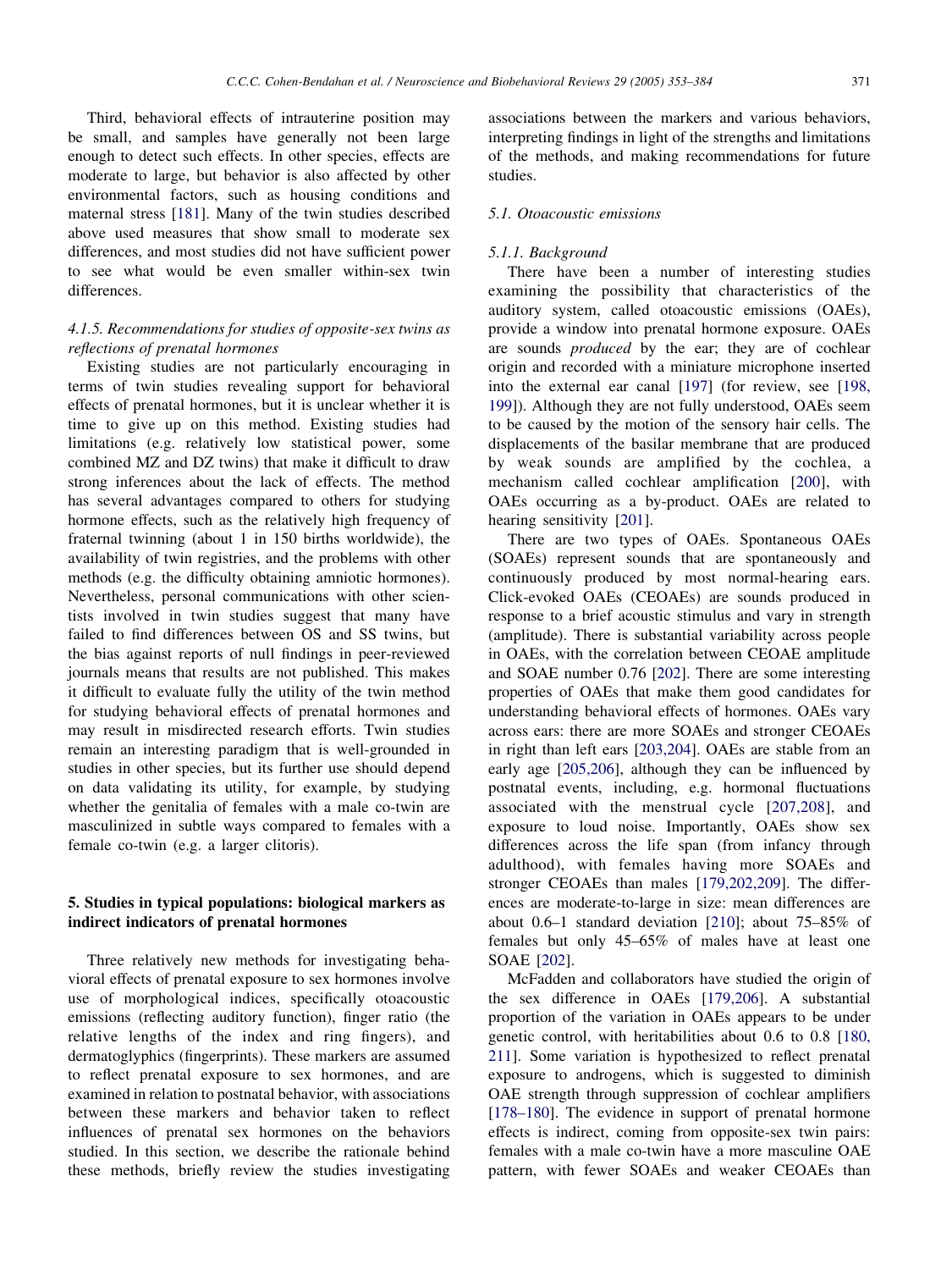other females. It should be noted that this effect is inconsistent, perhaps because it is not large. For example, when the data of opposite-sex dizygotic females were<br>directly compared with those from same-sex directly compared with those from same-sex dizygotic females, the difference was statistically significant only for SOAEs [[178\]](#page-28-0), and marginally significant for CEOAEs [\[180](#page-28-0)].

## 5.1.2. Findings: OAEs in relation to behavior

The findings from opposite-sex twins raise the possibility that OAEs represent a window into prenatal hormones, and this has been pursued in studies by McFadden and colleagues examining associations between OAEs and sex-typed behaviors hypothesized to be influenced by prenatal hormones. Thus, OAEs have been studied in relation to sexual orientation [[202,209](#page-29-0)] and a variety of sex-typed traits [[210\]](#page-29-0).

5.1.2.1. Sexual orientation. OAEs have been found to relate to sexual orientation in women, but not in men. In women, as hypothesized, homosexuality was associated with masculinized OAEs: compared to heterosexual women, lesbians had weaker CEOAEs  $(d=0.37-0.44)$ and fewer and weaker SOAEs  $(d=0.30)$ . There was no relation in males between sexual orientation and OAEs. Positive findings in women but not in men may be explained by a number of factors: statistical power, different paths to sexual orientation in men vs. women, or differences in timing of androgen effects on OAEs and male sexual orientation [[202,209](#page-29-0)]. These alternatives demonstrate the limitations of OAEs as markers of prenatal androgen exposure; failures to find relations between OAEs and specific behaviors do not rule out prenatal androgen effects, and documented relations do not necessarily implicate prenatal androgens.

5.1.2.2. Other sex-typed traits. Relations between OAEs and 23 sex-typed traits were examined in the same samples described above [\[210](#page-29-0)]. Traits were categorized as physical variables, spatial abilities, sexual activity, sex atypicality, and miscellaneous. Although several traits showed differences related to sex and to sexual orientation (consistent with demasculinization in homosexual males and masculinization in homosexual females), the traits were not related to OAEs. It is not clear whether failure to find associations reflects a true lack of relation in the population or methodological limitations, such as the nature of the sample, the nature of the measures (all were self-report, even some of the spatial abilities), or statistical power.

# 5.1.3. Interpretation of findings: OAEs in relation to behavior

Although there is some limited evidence that prenatal hormones play a role in the development of OAEs, there is much that is still not known. A particular question concerns the timing of androgen effects on OAEs. As discussed above, prenatal weeks 8–24 are considered to be most critical to brain and behavioral sex differentiation because of a surge in serum testosterone in male fetuses. The auditory system has its origin in the cells of the neural crest, which emerge at about weeks 3–4 of gestation, although the development of cochlear structures related to OAEs occurs later in gestation. Histological data on the development of the outer hair cells is incomplete, but it appears that they are not developed along the entire cochlear epithelium before 24 weeks of gestation. In preterm neonates, SOAEs can be recorded at 30 weeks of gestation [[212\]](#page-29-0), and they are comparable to full-term neonates in prevalence, peak number and acoustic frequencies. But, OAEs in preterm neonates do not show typical effects of laterality (more SOAEs in right than left ears) or sex (more SOAEs in females than males), suggesting that a substantial part of the maturation of the peripheral auditory system occurs around birth [[212,213](#page-29-0)]. Overall, then, the current evidence makes it difficult to use OAEs as a measure of prenatal androgen exposure, although its promise should be explored, especially because it is unlikely that OAEs are influenced by aspects of the sex-typed social environment.

# 5.1.4. Recommendations: OAEs as reflections of prenatal hormones

It is important to obtain direct data on androgen effects of OAEs, including information about the specific levels necessary to masculinize them and the timing of the sensitive period. There are several ways to obtain this information. First, OAEs can be examined in relation to hormone manipulations in nonhuman animals. For example, the macaque appears to be a good model for studying SOAEs [\[214](#page-29-0)]; in fact, effects of prenatal lead exposure on auditory function have been investigated with OAEs in monkeys [\[215](#page-29-0)]. Second, it would be interesting to study OAEs in individuals with known alterations in prenatal androgen exposure, such as CAH. Third, OAEs might be included in studies of prenatal hormones in typical samples in which participants are followed prospectively, as described above.

At first glance, it seems relatively simple to conduct these studies because OAE measurement is fairly straightforward, non-invasive, and objective. Data can be collected by a trained technician, although support from a specialist is required in design and interpretation, and calibration of the equipment. But, data collection requires more tightly controlled conditions than is usually possible in studies of hormone effects: advanced OAE techniques require a sound-attenuated chamber, although useful OAEs can be made in a quiet office environment [[199\]](#page-29-0); body movements interfere with recording, a particular concern in studies of children; reliable measurement requires 20 min of recording, and it is often difficult to have participants remain still for such a long period of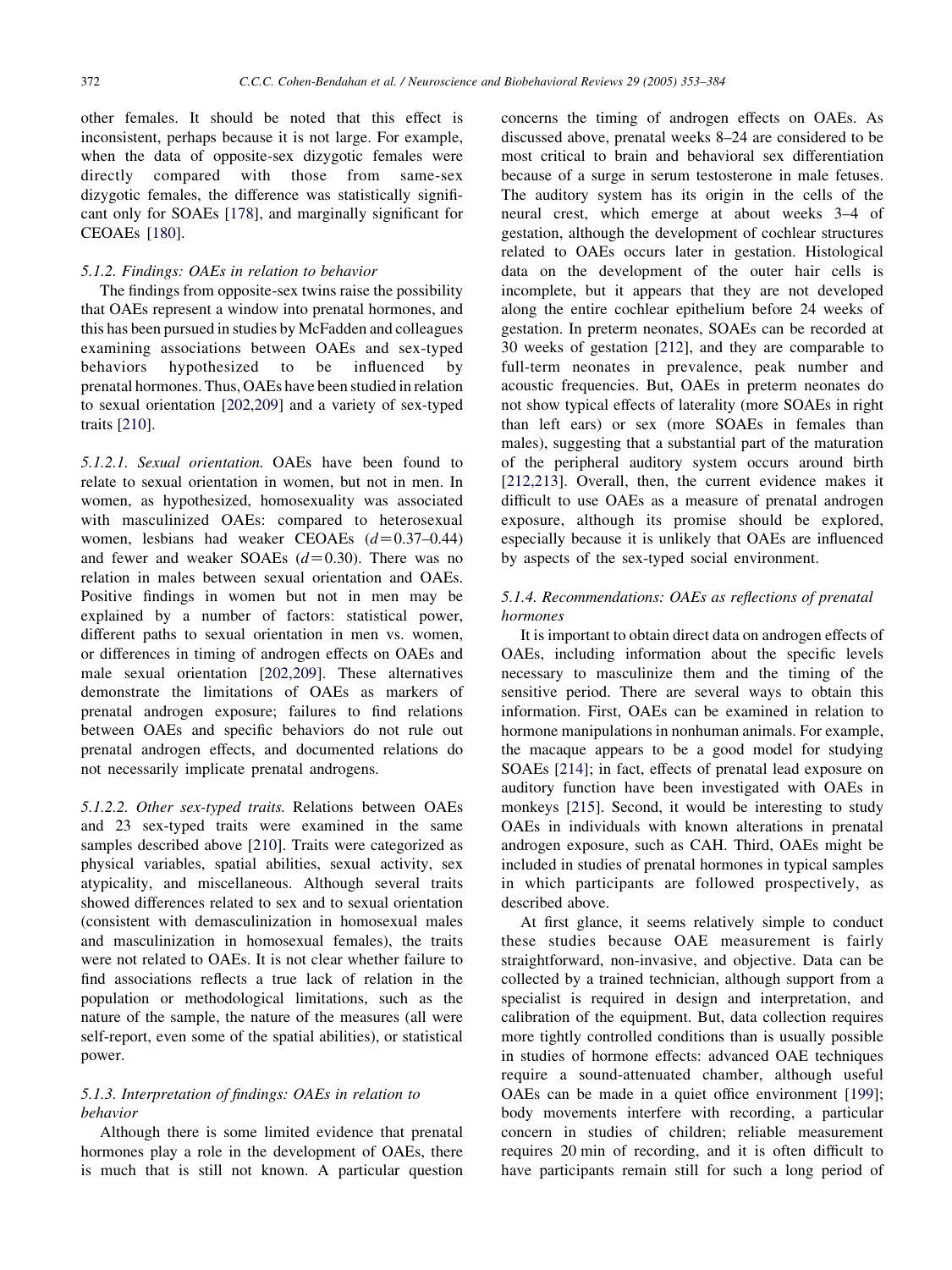time; timing of data collection needs to be controlled to adjust for diurnal rhythms in SOAEs (the frequency is lowest at night and in the early morning) [\[207,208\]](#page-29-0). These limitations explain why some attempts to conduct studies in patients with CAH have not been realized. A potential opportunity for collecting data on OAEs comes from their widespread use in hearing screening for newborns, although it is unclear whether such programs collect sensitive enough data to obtain reliable individual differences or whether they only detect hearing loss.

#### 5.2. Finger ratio (2D:4D)

## 5.2.1. Background

The ratio of the length of the second digit (index finger) to the length of the fourth digit (ring finger), the 2D:4D ratio, is assumed to be fixed by week 14 of fetal life [\[216](#page-29-0)]. The development of the ratio has been hypothesized to be affected by testosterone, which is high from prenatal weeks 8–24 [\[217](#page-29-0)]. If the 2D:4D ratio does, in fact, accurately reflect prenatal sex hormones, it would provide a simple and widely-available method for examining hormonal effects on human behavior. The evidence supporting this assumption is mostly indirect. The 2D:4D ratio is lower in men than in women, resulting from men showing longer fourth digit relative to the second digit, and women showing longer second digit relative to the fourth digit. (Other digit ratios have been investigated and some also show sex differences [[218\]](#page-29-0), but we concentrate on the 2D:4D ratio because it has been the most extensively studied.) This sex difference was noted more than 125 years ago [\[219](#page-29-0)] and a standard method for measuring it was developed 55 years later [in [220](#page-29-0)]. The finger ratio appears to be stable from age 5 [[221,222](#page-29-0)] and shows a sex difference across races [\[223,](#page-29-0) [224](#page-29-0)]. In fact, the 2D:4D ratio shows larger ethnic than sex differences [\[225](#page-29-0)]. The sex difference in the 2D:4D ratio is found on both hands, although it is somewhat larger on the right than the left hand, d's of 0.85 and 0.74, respectively [\[226](#page-29-0)].

The details of the theory and evidence regarding 2D:4D have been extensively discussed in recent reviews [\[217,](#page-29-0) [227](#page-29-0)]. Our intent is not to provide another review, but instead to consider the value of the finger ratio as a marker of prenatal sex hormone exposure and therefore its utility in behavioral studies. Therefore, we focus on the major studies examining the relation between 2D:4D and prenatal hormones, on the one hand, and sex-typed behaviors, on the other hand.

The 2D:4D ratio is thought to be negatively related to testosterone levels in men and positively related to estrogen levels in both men and women [\[221](#page-29-0)]. Testosterone has been suggested to stimulate the prenatal growth of the fourth digit, and estrogen to promote the growth of the index finger [[217\]](#page-29-0). Prenatal exposure to sex hormones has been considered important in

the development of the ratio because the sex difference is apparent in childhood and the ratio appears not to be affected by the changing levels of sex hormones during puberty. The sex difference is suggested to arise about week 8 of gestation, when the fetal testes are formed in males. The homeobox genes, especially the HOXA and HOXD genes, are responsible for the differentiation of the urogenital system (including the gonads) [\[227,228\]](#page-29-0). These genes also influence the formation of human toes and fingers [[230\]](#page-30-0), and a mutation in the HOXA gene leads to the hand–foot–genital syndrome, which is characterized by malformation of the digits, toes, and genitals [[231\]](#page-30-0). This relation between the formation of the gonads and the fingers has led to the hypothesis that finger differentiation, as measured by the 2D:4D ratio, may reflect prenatal testosterone production in humans during the first trimester of gestation [\[221](#page-29-0)].

There is limited direct evidence to support these assumptions. Testosterone and estradiol in amniotic fluid measured in the second trimester were studied in relation to finger ratio in 2-year-old children [[232](#page-30-0)]. Results showed a negative association between the finger ratio and the ratio of fetal testosterone to estradiol, regardless of sex but more strongly for the right than the left hand. Given that finger ratio may change later in childhood, the meaning of this relation is not clear [\[221,222\]](#page-29-0). Further, this relation was documented later in gestation than the presumed critical period for 2D:4D development (second vs. first trimester), although it may be explained if there is stability of individual differences in sex hormones across prenatal development. Studies in patients with CAH are inconsistent, with some finding a more masculine finger pattern in females and males with CAH than in controls [\[233,234\]](#page-30-0), but some finding no difference [\[235](#page-30-0)]. Some of the inconsistencies may relate to differences in method: most studies in normal populations examine the finger ratio of the right hand, measured from photocopies, and this was the method used in the two studies finding differences between CAH and controls [[233,234\]](#page-30-0). The study failing to find differences used X-rays of the left hand [[235\]](#page-30-0).

# 5.2.2. Findings: finger ratio associations with behavioral and physical traits

5.2.2.1. Physical traits. Finger ratio has been examined in relation to a number of physical traits that show sex differences and that have been suggested to be influenced by the prenatal environment, although it is important to note that there is no direct evidence for the latter. Given the hypothesized association between prenatal testosterone and finger ratio, and the hypothesized slower prenatal growth in males than in females, the 2D:4D ratio was studied as an indicator of fetal growth [[236\]](#page-30-0). Results are not easy to interpret. In males, a high (demasculinized) 2D:4D ratio was associated with shorter birth length and bigger head circumference relative to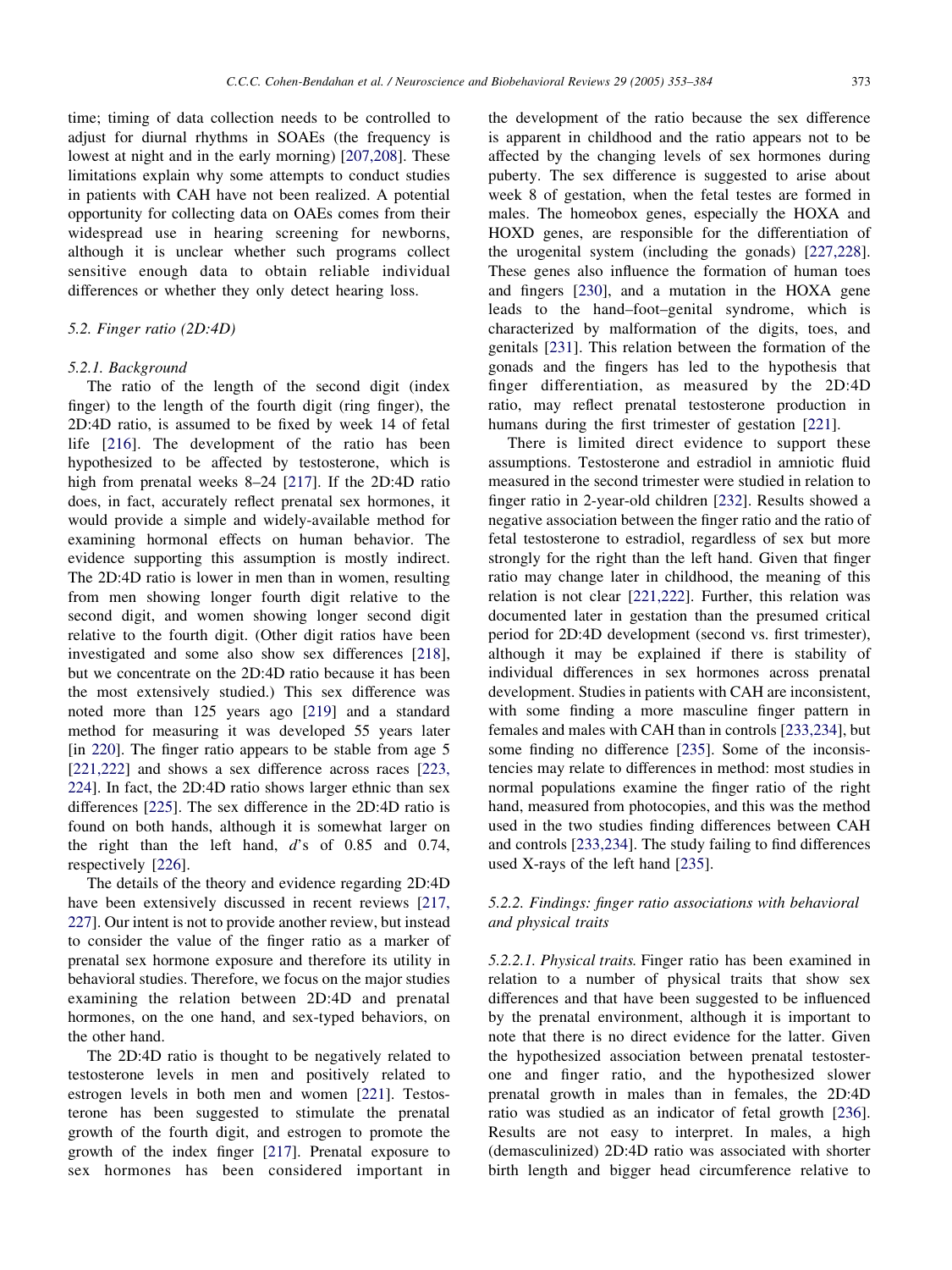birth length, but the association was found only in those whose placenta was heavier than the median. No association was found in females. A higher (less masculine) 2D:4D ratio has also been associated with early presentation of cardiovascular disease and with prognosis after myocardial infarction [\[237](#page-30-0)].

Adult sexually dimorphic physical traits have also been examined in association with 2D:4D. In general, these traits are used to make inferences about the effects of prenatal hormones on physical characteristics that develop at puberty or about the relation between prenatal hormone levels and adult hormone levels. Traits such as body mass index, waist-to-hip ratio, and waist-to-chest ratio, were expected to be associated with low 2D:4D, i.e. masculine body form associated with masculine finger ratio. Results showed body shape to be more strongly associated with finger ratio in women than in men, and were taken to reflect an effect of prenatal androgens on body shape [[238\]](#page-30-0). For example, in women there was a negative correlation between finger ratio and waist-to-hip ratio and waist-to-chest ratio, whereas in men there was a positive correlation between left-hand finger ratio and body mass. Adult sperm number and circulating testosterone levels [[221\]](#page-29-0) were found to be negatively associated with righthand finger ratio. Facial asymmetry in students was found to be associated with finger ratio, negatively in men and positively in women, and was interpreted to reflect prenatal hormone effects on facial attractiveness [[239\]](#page-30-0). Skiing performance was associated with finger ratio, with skiers having lower 2D:4D ratios than sex- and agematched non-skier controls, and faster skiers having lower ratios than slow skiers [[240\]](#page-30-0).

It is difficult to interpret these reports in light of the limited theoretical basis for the studies. They would be more convincing if the traits could be clearly tied to prenatal development and if they were replicated by independent researchers; all studies described above were conducted by the same research group.

5.2.2.2. Sexual orientation. Findings of finger ratio in relation to sexual orientation are complex. Studies in men have been motivated by two conflicting hypotheses. On the one hand, homosexual men were hypothesized to be exposed to high levels of testosterone in utero, which would be associated with a lower 2D:4D ratio than that found in heterosexual men. Two studies found this to be the case [[241,242](#page-30-0)], but one did not [\[243](#page-30-0)]. On the other hand, homosexual men have been hypothesized to have low prenatal testosterone exposure, and data from two studies are consistent with that hypothesis [[244,245](#page-30-0)], showing homosexual men to have a higher finger ratio (on both hands) than heterosexual men; one study was large and considered effects of ethnicity [[244](#page-30-0)]. There is no direct evidence that would favor one or the other hypothesis about prenatal testosterone exposure in gay men, but indirect evidence supports the idea that they have low exposure,

given their demasculinized/feminized interests and spatial ability [[246–248;](#page-30-0) but see [249](#page-30-0)]. Alternatively, the inconsistency may reflect population differences in 2D:4D and the fact that studies sample different populations, in this case the United Kingdom and the United States [[250\]](#page-30-0). Mean 2D:4D appears to be constant across populations of homosexual individuals, but variable across populations of heterosexual individuals (higher in the UK than in the US), and the data indicating hypermasculinization come from the UK and those indicating hypomasculinization from the US [[250\]](#page-30-0).

Studies in women are generally motivated by the hypothesis that homosexual women have been exposed to higher prenatal testosterone than heterosexual women, consistent with their masculinized interests [\[246](#page-30-0)]. One study failed to find a difference in finger ratio between heterosexual and homosexual women after correction for ethnicity [\[244](#page-30-0)], but two other studies found that lesbians had a lower (masculinized) finger ratio [[242,243](#page-30-0)], and another found a difference for butch-type, but not femme-type lesbians [\[251](#page-30-0)]. A study of finger ratio in female monozygotic twins provided an innovative control for genetic and environmental background factors [\[252](#page-30-0)] and showed a relation between finger ratio and sexual orientation. In female twins discordant for sexual orientation, the lesbian twin had a significantly lower (masculinized) finger ratio in both hands compared to her heterosexual co-twin; in twins concordant for sexual orientation, there was no difference in finger ratio.

Thus, the data suggest that masculinized finger ratio is associated with homosexuality in women. The evidence in men is inconsistent. Given that differences in other sextyped traits between homosexual and heterosexual individuals are equivocal (except for interests), the inconsistency in finger ratio is not surprising.

5.2.2.3. Sex role. The development of sex role has been related to prenatal exposure to androgens (as described above for CAH), and it is reasonable to hypothesize that 'masculinized' role would be associated with lower finger ratio in women. One study is consistent with this: the 2D:4D ratio was lower in women who had more 'masculine' scores on a sex role questionnaire [\[253](#page-30-0)].

5.2.2.4. Personality. Finger ratio has been examined in relation to a number of psychological traits that show sex differences, with most findings based on a single study and most conducted by a single research group. Dominance and masculinity were negatively related to the 2D:4D ratio, but circulating testosterone levels were not related to any variable [\[254](#page-30-0)]. A variety of personality traits were examined in association with 2D:4D, with some, such as sensationseeking, psychoticism, and neuroticism, associated as expected but only in women, and others, such as extraversion, depression, and aggression not associated in either sex [[255\]](#page-30-0); it is difficult to interpret both positive and negative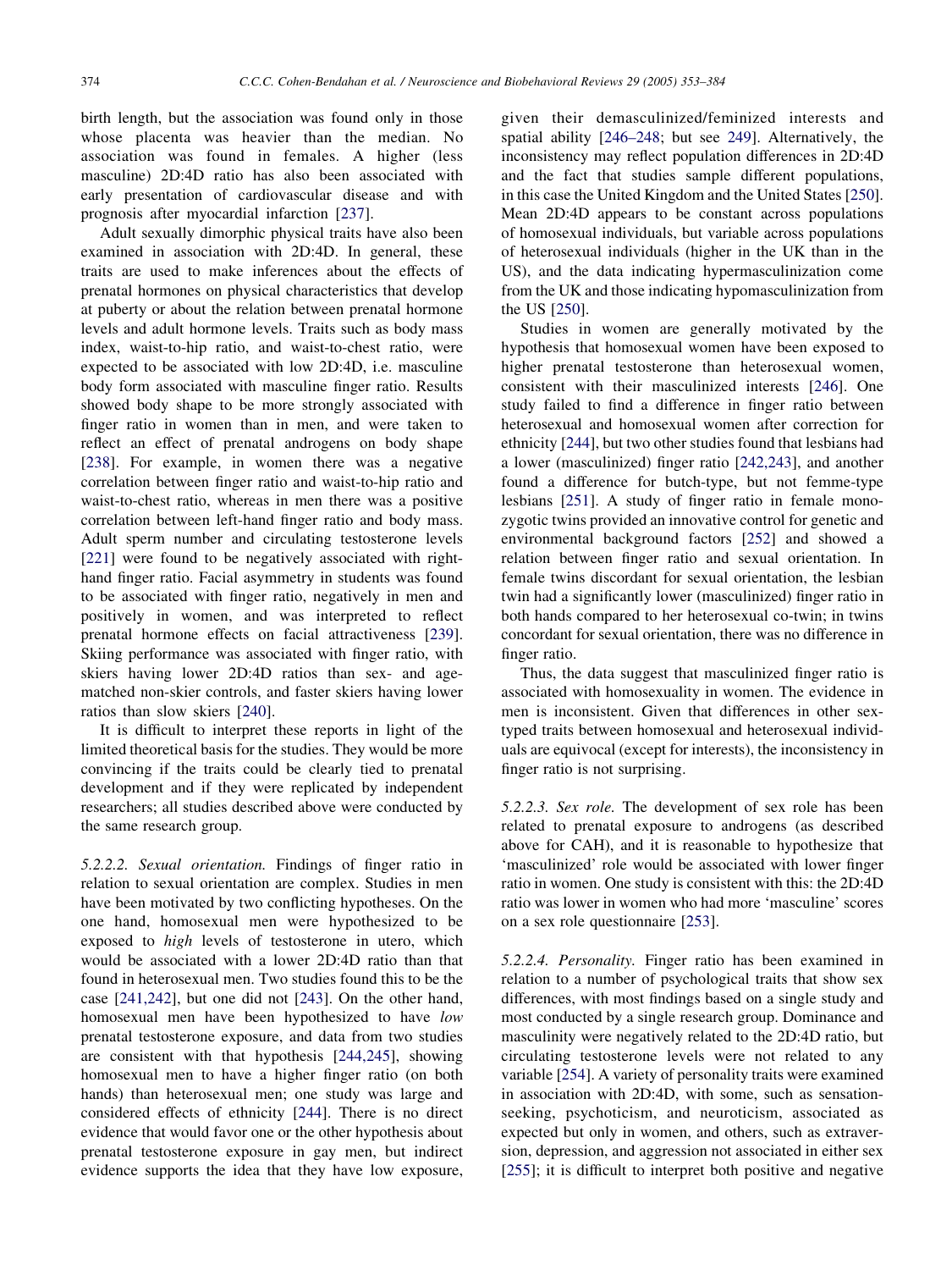findings given the number of traits examined and the relatively small sex differences in some of them. Assertiveness and competitiveness in women were associated with low (masculine) finger ratio [\[256](#page-30-0)].

5.2.2.5. Cognitive abilities. The finger ratio has also been examined in association with cognitive abilities, with inconsistent results. Most studies reporting support for hypothesized associations were again conducted by a single research team. Rightward pegboard performance was positively associated with the right-hand ratio [\[257](#page-30-0)]. There was a complicated relation between lateralized hand performance and finger ratio: a high ratio in the left hand and a low ratio in the right hand were associated with faster performance with the left hand. Spatial ability has been negatively associated with finger ratio (high performance, low ratio) in men [\[217,245,258](#page-29-0)], but not consistently [[255,259](#page-30-0)].

5.2.2.6. Developmental disabilities. Given the sex difference in autism and the suggestion that it is caused by exposure to high levels of testosterone in utero [\[260](#page-30-0)], autism has been examined in relation to finger ratio [[261\]](#page-30-0). The 2D:4D ratio was lower in families with autistic individuals than in the general population. Children with Asperger syndrome, considered a mild form of autism, had higher ratios than children with 'pure' autism, with both having ratios lower than normals. The 2D:4D ratio has also been found to be lower in girls with hyperactivity and poor social cognition and higher in boys with emotional problems [[222\]](#page-29-0).

# 5.2.3. Interpretation of findings regarding associations with finger ratio

The studies discussed above assume that the 2D:4D ratio reflects the fetus's exposure to prenatal sex hormones early in gestation. It is very important to note that the ratio is an indirect measure of sex hormones and is contaminated by other factors. For example, the finger ratio appears to relate more to ethnicity than to sex, and is affected by handedness. Effects are more pronounced for the right hand, and a similar asymmetry has been seen in mice [[220](#page-29-0)].

A very recent review of the literature on the 2D:4D ratio [\[227](#page-29-0)] addressed some of the methodological issues in the published studies (e.g. Type I error) and concluded that some evidence supports an association between prenatal exposure to sex hormones and finger ratio, but raised some interesting questions, most prominently how 2D:4D could be unrelated to other sexually dimorphic traits which are known to be influenced by sex hormones (although many have not even been investigated in relation to 2D:4D). The reviewers suggested a role for developmental timing, that is, all traits depend on hormonal influences, but they may differ in developmental timing and therefore be uncorrelated with each other. It is

also reasonable to consider that different traits are also influenced by additional different factors.

It is also difficult to understand how prenatal exposure to estrogen is related to the development of the finger ratio because exposure to this hormone comes largely from the mother and is identical for all fetuses, regardless of their sex. Prenatal estrogen appears to have little effect on early human development, perhaps because both males and females are exposed to high levels of estrogen from the mother [[5\]](#page-24-0). Thus, it is difficult to explain results showing associations between 2D:4D and estrogen [[221,232](#page-29-0)].

# 5.2.4. Recommendations regarding finger ratio as a reflection of prenatal hormones

Studies of finger ratio are promising, if complicated. The main issues are the limited support for the major assumption underlying the method—that it reflects prenatal exposure to sex hormones—and the lack of clear theoretical motivation for many of the measures used. The attractions of the method are clear: it can be used with children (the finger ratio is stated to be stable from age 5) and it is easy to use. Given the substantial literature on behavioral sex differences [[161\]](#page-28-0) and the evidence from CAH, it might be wise to focus studies of finger ratio on traits already suggested to be influenced by prenatal androgens (such as sex-typed interests, spatial ability, aggression). If those studies confirm findings in CAH, then it might be reasonable to extend studies of finger ratios to additional sex-typed traits. It is also important to continue to seek ways to validate the method. For example, findings of low 2D:4D (masculinized) ratio in females with CAH and high 2D:4D (female-typical) ratio in CAIS would confirm the role of androgens in the development of relative finger lengths.

## 5.3. Dermatoglyphics

## 5.3.1. Background

Dermatoglyphics (fingerprints) represent another morphological measure suggested to reflect prenatal exposure to sex hormones, particularly testosterone. There are two indices used: total finger ridge count and asymmetry of ridge count on the two hands. The number of dermal ridges is fixed by about the fourth month of gestation and is largely under genetic control, although prenatal environmental events can perturb their development [[262\]](#page-30-0). There are sex differences in total finger ridge count (males have more total ridges than females) and in asymmetry (although both sexes have more ridges on the right hand than on the left hand  $(R>L)$ , the reverse asymmetry (left greater than right,  $L>$  $R$ ) is more common in females than in males). Total ridge count is associated with the number of X chromosomes (lower count with increasing numbers), but not necessarily as a reflection of prenatal hormones (e.g. individuals with low hormones due to Turner Syndrome have higher ridge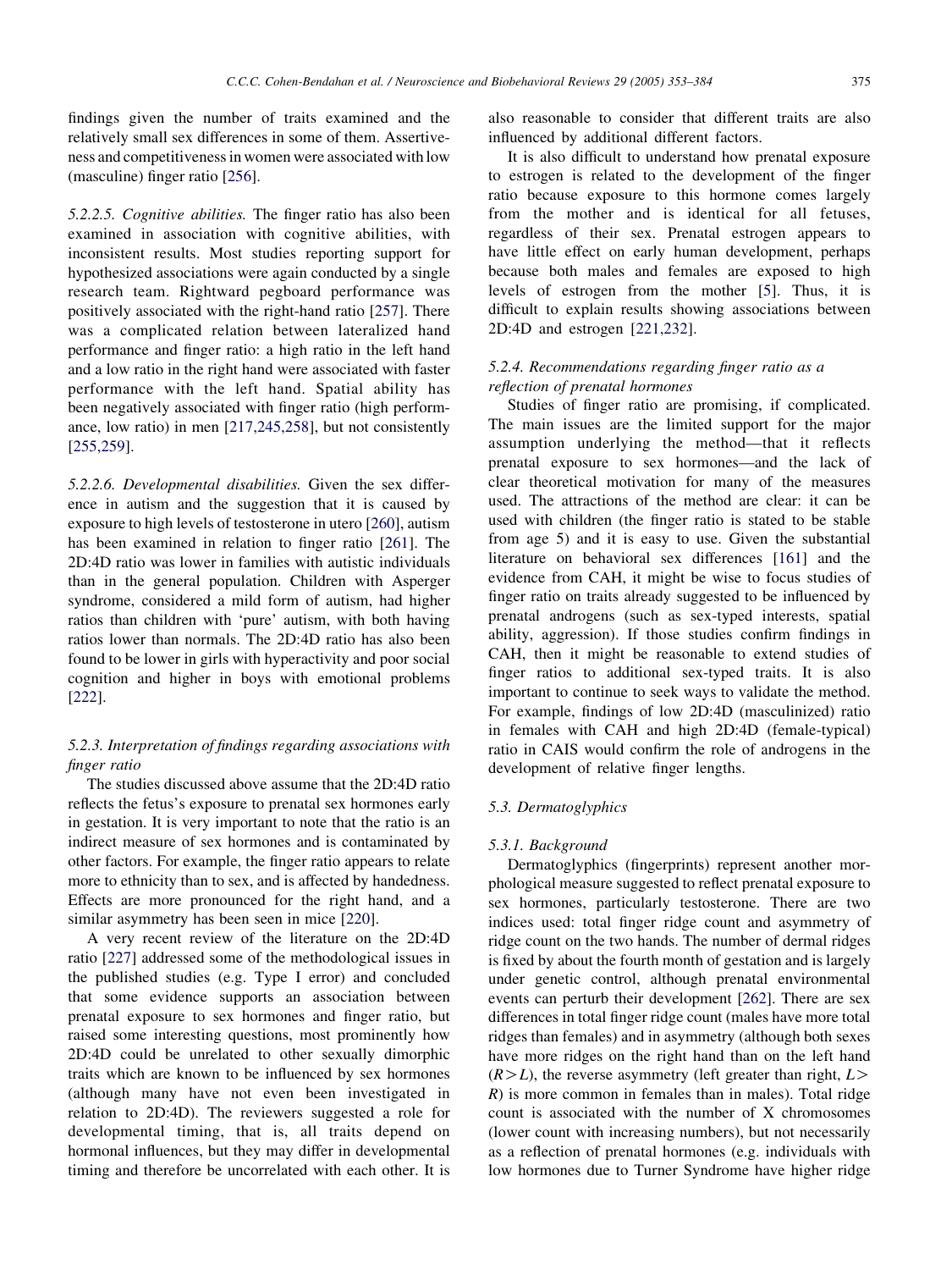count than typical males) [[263\]](#page-30-0). Total ridge count has been suggested to reflect the rate of early fetal growth, with a higher count reflecting rapid cell division in prenatal weeks 8–16 [[264,265](#page-30-0)]. These findings and associated indirect evidence about fetal development, e.g. regarding the role of homeobox genes in development of urogenital system and digits (as described above), the common endoderm derivatives of skin and nervous system [[266\]](#page-30-0), and the role of testosterone in stimulating production of epidermal and nerve growth factors [\[267,268\]](#page-30-0), have led to the suggestion that dermatoglyphics can serve as a window into prenatal development.

Nevertheless, direct evidence regarding testosterone effects on fingerprints is not compelling. Evidence regarding total finger ridge count is inconsistent: prenatal testosterone treatment in monkeys affected total count, but only if it was given early and, opposite to expectation, was associated with lower ridge count [[269\]](#page-30-0); females with CAH had higher ridge count than controls in one study [[270\]](#page-30-0), but not in another [\[271](#page-30-0)], but both had small samples. There is no direct evidence for testosterone effects on fingerprint asymmetry: several measures of asymmetry were reported to be related to circulating testosterone in 39 adult males, and taken to provide indirect support for effects of prenatal testosterone, but there are no direct data showing that postnatal levels of sex hormones reflect prenatal levels of those hormones. (It is important to note here that, if a relation between prenatal and postnatal sex hormone levels could be documented, circulating hormones would then provide a simple and elegant ideal window into prenatal development.)

# 5.3.2. Findings: behavior in association with fingerprint asymmetries and total finger ridge count

Given the sex difference in fingerprint asymmetry  $(R>L)$ more common in males than in females,  $L > R$  more common in females than in males), several investigators have looked to see if sex-atypical asymmetry is associated with sex-atypical behavior. Thus, studies have looked to see if, regardless of sex, the female-typical pattern  $(L > R)$  is associated with female-typical patterns of behavior (cognition and sexual arousal have been studied), and the maletypical pattern  $(R>L)$  is associated with male-typical patterns of behavior.

5.3.2.1. Sexual orientation. In men, fingerprint asymmetry was found to be associated with sexual orientation in one study, with homosexual men found to have the femaletypical  $L > R$  pattern more often than heterosexual men [[272](#page-30-0)], but this was not replicated in two studies of homosexual men [\[273,274\]](#page-30-0) or in two studies of transsexual men [\[275,276\]](#page-30-0). In women, fingerprint asymmetry has not been found to relate to sexual orientation, with two studies failing to find differences between homosexual and heterosexual women [[234,274](#page-30-0)]. Total ridge count has generally not been found to be associated with sexual orientation in men or in women [\[272,274–276\]](#page-30-0), with one exception (in monozygotic female twin pairs, lesbians had lower ridge counts than heterosexual twins [[277\]](#page-31-0)).

5.3.2.2. Cognitive abilities. In several studies, dermatoglyphic asymmetry was found to relate to abilities that show sex differences but not in a simple way. In adults, both men and women with  $L > R$  were found to be better at tasks on which females generally excel, a composite of measures of perceptual speed and fluency [\[278–280](#page-31-0)]. Those with  $R>L$ were found to be better at some tasks on which males generally excel, but the specific tasks differed across study, including different aspects of spatial ability [\[278,280\]](#page-31-0), or math reasoning [\[279](#page-31-0)]. A similar pattern has been reported in children, with  $L > R$  associated with female-superior tasks and  $R>L$  associated with male-superior tasks [[281](#page-31-0)].

# 5.3.3. Interpretation of findings regarding associations with dermatoglyphics

The studies described above suggest that dermatoglyphic asymmetry is unlikely to be related to sexual orientation, although it may be related to cognitive pattern. Nevertheless, it is unclear whether asymmetry reflects prenatal testosterone, given inconsistencies in the direct evidence for testosterone effects on dermatoglyphic asymmetry. It is important to remember, however, that asymmetry is likely to be several steps removed from testosterone, so it is perhaps surprising to find any associations at all, given the relatively small sex differences in cognition.

# 5.3.4. Recommendations dermatoglyphics as a reflection of prenatal hormones

As with the 2D:4D ratio, studies using dermatoglyphics are promising, if complicated. The main issue here is also the limited support for the major assumption underlying the method—that it reflects prenatal exposure to sex hormones. Studies of dermatoglyphics have been better motivated than studies of 2D:4D in terms of measures used, but this may be because it is more difficult to collect and evaluate dermatoglyphics than finger ratios (and, thus, it is easy to collect 2D:4D in an ongoing study and relate it to whatever is being measured). It is also important to continue to seek ways to validate the method, e.g. additional studies in CAH and other clinical samples, and to examine dermatoglyphics in relation to other measures of sex-typed behavior, especially interests.

## 5.4. Other potential markers

There are a variety of other markers that have been proposed to reflect prenatal exposure to sex hormones, and some have been examined in relation to behavior. Although we have not reviewed those studies in detail, we comment on them to indicate the variety of methods that are available to those interested in studying the behavioral effects of prenatal hormones.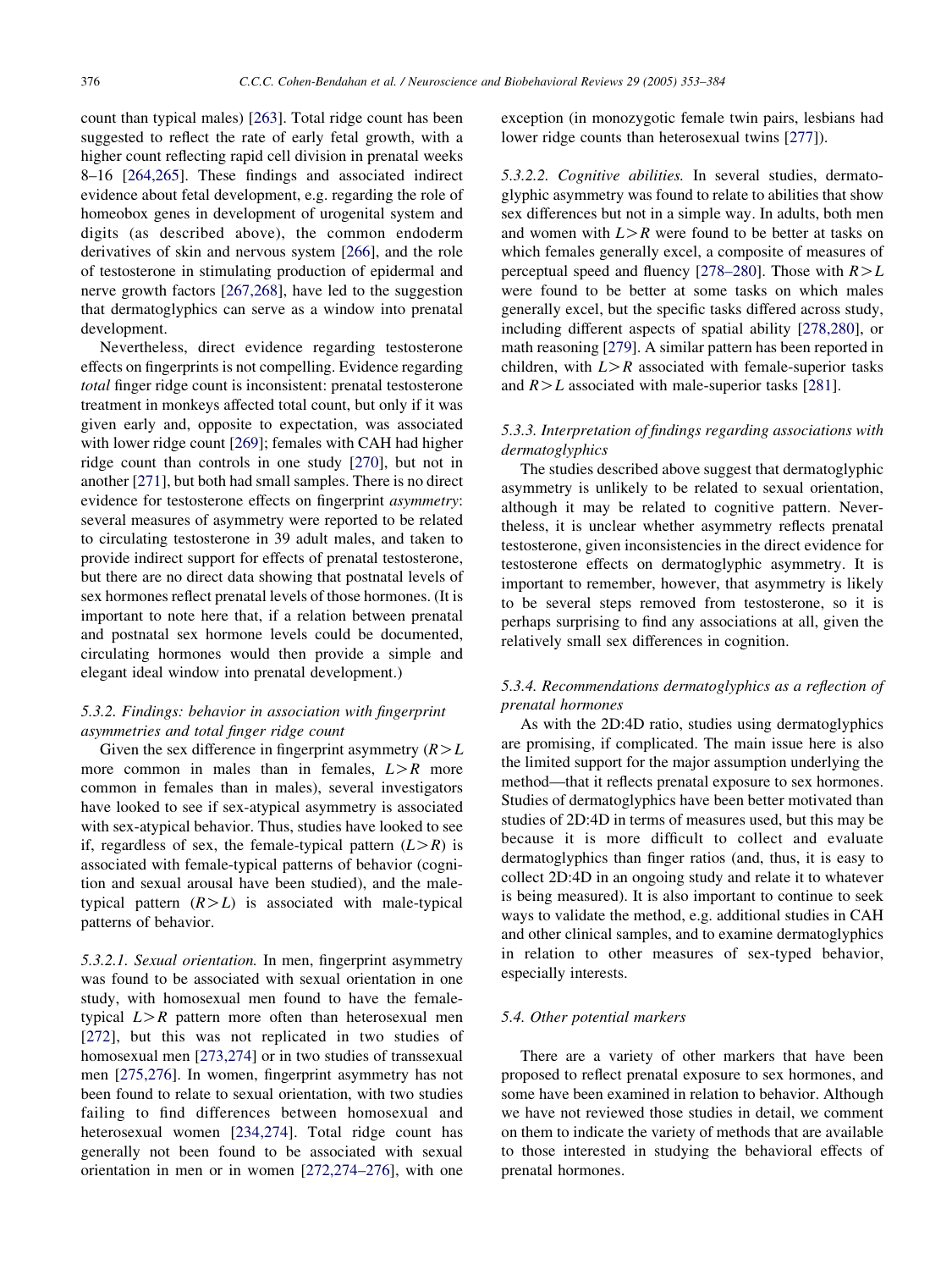#### <span id="page-24-0"></span>5.4.1. Pubertal onset

The sex difference in physical maturation—females have earlier puberty than males—is suggested to reflect hormonal programming of the hypothalamic–pituitary–gonadal axis during gestation [\[282](#page-31-0)]. Thus, pubertal timing has been considered a possible candidate marker for typical variations in prenatal hormones, and has been studied primarily in association with two traits, cognition and sexual orientation. The first major study in this area tested the intriguing hypothesis that cognitive sex differences reflect a sex difference in maturation rate, which is mediated by pubertal effects on the maturation of cerebral lateralization [[283\]](#page-31-0). Initial data supported the hypothesis: regardless of sex, early maturers had better verbal than spatial abilities, whereas late maturers had the opposite pattern [[283\]](#page-31-0). Subsequent studies have sometimes supported the hypothesis, but often have not, and the consensus is that the effect is small at best [[56,284,](#page-26-0) [285](#page-26-0)]. Pubertal onset has been associated with sexual orientation in men [\[286,287\]](#page-31-0), with homosexual men having an earlier puberty than heterosexual men, but not in women [\[288](#page-31-0)].

## 5.4.2. Body asymmetry

The human body is asymmetrical in many ways. Psychologists and neuroscientists have primarily focused on the asymmetry in the functions of the left and right cerebral hemispheres, but there has also been interest in body asymmetries, and some of these have been related to prenatal sex hormones [\[58\]](#page-26-0). We described above the use of fingerprint asymmetries. A study of asymmetry in sexual characteristics (comparison of breast or testis size on the left and right sides of the body) suggested a relation between body asymmetry and cognitive pattern [\[58](#page-26-0)].

#### 6. Summary and conclusions

As is apparent, there is a lot of interest and work dedicated to understanding the human behavioral consequences of prenatal exposure to sex hormones. Although there is still work to be done, there is increasing convergence of evidence across methods showing the masculinizing effects of prenatal androgens, especially at high doses of androgens and especially for sex-typed interests, spatial ability, and aspects of personality. Thus, it seems likely that androgens are responsible for some of the differences between the sexes in these traits, although it is not as clear how much they contribute to variations within males and within females. There is a need to continue to develop and validate methods for assessing the issue in typical samples, e.g. direct evidence about androgen effects on the 2D:4D finger ratio, clarification about the mechanism accounting for an association between testosterone in maternal serum and childhood sex-typed activity interests.

Our ability to study this topic in multiple ways will also enable us to understand the details of the human behavioral effects of hormones (as has been done in other species), such as the key sensitive periods (which may differ across behavior), the forms of androgen most important for different aspects of behavioral masculinization, the importance of variations in receptor sensitivity, and the extent to which androgen effects are modified by other hormones. It will also enable us to study the developmental pathways by which hormones affect behavior, including their mediation and moderation by the social environment, and their neural underpinnings. In fact, studies of the behavioral effects of prenatal hormones provide a rich opportunity to unravel and document the oft-cited but poorly studied transactions between biology and the social environment.

## Acknowledgements

We thank Carolina de Weerth for inviting us to write this paper and for her help during its preparation, Catherine Bakey for her help with the literature on dermatoglyphic asymmetry, and the editors and anonymous reviewers for their careful reading and helpful comments on an earlier version of the manuscript. We also acknowledge grants that supported the preparation of this chapter and our own research reported here: Netherlands Organization for Scientific Research (NWO) grants 575-25-011 (C.C.C.C.- B) and 575-25-010 (C.v.d.B.), and National Institutes of Health grant HD19644 (S.A.B.).

## References

- [1] Gordon HW. Early environmental stress and biological vulnerability to drug abuse. Psychoneuroendocrinology 2002;27:115–26.
- [2] O'Connor TG, Heron J, Golding J, Glover V. Maternal antenatal anxiety and behavioural/emotional problems in children: a test of a programming hypothesis. J Child Psychol Psychiatry 2003;44: 1025–36.
- [3] Schneider ML, Moore CF, Kraemer GW, Roberts AD, DeJesus OT. The impact of prenatal stress, fetal alcohol exposure, or both on development: perspectives from a primate model. Psychoneuroendocrinology 2002;27:285–98.
- [4] Weinstock M. Does prenatal stress impair coping and regulation of hypothalamic-pituitary-adrenal axis? Neurosci Biobehav Rev 1997;  $21 \cdot 1 - 10$
- [5] Grumbach MM, Hughes IA, Conte FA. Disorders of sex differentiation. In: Larsen PR, Kronenberg HM, Melmed S, Polonsky KS, editors. Williams textbook of endocrinology. 10th ed. Philadelphia: W.B. Saunders: 2002.
- [6] Becker JB, Breedlove SM, Crews D, McCarthy MM, editors. Behavioral endocrinology. 2nd ed. Cambridge, MA: MIT Press; 2002.
- [7] Breedlove SM. Sexual dimorphism in the vertebrate nervous system. J Neurosci 1992;12:4133–42.
- [8] Goy RW, McEwen BS. Sexual differentiation of the brain. Cambridge, MA: MIT Press; 1980.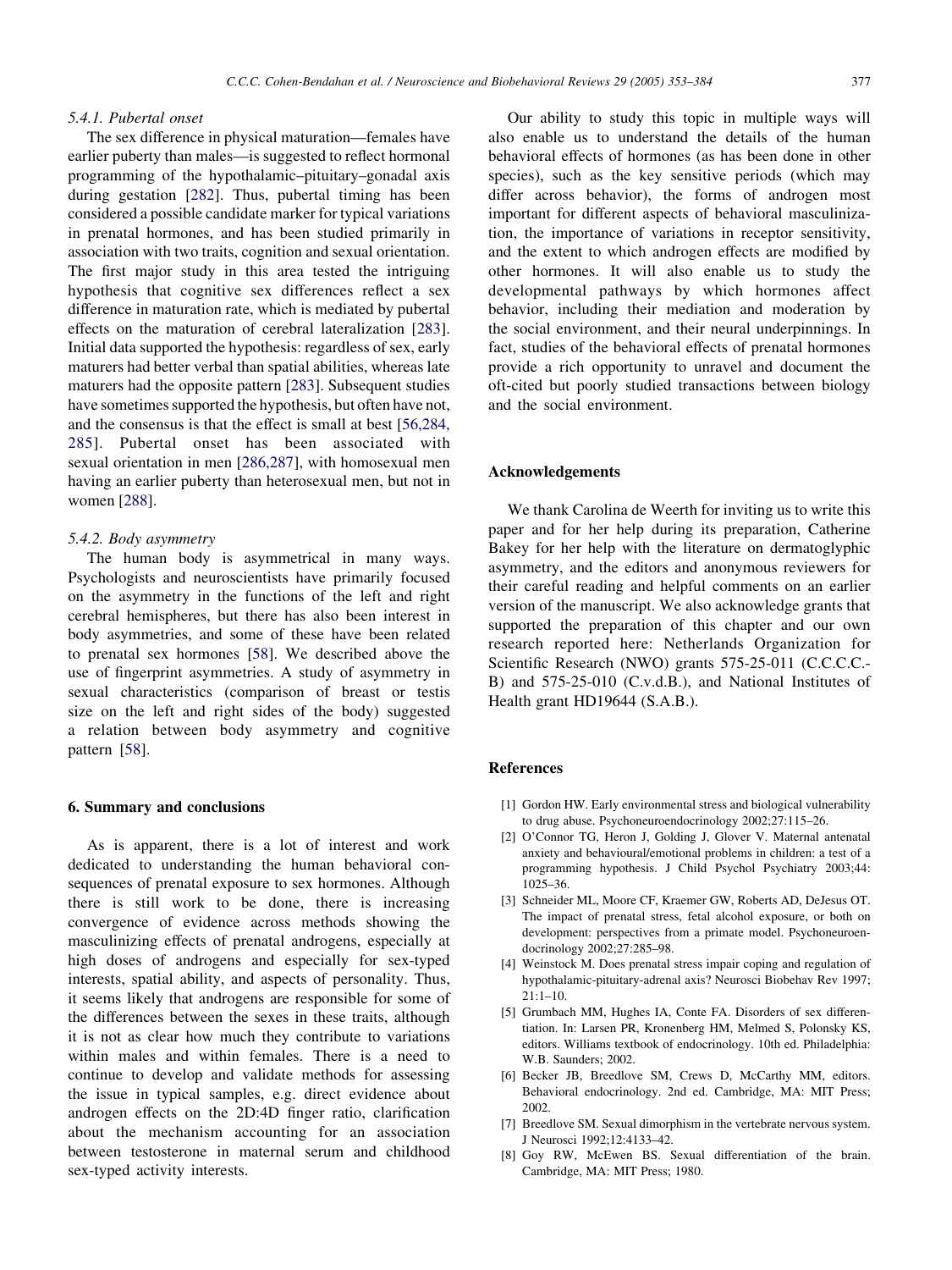- <span id="page-25-0"></span>[9] Goy RW, Bercovitch FB, McBrair MC. Behavioral masculinization is independent of genital masculinization in prenatally androgenized female rhesus macaques. Horm Behav 1988;22:552–71.
- [10] Bachevalier J, Hagger C. Sex differences in the development of learning abilities in primates. Psychoneuroendocrinology 1991;16: 177–88.
- [11] Clark AS, Goldman-Rakic PS. Gonadal hormones influence the emergence of cortical function in nonhuman primates. Behav Neurosci 1989;103:1287–95.
- [12] Wallen K. Nature needs nurture: the interaction of hormonal and social influences on the development of behavioral sex differences in rhesus monkeys. Horm Behav 1996;30:364–78.
- [13] Phoenix CH, Goy RW, Gerall AA, Young WC. Organizing action of prenatally administered testosterone propionate on the tissues mediating mating behavior in the female guinea pig. Endocrinology 1959;65:369–82.
- [14] Cooke BM, Tabibnia G, Breedlove SM. A brain sexual dimorphism controlled by adult circulating androgens. Proc Natl Acad Sci 1999; 96:7538–40.
- [15] Kimura D, Hampson E. Cognitive pattern in men and women is influenced by fluctuations in sex hormones. Curr Dir Psychol Sci 1994;3:57–61.
- [16] Arnold AP, Breedlove SM. Organizational and activational effects of sex steroids on brain and behavior: a reanalysis. Horm Behav 1985; 19:469–98.
- [17] Clark MM, Galef BG. Effects of intrauterine position on the behavior and genital morphology of litter-bearing rodents. Dev Neuropsychol 1998;14:197–211.
- [18] Gadea M, Gomez C, Gonzalez-Bono E, Salvador A, Espert R. Salivary testosterone is related to both handedness and degree of linguistic lateralization in normal women. Psychoneuroendocrinology 2003;28:274–87.
- [19] Moffat SD, Hampson E. Salivary testosterone concentrations in lefthanders: an association with cerebral language lateralization? Neuropsychology 2000;14:71–81.
- [20] O'Connor DB, Archer J, Hair WM, Wu FCW. Activational effects of testosterone on cognitive function in men. Neuropsychologia 2001; 39:1385–94.
- [21] Collaer ML, Hines M. Human behavioral sex differences: a role for gonadal hormones during early development? Psychol Bull 1995;11: 55–107.
- [22] Sikich L, Todd RD. Are the neurodevelopmental effects of gonadal hormones related to sex differences in psychiatric illnesses? Psychiatr Dev 1988;6:277–309.
- [23] Smail PJ, Reyes FI, Winter JSD, Faiman C. The fetal hormone environment and its effect on the morphogenesis of the genital system. In: Kogan SJ, Hafez ESE, editors. Pediatric andrology. The Hague, Netherlands: Martinus Nijhoff; 1981. p. 9–19.
- [24] Hampson E, Rovet JF, Altmann D. Spatial reasoning in children with congenital adrenal hyperplasia due to 21-hydroxylase deficiency. Dev Neuropsychol 1998;14:299–320.
- [25] Smith LL, Hines M. Language lateralization and handedness in women prenatally exposed to diethylstilbestrol (DES). Psychoneuroendocrinology 2000;25:497–512.
- [26] Brown GR, Nevison CM, Fraser HM, Dixson AF. Manipulation of postnatal testosterone levels affects phallic and clitoral development in infant rhesus monkeys. Int J Androl 1999;22:119–28.
- [27] Chemes HE. Infancy is not a quiescent period of testicular development. Int J Androl 2001;24:2–7.
- [28] Wallen K, Maestripieri D, Mann DR. Effects of neonatal testicular suppression with a GnRH antagonist on social behavior in group-living juvenile rhesus monkeys. Horm Behav 1995;29: 322–37.
- [29] Brown GR, Dixson AF. Investigation of the role of postnatal testosterone in the expression of sex differences in behavior in infant rhesus macaques (Macaca mulatta). Horm Behav 1999;35: 186–94.
- [30] Nevison CM, Brown GR, Dixson AF. Effects of altering testosterone in early infancy on social behavior in captive yearling rhesus monkeys. Physiol Behav 1997;62:1397–403.
- [31] Wilson JD, George FW, Griffin JE. The hormonal control of sexual development. Science 1981;211:1278–84.
- [32] Grumbach MM, Auchus RJ. Estrogen: consequences and implications of human mutations in synthesis and action. J Clin Endocrinol Metab 1999;84:4677–94.
- [33] Berenbaum SA, Moffat S, Wisniewski AB, Resnick SM. Neuroendocrinology: cognitive effects of sex hormones. In: de Haan M, Johnson MH, editors. The cognitive neuroscience of development. New York: Psychology Press; 2003. p. 207–35.
- [34] Maki PM, Resnick SM. Longitudinal effects of estrogen replacement therapy on PET cerebral blood flow and cognition. Neurobiol Aging 2000;21:373–83.
- [35] Resnick SM, Maki PM. Effects of hormone replacement therapy on cognitive and brain aging. Ann N Y Acad Sci 2001;949:203–14.
- [36] Fitch RH, Cowell PE, Denenberg VH. The female phenotype: nature's default? Dev Neuropsychol 1998;14:213–31.
- [37] Fitch RH, Denenberg VH. A role for ovarian hormones in sexual differentiation of the brain. Behav Brain Sci 1998;21:311–52.
- [38] Witt DM, Young LJ, Crews D. Progesterone modulation of androgen-dependent sexual behavior in male rats. Physiol Behav 1995;57:307–13.
- [39] Debold JF, Whalen RE. Differential sensitivity of mounting and lordosis control systems to early androgen treatment in male and female hamsters. Horm Behav 1975;6:196–209.
- [40] Siiteri PK, Wilson JD. Testosterone formation and metabolism during male sexual differentiation in the human embryo. J Clin Endocrinol Metab 1974;38:113–25.
- [41] Williams CL, Meck WH. The organizational effects of gonadal steroids on sexually dimorphic spatial ability. Psychoneuroendocrinology 1991;16:155–76.
- [42] Meaney MJ. The sexual differentiation of social play. Trends Neurosci 1988;11:54–8.
- [43] Ehrhardt AA, Meyer-Bahlburg HFL, Feldman JF, Ince SE. Sexdimorphic behavior in childhood subsequent to prenatal exposure to exogenous progestogens and estrogens. Arch Sex Behav 1984;13: 457–77.
- [44] Hull EM. Effects of neonatal exposure to progesterone on sexual behavior of male and female rats. Physiol Behav 1981;26:401–5.
- [45] Hull EM, Franz JR, Snyder AM, Nishita JK. Perinatal progesterone and learning, social and reproductive behavior in rats. Physiol Behav 1980;24:251–6.
- [46] Shapiro BH, Goldman AS, Bongiovanni AM, Marino JM. Neonatal progesterone and feminine sexual development. Nature 1976;264: 795–6.
- [47] Casella R, Maduro MR, Lipshultz LI, Lamb DJ. Significance of the polyglutamine tract polymorphism in the androgen receptor. Urology 2001;58:651–6.
- [48] McPhaul MJ, Marcelli M, Zoppi S, Griffin JE, Wilson JD. Genetic basis of endocrine disease 4. The spectrum of mutations in the androgen receptor gene that causes androgen resistance. J Clin Endocrinol Metab 1993;76:17–23.
- [49] Comings DE, Muhleman D, Johnson JP, MacMurray JP. Parent– daughter transmission of the androgen receptor gene as an explanation of the effect of father absence on age of menarche. Child Dev 2002;73:1046–51.
- [50] Berenbaum SA. How hormones affect behavioral and neural development. Dev Neuropsychol 1998;14:175–96.
- [51] Hines M, Golombok S, Rust J, Johnston KJ, Golding J. Testosterone during pregnancy and gender role behavior of preschool children: a longitudinal, population study. Child Dev 2002;73:1678–87.
- [52] Resnick SM, Berenbaum SA, Gottesman II, Bouchard TJ. Early hormonal influences on cognitive functioning in congenital adrenal hyperplasia. Dev Psychol 1986;22:191–8.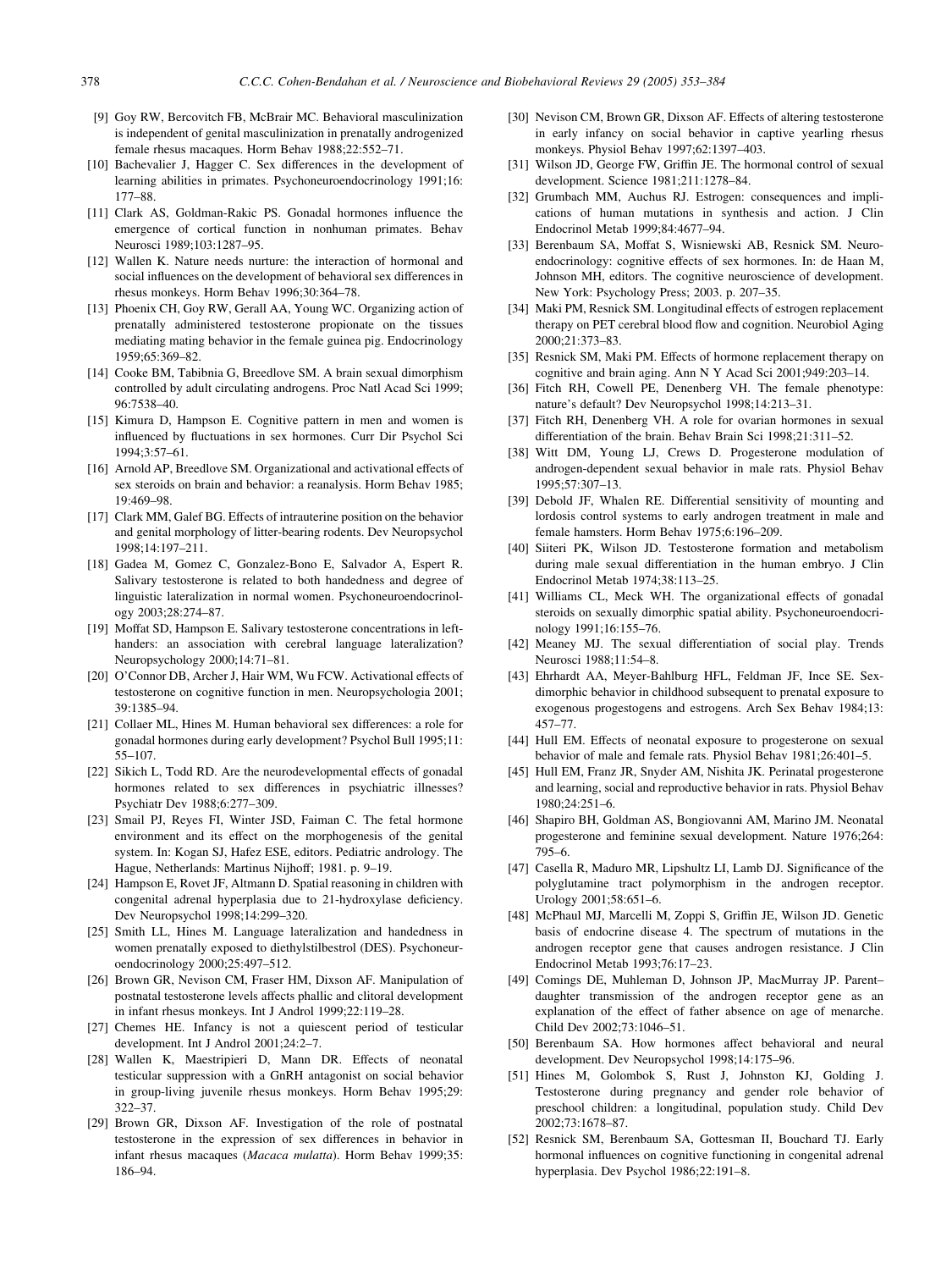- <span id="page-26-0"></span>[53] Finegan JA, Niccols GA, Sitarenois G. Relations between testosterone levels and cognitive abilities at 4 years. Dev Psychol 1992;28: 1075–89.
- [54] Cohen J. Statistical power analysis for the behavioral sciences. 2nd ed. New York: Academic Press; 1988.
- [55] Berenbaum SA, Snyder E. Early hormonal influences on childhood sex-typed activity and playmate preferences: implications for the development of sexual orientation. Dev Psychol 1995;31: 31–42.
- [56] Halpern DF. Sex differences in cognitive abilities. 3rd ed. Mahwah, NJ: Erlbaum; 2000.
- [57] Hyde JS, Linn MC. Gender differences in verbal ability: a metaanalysis. Psychol Bull 1988;53–69.
- [58] Kimura D. Sex and cognition. Cambridge, MA: MIT Press; 1999.
- [59] Kramer JH, Delis DC, Daniel M. Sex differences in verbal learning. J Clin Psychol 1988;44:907–15.
- [60] Leveroni CL, Berenbaum SA. Early androgen effects on interest in infants: evidence from children with congenital adrenal hyperplasia. Dev Neuropsychol 1998;14:321–40.
- [61] Reinisch JM, Sanders SA. A test of sex differences in aggressive response to hypothetical conflict situations. J Pers Soc Psychol 1986; 50:1045–9.
- [62] Resnick SM, Gottesman II, McGue M. Sensation-seeking in opposite-sex twins: an effect of prenatal hormones? Behav Genet 1993;23:323–9.
- [63] Money J, Ehrhardt AA. Man and woman, boy and girl. Baltimore: Johns Hopkins University Press; 1972.
- [64] Therrell BL, Berenbaum SA, Manter-Kapanke V, Simmank J, Korman K, Prentice L, et al. Results of screening 1.9 million Texas newborns for 21-hydroxylase-deficient congenital adrenal hyperplasia. Pediatrics 1998;101:583–90.
- [65] Speiser PW, White PC. Congenital adrenal hyperplasia. N Engl J Med 2003;349:776–88.
- [66] Berenbaum SA. Cognitive function in congenital adrenal hyperplasia. Endocrinol Metab Clin North Am 2001;30:173–92.
- [67] Berenbaum SA. Prenatal androgens and sexual differentiation of behavior. In: Eugster EA, Pescovitz OH, editors. Developmental endocrinology: from research to clinical practice. Totowa, NJ: Humana Press; 2002. p. 293–311.
- [68] Meyer-Bahlburg HFL. Gender and sexuality in congenital adrenal hyperplasia. Endocrinol Metab Clin North Am 2001;30:155–71.
- [69] Berenbaum SA. Effects of early androgens on sex-typed activities and interests in adolescents with congenital adrenal hyperplasia. Horm Behav 1999;35:102–10.
- [70] Berenbaum SA, Hines M. Early androgens are related to childhood sex-typed toy preferences. Psychol Sci 1992;3:203–6.
- [71] Ehrhardt AA, Baker SW. Fetal androgens, human central nervous system differentiation and behavior sex differences. In: Friedman RC, Richart RM, Vande Wiele RL, editors. Sex differences in behavior. New York: Wiley; 1974. p. 33–51.
- [72] Hines M, Brook C, Conway GS. Androgen and psychosexual development: core gender identity, sexual orientation, and recalled gender role behavior in women and men with congenital adrenal hyperplasia (CAH). J Sex Res 2004;41:75–81.
- [73] Berenbaum SA, Resnick SM. Early androgen effects on aggression in children and adults with congenital adrenal hyperplasia. Psychoneuroendocrinology 1997;22:505–15.
- [74] Helleday J, Edman G, Ritzen EM, Siwers B. Personality characteristics and platelet MAO activity in women with congenital adrenal hyperplasia (CAH). Psychoneuroendocrinology 1993;18:343–54.
- [75] Hines M, Fane BA, Pasterski VL, Mathews GA, Conway GS, Brook C. Spatial abilities following prenatal androgen abnormality: targeting and mental rotations performance in individuals with congenital adrenal hyperplasia. Psychoneuroendocrinology 2003;28: 1010–26.
- [76] Nass R, Baker S, Speiser PW, Virdis R, Balsamo A, Cacciari E, et al. Hormones and handedness: left-hand bias in female congenital adrenal hyperplasia patients. Neurology 1987;37:711–5.
- [77] Zucker KJ, Bradley SJ, Oliver G, Blake J, Fleming S, Hood J. Psychosexual development of women with congenital adrenal hyperplasia. Horm Behav 1996;30:300–18.
- [78] Berenbaum SA, Bailey JM. Effects on gender identity of prenatal androgens and genital appearance: evidence from girls with congenital adrenal hyperplasia. J Clin Endocrinol Metab 2003;88: 1102–6.
- [79] Meyer-Bahlburg HFL, Gruen RS, New MI, Bell JJ, Morishima A, Shimshi M, et al. Gender change from female to male in classical congenital adrenal hyperplasia. Horm Behav 1996;30:319–32.
- [80] Meyer-Bahlburg HFL, Dolezal C, Baker S, Carlson AD, Obeid JS, New MI. Prenatal androgenization affects gender-related behavior but not gender identity in 5–12-year-old girls with congenital adrenal hyperplasia. Arch Sex Behav 2004;33:94–104.
- [81] Quadagno DM, Briscoe R, Quadagno JS. Effects of perinatal gonadal hormones on selected nonsexual behavior patterns: a critical assessment of the non-human and human literature. Psychol Bull 1977;84:62–80.
- [82] Servin A, Nordenström A, Larsson A, Bohlin G. Prenatal androgens and gender-typed behavior: a study of girls with mild and severe forms of congenital adrenal hyperplasia. Dev Psychol 2003;39: 440–50.
- [83] Nordenström A, Servin A, Bohlin G, Larsson A, Wedell A. Sextyped toy play behavior correlates with the degree of prenatal androgen exposure assessed by CYP21 genotype in girls with congenital adrenal hyperplasia. J Clin Endocrinol Metab 2002;87: 5119–24.
- [84] Berenbaum SA, Duck SC, Bryk K. Behavioral effects of prenatal versus postnatal androgen excess in children with 21-hydroxylasedeficient congenital adrenal hyperplasia. J Clin Endocrinol Metab 2000;85:727–33.
- [85] Dittmann RW, Kappes MH, Kappes ME, Borger D, Meyer-Bahlburg HFL, Stegner H, et al. Congenital adrenal hyperplasia: II. Gender-related behavior and attitudes in female salt-wasting and simple-virilizing patients. Psychoneuroendocrinology 1990;15: 421–34.
- [86] Hall CM, Jones JA, Meyer-Bahlburg HFL, Dolezal C, Coleman M, Foster P, et al. Behavioral and physical masculinization are related to genotype in girls with congenital adrenal hyperplasia. J Clin Endocrinol Metab 2004;89:419–24.
- [87] Helleday J, Siwers B, Ritzen EM, Carlstrom K. Subnormal androgen and elevated progesterone levels in women treated for congenital virilizing 21-hydroxylase deficiency. J Clin Endocrinol Metab 1993; 76:933–6.
- [88] American Academy of Pediatrics. Psychosocial risks of chronic health conditions in childhood and adolescence. Pediatrics 1993;92: 876–8.
- [89] Noll RB, Vannatta K, Koontz K, Kalinyak K. Peer relationships and emotional well-being of youngsters with sickle cell disease. Child Dev 1996;67:423–36.
- [90] Noll RB, Gartstein MA, Vannatta K, Correll J, Bukowski WM, Davies WH. Social, emotional, and behavioral functioning of children with cancer. Pediatrics 1999;103:71–8.
- [91] Pang S, Levine LS, Chow DM, Faiman C, New MI. Serum androgen concentrations in neonates and young infants with congenital adrenal hyperplasia due to 21-hydroxylase deficiency. Clin Endocrinol (Oxford) 1979;11:575–84.
- [92] Pang S, Levine LS, Cederqvist LL, Fuentes M, Riccardi VM, Holcombe JH, et al. Amniotic fluid concentrations of delta 5 and delta 4 steroids in fetuses with congenital adrenal hyperplasia due to 21 hydroxylase deficiency and in anencephalic fetuses. J Clin Endocrinol Metab 1980;51:223–9.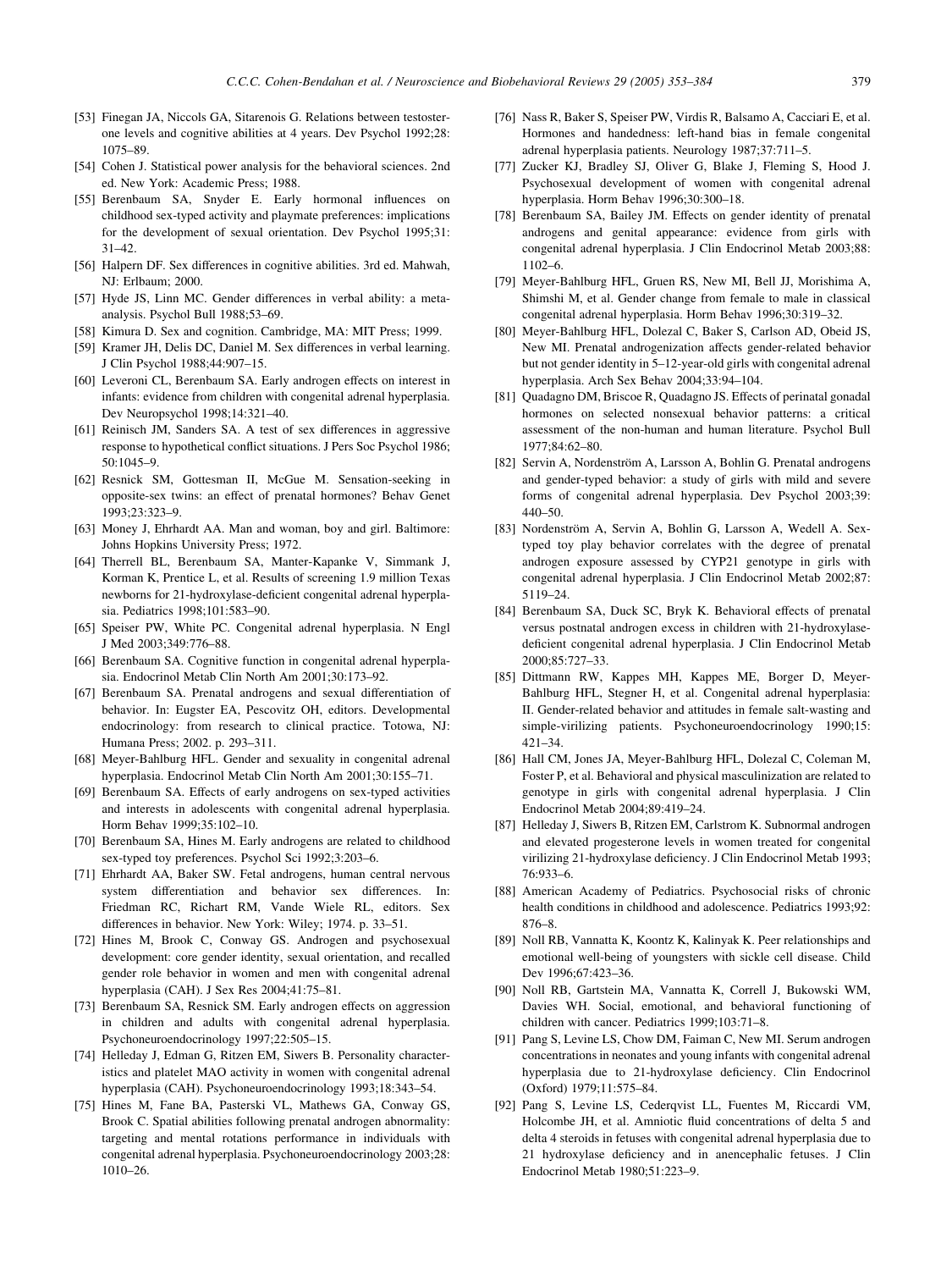- <span id="page-27-0"></span>[93] Hines M, Ahmed F, Hughes IA. Psychological outcomes and genderrelated development in complete androgen insensitivity syndrome. Arch Sex Behav 2003;32:93–101.
- [94] Wisniewski AB, Migeon CJ, Meyer-Bahlburg HFL, Gearhart JP, Berkovitz GD, Brown TR, et al. Complete androgen insensitivity syndrome: long-term medical, surgical, and psychosexual outcome. J Clin Endocrinol Metab 2000;85:2664–9.
- [95] Imperato-McGinley J, Pichardo M, Gautier T, Voyer D, Bryden MP. Cognitive abilities in androgen-insensitive subjects: comparison with control males and females from the same kindred. Clin Endocrinol (Oxford) 1991;34:341–7.
- [96] Reinisch JM, Ziemba-Davis M, Sanders SA. Hormonal contributions to sexually dimorphic behavioral development in humans. Psychoneuroendocrinology 1991;16:213–78.
- [97] Reinisch JM. Prenatal exposure to synthetic progestins increases potential for aggression in humans. Science 1981;211:1171–3.
- [98] Beatty WW. Gonadal hormones and sex differences in nonreproductive behaviors. In: Gerall AA, Moltz H, Ward IL, editors. Handbook of behavioral neurobiology. Sexual differentiation, vol. 11. New York: Plenum Press; 1992. p. 85–128.
- [99] Eaton GG, Goy RW, Phoenix CH. Effects of testerone treatment in adulthood on sexual behavior of female pseudohermaphrodite rhesus monkeys. Nat New Biol 1973;242:119–20.
- [100] Joslyn WD. Androgen-induced social dominance in infant female rhesus monkeys. J Child Psychol Psychiatry 1973;14:137–45.
- [101] Monaghan EP, Glickman SE. Hormones and aggressive behavior. In: Becker JB, Breedlove SM, Crews D, editors. Behavioral endocrinology. Cambridge, MA: MIT Press; 1992. p. 261–85.
- [102] Albert DJ, Walsh ML, Jonik RH. Aggression in humans: what is its biological foundation? Neurosci Biobehav Rev 1993;17:405–23.
- [103] Olweus D, Mattsson A, Schalling D, Low H. Testosterone, aggression, physical, and personality dimensions in normal adolescent males. Psychosom Med 1980;42:253–69.
- [104] Hines M, Shipley C. Prenatal exposure to diethylstilbestrol (DES) and the development of sexually dimorphic cognitive abilities and cerebral lateralization. Dev Psychol 1984;20:81–94.
- [105] Hines M, Sandberg EC. Sexual differentiation of cognitive abilities in women exposed to diethylstilbestrol prenatally. Horm Behav 1996;30:354–63.
- [106] Wilcox A, Maxey J, Herbst S. Prenatal diethylstilbestrol exposure and performance on college entrance examinations. Horm Behav 1992;26:62–75.
- [107] Lish JD, Ehrhardt AA, Meyer-Bahlburg HFL, Rosen LR, Gruen RS, Verdiano NP. Gender-related behavior development in females exposed to diethylstilbestrol (DES) in utero: an attempted replication. J Am Acad Child Adolesc Psychiatry 1991;30:29–37.
- [108] Lish JD, Meyer-Bahlburg HF, Ehrhardt AA, Travis BG, Veridiano NP. Prenatal exposure to diethylstilbestrol (DES): childhood play behavior and adult gender-role behavior in women. Arch Sex Behav 1992;21:423–41.
- [109] Scheirs JG, Vingerhoets AJ. Handedness and other laterality indices in women prenatally exposed to DES. J Clin Exp Neuropsychol 1995;17:725–30.
- [110] Titus-Ernstoff L, Perez K, Hatch EE, Troisi R, Palmer JR, Hartge P, et al. Psychosexual characteristics of men and women exposed prenatally to diethylstilbestrol. Epidemiology 2003;14:155–60.
- [111] Ehrhardt AA, Meyer-Bahlburg HFL, Rosen LR, Feldman JF, Verdiano NP, Zimmerman I, et al. Sexual orientation after prenatal exposure to exogenous estrogen. Arch Sex Behav 1985;14:57–77.
- [112] Reiner WG, Gearhart JP. Discordant sexual identity in some genetic males with cloacal exstrophy assigned to female sex at birth. N Engl J Med 2004;350:333–41.
- [113] Colapinto J. As nature made him: the boy who was raised as a girl. New York: Harper Collins; 2000.
- [114] Diamond M, Sigmundson HK. Sex reassignment at birth: long-term review and clinical implications. Arch Pediatr Adolesc Med 1997; 151:298–304.
- [115] Money J, Hampson JG, Hampson JL. Imprinting and the establishment of gender role. Arch Neurol Psychiatry 1957;77:333–6.
- [116] Bradley SJ, Oliver GD, Chernick AB, Zucker KJ. Experiment of nurture: ablatio penis at 2 months, sex reassignment at 7 months, and a psychosexual follow-up in young adulthood. Pediatrics 1998;102: e9.
- [117] Berenbaum SA, Sandberg DE. Sex determination, differentiation, and identity [Letter to the editor]. N Engl J Med 2004;350:2204.
- [118] Migeon CJ, Berkovitz GD, Wisniewski AB. Sex determination, differentiation, and identity [Letter to the editor]. N Engl J Med 2004;350:2205.
- [119] Zucker KJ. Intersexuality and gender identity differentiation. Annu Rev Sex Res 1999;10:1–69.
- [120] Migeon CJ, Wisniewski AB, Gearhart JP, Meyer-Bahlburg HFL, Rock JA, Brown TR, et al. Ambiguous genitalia with perineoscrotal hypospadias in 46, XY individuals: long-term medical, surgical, and psychosexual outcome. Pediatrics 2002;110:e31.
- [121] Wisniewski AB, Migeon C, Gearhart JP, Rock JA, Berkovitz GD, Plotnick LP, et al. Congenital micropenis: long-term medical, surgical and psychosexual follow-up of individuals raised male or female. Horm Res 2001;56:3–11.
- [122] Schober JM, Carmichael PA, Hines M, Ransley PG. The ultimate challenge of cloacal exstrophy. J Urol 2002;167:300–4.
- [123] Zucker KJ, Bradley SJ, Lowry Sullivan CB, Kuksis M, Birkenfeld-Adams A, Mitchell JN. A gender identity interview for children. J Pers Assess 1993;61:443–56.
- [124] Therrell BL. Newborn screening for congenital adrenal hyperplasia. Endocrinol Metab Clin North Am 2001;30:15–30.
- [125] Berenbaum SA. Management of children with intersex conditions: psychological and methodological perspectives. Growth Genetics & Hormones 2003;19:1–6.
- [126] Resnick SM, Gottesman II. Prenatal hormones and IQ: need for sibling controls. Br J Psychiatry 1978;132:204–5.
- [127] Jacklin CN, Maccoby EE, Doering CH. Neonatal sex-steroid hormones and timidity in 6-to-18-month-old boys and girls. Dev Psychobiol 1983;16:163–8.
- [128] Jacklin CN, Maccoby EE, Doering CH, King DR. Neonatal sexsteroid hormones and muscular strength of boys and girls in the first 3 years. Dev Psychobiol 1984;17:301–10.
- [129] Jacklin CN, Wilcox KT, Maccoby EE. Neonatal sex-steroid hormones and cognitive abilities at 6 years. Dev Psychobiol 1988; 21:567–74.
- [130] Marcus J, Maccoby EE, Jacklin CN, Doering CH. Individual differences in mood in early childhood: their relation to gender and neonatal sex steroids. Dev Psychobiol 1985;18:327–40.
- [131] Bolton NJ, Tapanainen J, Koivosto M, Vihko R. Circulating sex hormone-binding globulin and testosterone in newborns and infants. Clin Endocrinol (Oxford) 1989;31:201–7.
- [132] Dawood MY, Saxena BB. Testosterone and dihydrotestosterone in maternal and cord blood and in amniotic fluid. Am J Obstet Gynecol 1977;129:37–42.
- [133] Tapanainen J, Huhtaniemi I, Koivisto M, Kujansuu E, Tuimala R, Vihko R. Hormonal changes during the perinatal period: FSH, prolactin and some steroid hormones in the cord blood and peripheral serum of preterm and fullterm female infants. J Steroid Biochem  $1984.20 \cdot 1153 - 6$
- [134] Troisi R, Potischman N, Roberts JM, Harger G, Markovic N, Cole B, et al. Correlation of serum hormone concentrations in maternal and umbilical cord samples. Cancer Epidemiol Biomarkers Prev 2003;  $12.452 - 6$
- [135] Udry JR. The nature of gender. Demography 1994;31:561–73.
- [136] Udry JR, Morris NM, Kovenock J. Androgen effects on women's gendered behavior. J Biosoc Sci 1995;27:359–68.
- [137] Udry JR. Biological limits of gender construction. Am Sociol Rev 2000;65:443–57.
- [138] Bammann BL, Coulam CB, Jiang NS. Total and free testosterone during pregnancy. Am J Obstet Gynecol 1980;137:293–8.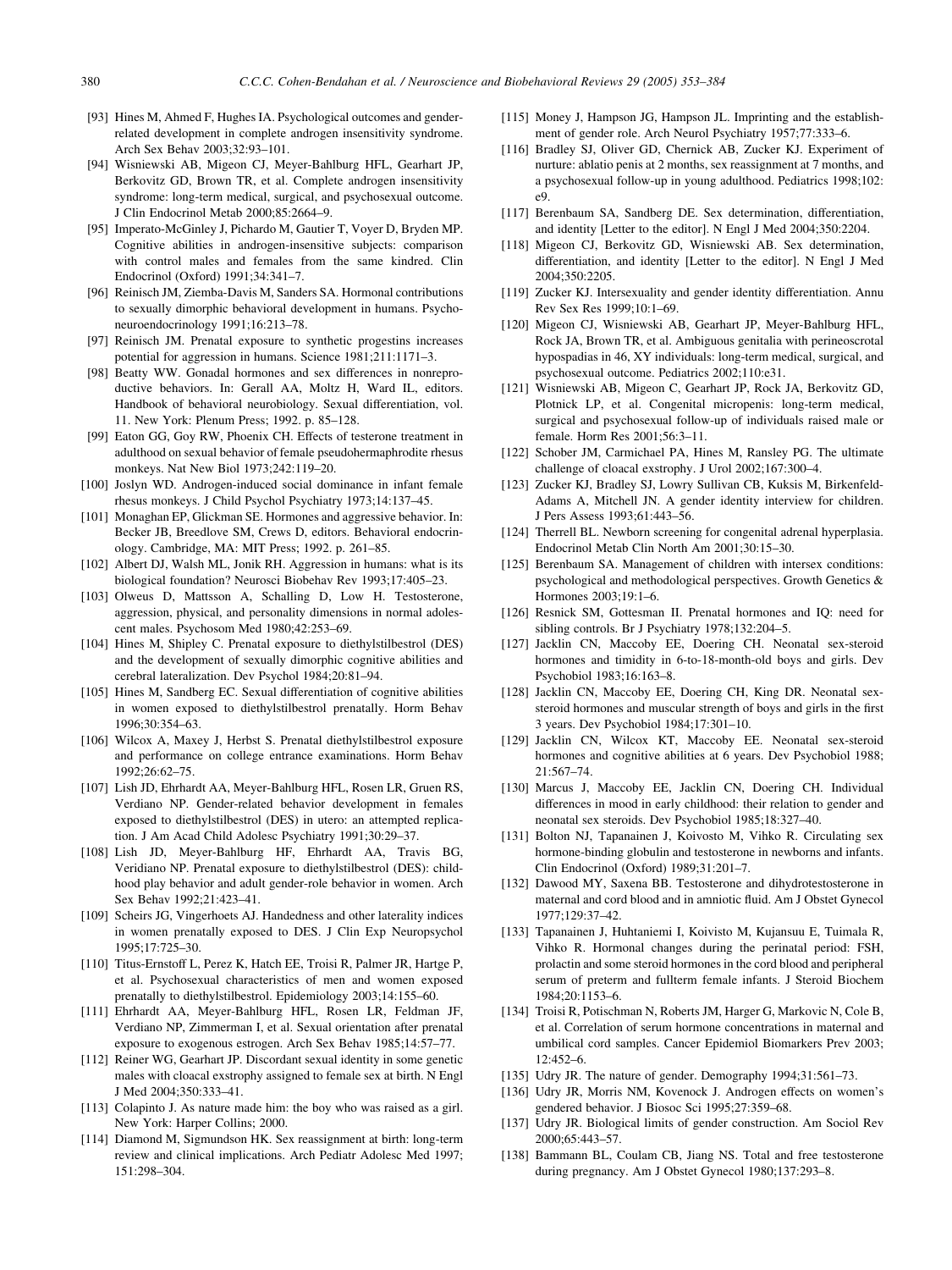- <span id="page-28-0"></span>[139] Martin MC, Taylor RN, Hoffman PG. The endocrinology of pregnancy. In: Greenspan FS, editor. Basic and clinical endocrinology. London: Prentice-Hall; 1991.
- [140] Meulenberg PM, Hofman JA. Maternal testosterone and fetal sex. J Steroid Biochem Mol Biol 1991;39:51–4.
- [141] Nagamani M, McDonough PG, Ellegood JO, Mahesh VB. Maternal and amniotic fluid steroids throughout human pregnancy. Am J Obstet Gynecol 1979;134:674–80.
- [142] Rivarola MA, Forest MG, Migeon CJ. Testosterone, androstenedione and dihydroepiandrosterone in plasma during pregnancy and at delivery: concentration and protein binding. J Clin Endocrinol 1968;  $28:34-40.$
- [143] Forest MG, Ances IG, Tapper AJ, Migeon CJ. Percentage binding of testosterone, androstenedione and dehydroisoandrosterone in plasma at the time of delivery. J Clin Endocrinol 1971;32:417–25.
- [144] Glass AR, Klein T. Changes in maternal serum total and free androgen levels in early pregnancy: lack of correlation with fetal sex. Am J Obstet Gynecol 1980;140:656–60.
- [145] Van de Beek C, Thijssen JHH, Cohen-Kettenis PT, Van Goozen SHM, Buitelaar JK. Relationships between sex hormones assessed in amniotic fluid, and maternal and umbilical cord blood: what is the best source of information to investigate the effects of fetal hormonal exposure? Horm Behav 2004;46:663–9.
- [146] Sir-Petermann T, Maliqueo M, Angel B, Lara HE, Perez-Bravo F, Recabarren SE. Maternal serum androgens in pregnant women with polycystic ovarian syndrome: possible implications in prenatal androgenization. Hum Reprod 2002;17:2573–9.
- [147] Finegan JA, Bartleman B, Wong PY. A window for the study of prenatal sex hormone influences on postnatal development. J Genet Psychol 1989;150:101–12.
- [148] Grimshaw GM, Sitarenios G, Finegan JA. Mental rotation at 7 years: relations with prenatal testosterone levels and spatial play experience. Brain Cogn 1995;29:85–100.
- [149] Grimshaw GM, Bryden MP, Finegan JA. Relations between prenatal testosterone and cerebral lateralization in children. Neuropsychology 1995;9:68–79.
- [150] Lutchmaya S, Baron-Cohen S, Raggatt P. Foetal testosterone and eye contact in 12-month-old human infants. Infant Behav Dev 2002;25: 327–35.
- [151] Lutchmaya S, Baron-Cohen S, Raggatt P. Foetal testosterone and vocabulary size in 18- and 24-month-old infants. Infant Behav Dev  $2002.24:418-24$
- [152] Witelson SF, Nowakowski RS. Left out axons make men right: a hypothesis for the origin of handedness and functional asymmetry. Neuropsychologia 1991;28:327–33.
- [153] Baron-Cohen S. The cognitive neuroscience of autism: implications for the evolution of the male brain. In: Gazzaniga M, editor. The cognitive neurosciences. 2nd ed. Cambridge, MA: MIT Press; 2000.
- [154] Geschwind N, Galaburda AM. Cerebral lateralization: biological mechanisms, associations, and pathology. Cambridge, MA: MIT Press; 1987.
- [155] MacLusky NJ, Naftolin F. Sexual differentiation of the central nervous system. Science 1981;211:1294–303.
- [156] Bailey JM, Willerman L, Parks C. A test of the maternal stress theory of human male homosexuality. Arch Sex Behav 1991;20: 277–93.
- [157] Dörner G, Poppe I, Stahl F, Kolzsch J, Uebelhack R. Genedependent and environment-dependent neuroendocrine etiogenesis of homosexuality and transsexualism. Exp Clin Endocrinol 1991;98: 141–50.
- [158] Hines M, Johnston KJ, Golombok S, Rust J, Stevens M, Golding J. Prenatal stress and gender role behavior in girls and boys: a longitudinal, population study. Horm Behav 2002;42:126–34.
- [159] Carlsen SM, Jacobsen G, Bjerve KS. Androgen levels in pregnant women decrease with increasing maternal age. Scand J Clin Lab Invest 2003;63:23–6.
- [160] Zumoff B, Strain GW, Miller LK, Rosner W. Twenty-four-hour mean plasma testosterone concentration declines with age in normal premenopausal women. J Clin Endocrinol Metab 1995;80: 1429–30.
- [161] Ruble DN, Martin CL. Gender development. In: Damon W, Eisenberg N, editors. Handbook of child psychology. 5th ed Social, emotional, and personality development, 5th ed, vol. 3. New York: Wiley; 1998. p. 993–1016.
- [162] Finegan JA, Quarrington BJ, Hughes HE, Mervyn JM, Hood JE, Zacher JE, et al. Child outcome following mid-trimester amniocentesis: development, behavior, and physical status at age 4 years. Br J Obstet Gynaecol 1990;97:32–40.
- [163] Judd HL, Robinson JD, Young PE, Jones OW. Amniotic fluid testosterone levels in midpregnancy. Obstet Gynecol 1976;48: 690–2.
- [164] Robinson JD, Judd HL, Young PE, Jones OW, Yen SSC. Amniotic fluid androgens and estrogens in midgestation. J Clin Endocrinol Metab 1977;45:755–61.
- [165] Rodeck CH, Gill D, Rosenberg DA, Collins WP. Testosterone levels in midtrimester maternal and fetal plasma and amniotic fluid. Prenat Diagn 1985;5:175–81.
- [166] Schindler AE. Hormones in human amniotic fluid. Heidelberg: Springer-Verlag; 1982.
- [167] Antsaklis A, Daskalakis G, Papantoniou N, Michalas S. Fetal blood sampling—indication-related losses. Prenat Diagn 1998;18: 934–40.
- [168] Biciková M, Klak J, Hill M, Cicka Z, Hampl R, Calda P. Two neuroactive steroids in midpregnancy as measured in maternal and fetal sera and in amniotic fluid. Steroids 2002;67:399–402.
- [169] Séron-Ferré M, Ducsay CA, Valenzuela GJ, Circadian rhythms during pregnancy. Endocr Rev 1993;14:594–609.
- [170] Walsh SW, Ducsay CA, Novy MJ. Circadian hormonal interactions among the mother, fetus, and amniotic fluid. Am J Obstet Gynecol 1984;150:745–53.
- [171] Ryan BC, Vandenbergh JG. Intrauterine position effects. Neurosci Biobehav Rev 2002;26:665–78.
- [172] vom Saal FS. Sexual differentiation in litter-bearing mammals: influence of sex adjacent fetuses in utero. J Anim Sci 1989;67: 1824–40.
- [173] Rohde Parfet KA, Ganjam VK, Lamberson WR, Rieke AR, vom Saal FS, Day BN. Intrauterine position effects in female swine: subsequent reproductive performance, and social and sexual behavior. Appl Anim Behav Sci 1990;26:349–62.
- [174] Even MD, Dhar MG, vom Saal FS. Transport of steroids between fetuses via amniotic fluid in relation to the intrauterine position phenomenon in rats. J Reprod Fertil 1992;96: 709–16.
- [175] Miller EM. Prenatal sex hormone transfer: a reason to study opposite-sex twins. Pers Indiv Diff 1994;17:511–29.
- [176] McHale SM, Updegraff KA, Helms-Erikson H, Crouter AC. Sibling influences on gender development in middle childhood and early adolescence: a longitudinal study. Dev Psychol 2001;37: 115–25.
- [177] Stoneman Z, Brody GH, MacKinnon CE. Same-sex and cross-sex siblings: activity choices, roles, behavior, and gender stereotypes. Sex Roles 1986;15:495–511.
- [178] McFadden D. A masculinizing effect on the auditory systems of human females having male co-twins. Proc Natl Acad Sci 1993;90: 11900–4.
- [179] McFadden D. Sex differences in the auditory system. Dev Neuropsychol 1998;14:261–98.
- [180] McFadden D, Loehlin JC, Pasanen EG. Additional findings on heritability and prenatal masculinization of cochlear mechanisms: click-evoked otoacoustic emissions. Hear Res 1996;97:102–19.
- [181] Loehlin JC, Martin NG. A comparison of adult female twins from opposite-sex and same-sex pairs on variables related to reproduction. Behav Genet 1998;28:21–7.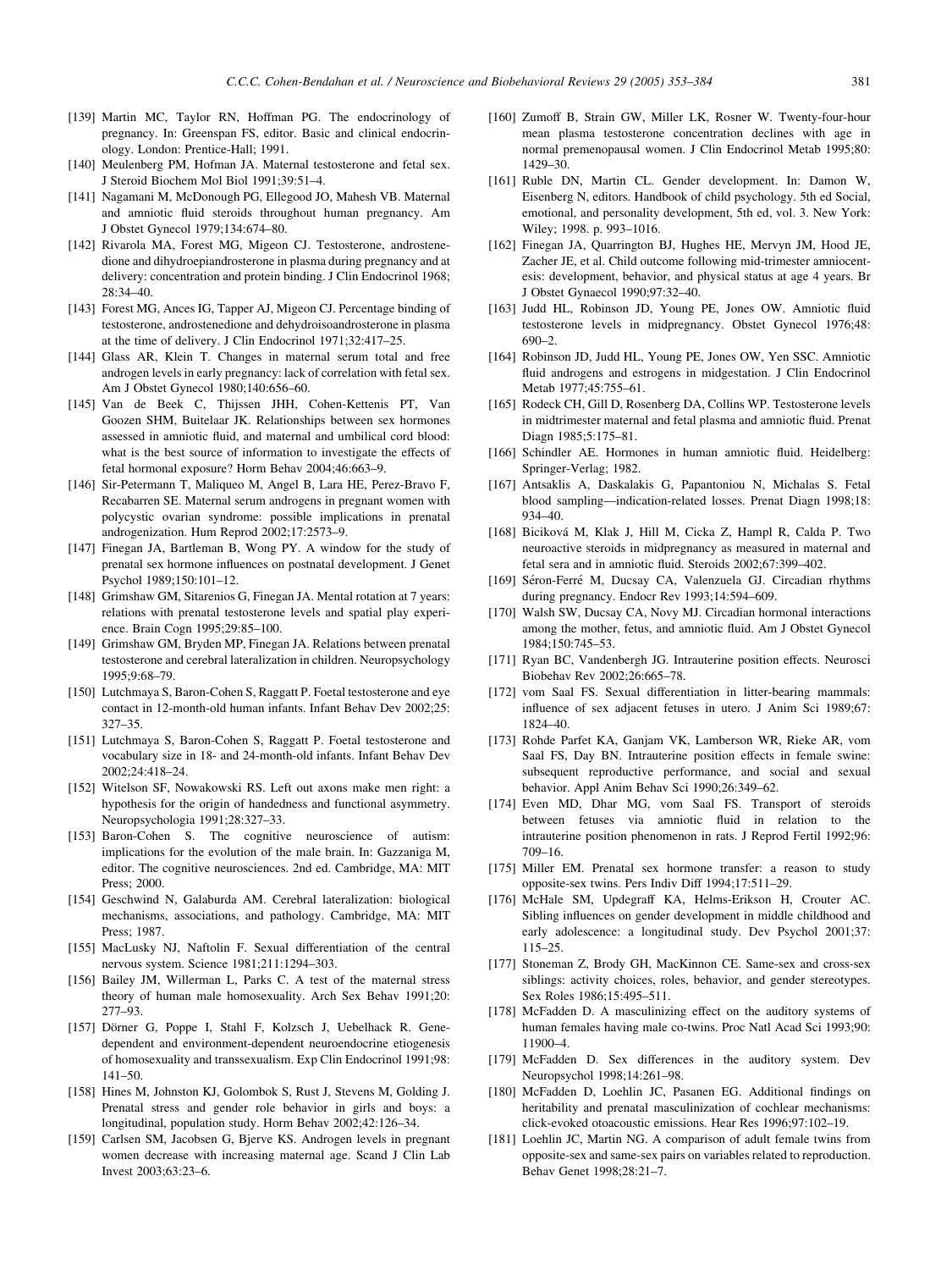- <span id="page-29-0"></span>[182] Rose RJ, Kaprio J, Winter T, Dick DM, Viken RJ, Pulkkinen L, et al. Femininity and fertility in sisters with twin brothers: prenatal androgenization? Cross-sex socialization? Psychol Sci 2002;13: 263–7.
- [183] Cohen-Bendahan CCC, Buitelaar JK, Van Goozen SHM, Cohen-Kettenis PT. Prenatal exposure to testosterone and functional cerebral lateralization: a study in same-sex and opposite-sex twin girls. Psychoneuroendocrinology 2004;29:911–6.
- [184] Cohen-Bendahan CCC, Buitelaar JK, Van Goozen SHM, Orlebeke JF, Cohen-Kettenis PT. Is there an effect of prenatal testosterone on aggression and other behavioral traits? A study comparing same-sex and opposite-sex twin girls. Horm Behav 2005; 47:230–7.
- [185] Elkadi S, Nicholls MER, Clode D. Handedness in opposite and same-sex dizygotic twins: testing the testosterone hypothesis. NeuroReport 1999;10:333–6.
- [186] Cole-Harding S, Morstad AL, Wilson JR, Spatial ability in members of opposite-sex twin pairs (Abstract). Behav Genet 1988;18:710.
- [187] Cole-Harding S. Personal communication; 2002.
- [188] Loehlin JC, Martin NG. Dimensions of psychological masculinity– femininity in adult twins from opposite-sex and same-sex pairs. Behav Genet 2000;30:19–28.
- [189] Miller EM, Martin N. Analysis of the effect of hormones on opposite-sex twin attitudes. Acta Genet Med Gemellol (Roma) 1995;  $44.41 - 52$
- [190] Dawood K, Bailey JM, Loehlin JC, Martin NG. Are opposite-sex twins sex-atypical? Paper presented at the Gender development research conference, San Francisco; 2004.
- [191] Elizabeth PH, Green R. Childhood sex-role behaviors: similarities and differences in twins. Acta Genet Med Gemellol (Roma) 1984;33: 173–9.
- [192] Henderson BA, Berenbaum SA. Sex-typed play in opposite-sex twins. Dev Psychobiol 1997;31:115–23.
- [193] Rodgers CS, Fagot BI, Winebarger A. Gender-typed toy play in dizygotic twins: a test of hormone transfer theory. Sex Roles 1998; 39:173–84.
- [194] Dempsey PJ, Townsend GC, Richards LC. Increased tooth crown size in females with twin brothers: evidence for hormonal diffusion between human twins in utero. Am J Human Biol 1999;11:577–86.
- [195] Abramovitch DR, Page KR. Pathways of water exchange in the fetoplacental unit at midpregnancy. J Obstet Gynaecol Br Commonw 1972;79:1099.
- [196] Brace RA. Amniotic fluid dynamics. In: Creasy RK, Resnik R, editors. Maternal-fetal medicine: principles and practice. Philadelphia: Harcourt Brace Jovanovich; 1989. p. 128–35.
- [197] Kemp DT. Stimulated acoustic emissions from within the human auditory system. J Acoust Soc Am 1978;64:1386–91.
- [198] Probst R, Lonsbury-Martin BL, Martin GK. A review of otoacoustic emissions. J Acoust Soc Am 1991;89:2027–67.
- [199] Kemp DT. Otoacoustic emissions, their origin in cochlear function, and use. Br Med Bull 2002;63:223–41.
- [200] Davis H. An active process in cochlear mechanics. Hear Res 1983;9: 79–90.
- [201] McFadden D, Mishra R. On the relation between hearing sensitivity and otoacoustic emissions. Hear Res 1993;71:208–13.
- [202] McFadden D, Pasanen EG. Spontaneous otoacoustic emissions in heterosexuals, homosexuals, and bisexuals. J Acoust Soc Am 1999; 105:2403–13.
- [203] McFadden D. A speculation about the parallel ear asymmetries and sex differences in hearing sensitivity and otoacoustic emissions. Hear Res 1993;68:143–51.
- [204] Philibert B, Veuillet E, Collet L. Functional asymmetries of crossed and uncrossed medial olivocochlear efferent pathways in humans. Neurosci Lett 1998;253:99–102.
- [205] Burns EM, Campbell SL, Arehart KH. Longitudinal measurements of spontaneous otoacoustic emissions in infants. J Acoust Soc Am 1994;95:385–94.
- [206] McFadden D. Masculinization effects in the auditory system. Arch Sex Behav 2002;31:99–111.
- [207] Bell A. Circadian and menstrual rhythms in frequency variations of spontaneous otoacoustic emissions from human ears. Hear Res 1992; 58:91–100.
- [208] Haggerty HS, Lusted HS, Morton SC. Statistical quantification of 24-hour and monthly variabilities of spontaneous otoacoustic emission frequency in humans. Hear Res 1993;70:31–49.
- [209] McFadden D, Pasanen EG. Comparison of the auditory systems of heterosexuals and homosexuals: click-evoked otoacoustic emissions. Proc Natl Acad Sci 1998;95:2709–13.
- [210] Loehlin JC, McFadden D. Otoacoustic emissions, auditory evoked potentials, and traits related to sex and sexual orientation. Arch Sex Behav 2003;32:115–27.
- [211] McFadden D, Loehlin JC. On the heritability of spontaneous otoacoustic emissions: a twin study. Hear Res 1995;85:181–98.
- [212] Morlet T, Perrin E, Durrant JD, Lapillonne A, Ferber C, Duclaux R, et al. Development of cochlear active mechanisms in humans differs between gender. Neurosci Lett 1996;220:49–52.
- [213] Morlet T, Lapillonne A, Ferber C, Duclaux R, Sann L, Putet G, et al. Spontaneous otoacoustic emissions in preterm neonates: prevalence and gender effects. Hear Res 1995;90:44–54.
- [214] Lonsbury-Martin BL, Martin GK. Incidence of spontaneous otoacoustic emissions in macaque monkeys: a replication. Hear Res 1988;34:313–8.
- [215] Lasky RE, Luck ML, Torre P, Laughlin N. The effects of early lead exposure on auditory function in rhesus monkeys. Neurotoxicol Teratol 2001;23:639–49.
- [216] Garn SM, Burdi AR, Babler WJ, Stinson S. Early prenatal attainment of adult metacarpal-phalangeal ranking and proportions. Am J Phys Anthropol 1975;43:327–32.
- [217] Manning JT. Digit ratio: a pointer to fertility, behavior and health. New Brunswick, NJ: Rutgers University Press; 2002.
- [218] Manning JT, Callow M, Bundred PE. Finger and toe ratios in humans and mice: implications for the aetiology of diseases influenced by HOX genes. Med Hypotheses 2003;60:340–3.
- [219] Ecker A. Some remarks about a varying character in the hands of humans. Arch Anthropol 1875;8:68–74.
- [220] Brown WM, Finn CJ, Breedlove SM, Sexual dimorphism in digitlength ratios of laboratory mice. Anat Rec 2002;267:231–4.
- [221] Manning JT, Scutt D, Wilson J, Lewis-Jones DI. The ratio of 2nd to 4th digit length: a predictor of sperm numbers and concentrations of testosterone, luteinizing hormone and oestrogen. Hum Reprod 1998; 13:3000–4.
- [222] Williams JH, Greenhalgh KD, Manning JT. Second to fourth finger ratio and possible precursors of developmental psychopathology in preschool children. Early Hum Dev 2003;72:57–65.
- [223] Manning JT, Barley L, Walton J, Lewis-Jones DI, Trivers RL, Singh D, et al. The 2nd:4th digit ratio, sexual dimorphism, population differences, and reproductive success. Evidence for sexually antagonistic genes? Evol Hum Behav 2000;21:163–83.
- [224] Peters M, Tan U, Kang Y, Teixeira L, Mandal M. Sex-specific finger-length patterns linked to behavioral variables: consistency across human populations. Percept Mot Skills 2002;94:171–81.
- [225] Manning JT, Henzi P, Venkatramana P, Martin S, Singh D. Second to fourth digit ratio: ethnic differences and family size in English, Indian, and South African populations. Ann Hum Biol 2003;30: 579–88.
- [226] McFadden D, Shubel E. Relative lengths of fingers and toes in human males and females. Horm Behav 2002;42:492–500.
- [227] Putz DA, Gaulin SJ, Sporter SJ, McBurney DH, Sex hormones and finger length. What does 2D:4D indicate? Evol Hum Behav 2004;25: 182–99.
- [228] Herault Y, Fraudea N, Zákány J, Duboule D. Ulnaless (Ul), a regulatory mutation inducing both loss-of-function and gain-offunction of posterior HoxD genes. Development 1997;124: 3493–500.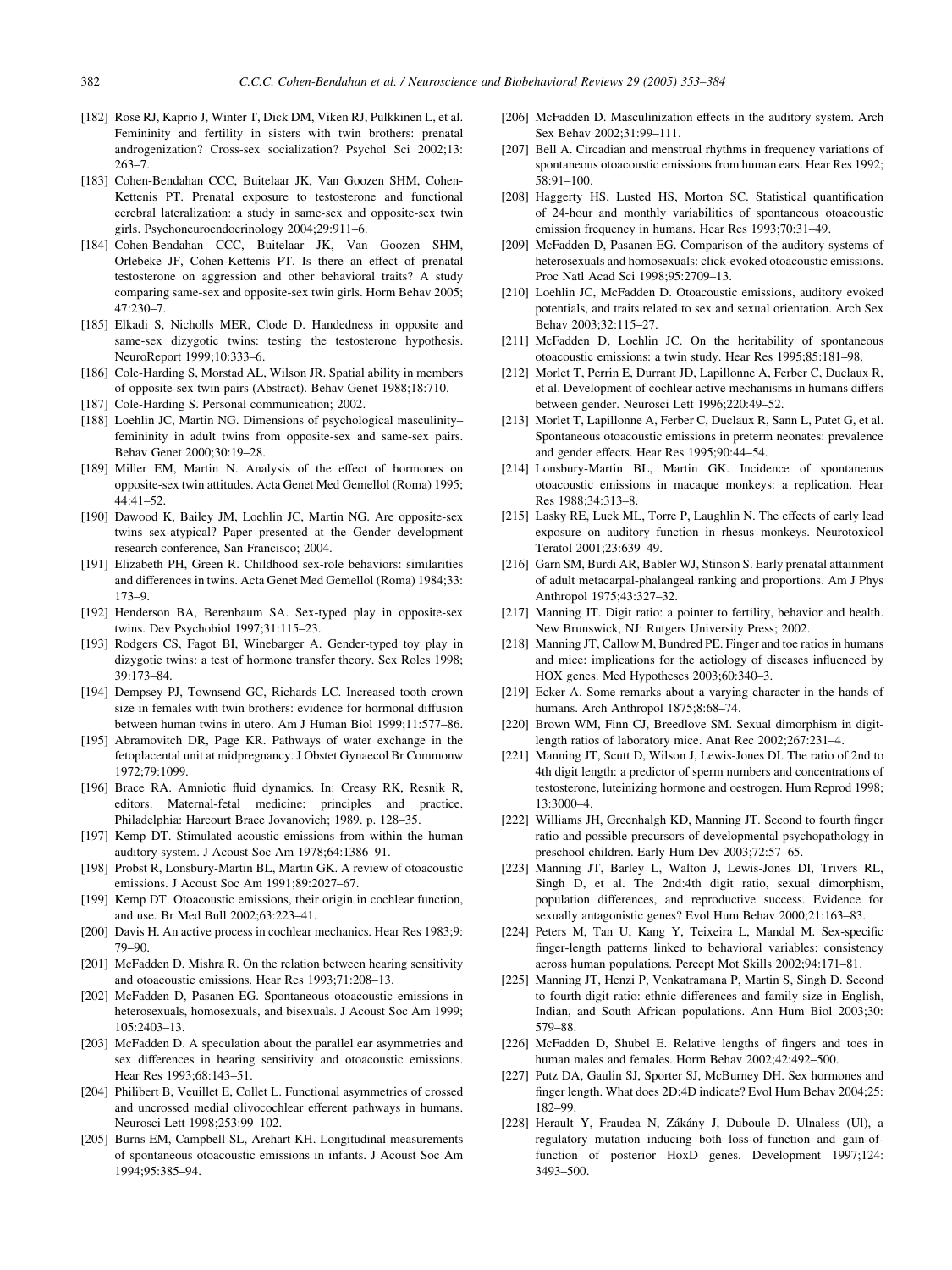- <span id="page-30-0"></span>[229] Peichel CL, Prabhakaran B, Vogt TF. The mouse Ulnaless mutation deregulates posterior HoxD gene expression and alters appendicular patterning. Development 1997;124:3481–92.
- [230] Kondo T, Zakany J, Innis JW, Duboule D. Of fingers, toes, and penises. Nature 1997;390:29.
- [231] Mortlock DP, Innis JW. Mutation of HOXA 13 in hand-foot-genital syndrome. Nat Genet 1997;15:179–80.
- [232] Lutchmaya S, Baron-Cohen S, Raggatt P, Knickmeyer R, Manning JT. 2nd to 4th digit ratios, fetal testosterone and estradiol. Early Hum Dev 2004;77:23–8.
- [233] Brown WM, Hines M, Fane BA, Breedlove SM. Masculinized finger length patterns in human males and females with congenital adrenal hyperplasia. Horm Behav 2002;42:380–6.
- [234] Ökten A, Kalyoncu M, Yaris N. The ratio of second- and fourth-digit lengths and congenital adrenal hyperplasia due to 21-hydroxylase deficiency. Early Hum Dev 2002;70:47–54.
- [235] Buck JJ, Williams RM, Hughes IA, Acerini CL. In utero exposure and 2nd to 4th digit length ratio—comparisons between healthy controls and females with classical congenital adrenal hyperplasia. Hum Reprod 2003;18:976–9.
- [236] Ronalds G, Phillips DI, Godfrey KM, Manning JT. The ratio of second to fourth digit lengths: a marker of impaired fetal growth? Early Hum Dev 2002;68:21–6.
- [237] Manning JT, Bundred PE. The ratio of 2nd to 4th digit length: a new predictor of disease predisposition? Med Hypotheses 2000;54: 855–7.
- [238] Fink B, Neave N, Manning JT. Second and fourth digit ratio, body mass index, waist-to-hip ratio, and waist-to-chest ratio: their relationships in heterosexual men and women. Ann Hum Biol 2003;30:728–38.
- [239] Fink B, Manning JT, Neave N, Grammer K. Second to fourth digit ratio and facial asymmetry. Evol Hum Behav 2004;25:125–32.
- [240] Manning JT. The ratio of 2nd to 4th digit length and performance in skiing. J Sports Med Phys Fitness 2002;42:446–50.
- [241] Robinson SJ, Manning JT. The ratio of 2nd to 4th digit length and male homosexuality. Evol Hum Behav 2000;21:333–45.
- [242] Rahman Q, Wilson GD. Sexual orientation and the 2nd to 4th finger length ratio: evidence for organising effects of sex hormones or developmental instability? Psychoneuroendocrinology 2003;28: 288–303.
- [243] Williams TJ, Pepitone ME, Christensen SE, Cooke BM, Huberman AD, Breedlove NJ, et al. Finger-length ratios and sexual orientation. Nature 2000;404:455–6.
- [244] Lippa RA. Are 2D:4D finger-length ratios related to sexual orientation? Yes for men, no for women. J Pers Soc Psychol 2003; 85:179–88.
- [245] McFadden D, Shubel E. The relationships between otoacoustic emissions and relative lengths of fingers and toes in humans. Horm Behav 2003;43:421–9.
- [246] Bailey JM, Zucker KJ. Childhood sex-typed behavior and sexual orientation: a conceptual and quantitative review. Dev Psychol 1995; 31:43–55.
- [247] McCormick CM, Witelson SF. A cognitive profile of homosexual men compared to heterosexual men and women. Psychoneuroendocrinology 1991;16:69–76.
- [248] Wegesin DJ. A neuropsychologic profile of homosexual and heterosexual men and women. Arch Sex Behav 1998;27:91–108.
- [249] Gladue BA, Bailey JM. Spatial ability, handedness, and human sexual orientation. Psychoneuroendocrinology 1995;20:487–97.
- [250] Manning JT, Robinson SJ. 2nd to 4th digit ratio and a universal mean for prenatal testosterone in homosexual men. Med Hypotheses 2003; 61:303–6.
- [251] Brown WM, Finn CJ, Cooke BM, Breedlove SM. Differences in finger length between self-identified 'butch' and 'femme' lesbians. Arch Sex Behav 2002;31:123–8.
- [252] Hall LS, Love CT. Finger-length ratios in female monozygotic twins discordant for sexual orientation. Arch Sex Behav 2003;32:23–8.
- [253] Csathó A, Osvath A, Bicsak E, Karadi K, Manning J, Kallai J. Sex role identity related to the ratio of second to fourth digit length in women. Biol Psychol 2003;62:147–56.
- [254] Neave N, Laing S, Fink B, Manning JT. Second to fourth digit ratio, testosterone, and perceived male dominance. Proc R Soc Lond B Biol Sci 2003;270:2167–72.
- [255] Austin EJ, Manning JT, McInroy K, Mathews E. A preliminary investigation of associations between personality, cognitive ability and digit ratio. Pers Indiv Diff 2002;33:1115–24.
- [256] Wilson GD. Finger length as an index of assertiveness in women. Pers Indiv Diff 1983;4:111–2.
- [257] Manning JT, Trivers RL, Thornhill R, Singh D. The 2nd:4th digit ratio and asymmetry of hand performance in Jamaican children. Laterality 2000;5:121–32.
- [258] Manning J, Taylor RP. Second to fourth digit ratio and male ability in sport: implications for sexual selection in humans. Evol Hum Behav 2001;22:61–9.
- [259] Coolican J, Peters M. Sexual dimorphism in 2D/4D ratio and its relation to mental rotation performance. Evol Hum Behav 2003;24: 179–83.
- [260] Baron-Cohen S, Lutchmaya S, Knickmeyer R. Prenatal testosterone in mind. Cambridge, MA: MIT Press; 2004.
- [261] Manning JT, Baron-Cohen S, Wheelwright S, Sanders G. The 2nd to 4th digit ratio and autism. Dev Med Child Neurol 2001;43:160–4.
- [262] Holt SB. The genetics of dermal ridges. Springfield, IL: Charles C. Thomas; 1968.
- [263] Penrose LS. Finger-print pattern and the sex chromosomes. Lancet 1967;11:298–300.
- [264] Mittwoch U. To be right is to be born male. New Scient 1977;73: 74–6.
- [265] Netley C, Rovet JF. Relationships among brain organization, maturation rate, and the development of verbal and nonverbal ability. In: Segalowitz S, editor. Language functions and brain organization. New York: Academic Press; 1982.
- [266] Schaumann B, Alter M. Dermatoglyphics in medical disorders. New York: Springer-Verlag; 1976.
- [267] Dell DA, Munger BL. The early embryogenesis of papillary (sweat duct) ridges in primate glabrous skin: the dermatotopic map of cutaneous mechanoreceptors and dermatoglyphics. J Comp Neurol 1986;244:511–32.
- [268] Zaaijer JJP, Price D. Early secretion of androgenic hormones by human fetal gonads and adrenal glands in organ culture and possible implications for sex differentiation. In: Hamburgh M, Barrington EJW, editors. Hormones in development. New York: Appleton-Century-Crofts; 1971. p. 537–46.
- [269] Jamison CS, Jamison PL, Meier RJ. Effect of prenatal testosterone administration on palmar dermatoglyphic intercore ridge counts of rhesus monkeys (Macaca mulatta). Am J Phys Anthropol 1994;94: 409–19.
- [270] Qazi QH, Thompson MW. Dermatoglyphics in congenital virilizing adrenal hyperplasia. Am J Dis Child 1971;7:28–30.
- [271] Borger D, Held KR, Luttgen S, Dermatoglyphics in congenital adrenal hyperplasia (CAH). Clin Genet 1986;30:173–6.
- [272] Hall JAY, Kimura D. Dermatoglyphic asymmetry and sexual orientation in men. Behav Neurosci 1994;108:1203–6.
- [273] Forastieri V, Andrade CP, Souza AL, Silva MS, El-Hani CN, Moreira LM, et al. Evidence against a relationship between dermatoglyphic asymmetry and male sexual orientation. Hum Biol 2002;74:861–70.
- [274] Mustanski BS, Bailey JM, Kaspar S. Dermatoglyphics, handedness, sex, and sexual orientation. Arch Sex Behav 2002;31:113–32.
- [275] Green R, Young R. Fingerprint asymmetry in male and female transsexuals. Pers Indiv Diff 2000;29:933–42.
- [276] Slabbekoorn D, Van Goozen SHM, Sanders G, Gooren LJ, Cohen-Kettenis PT. The dermatoglyphic characteristics of transsexuals: is there evidence for an organizing effect of sex hormones. Psychoneuroendocrinology 2000;25:365–75.